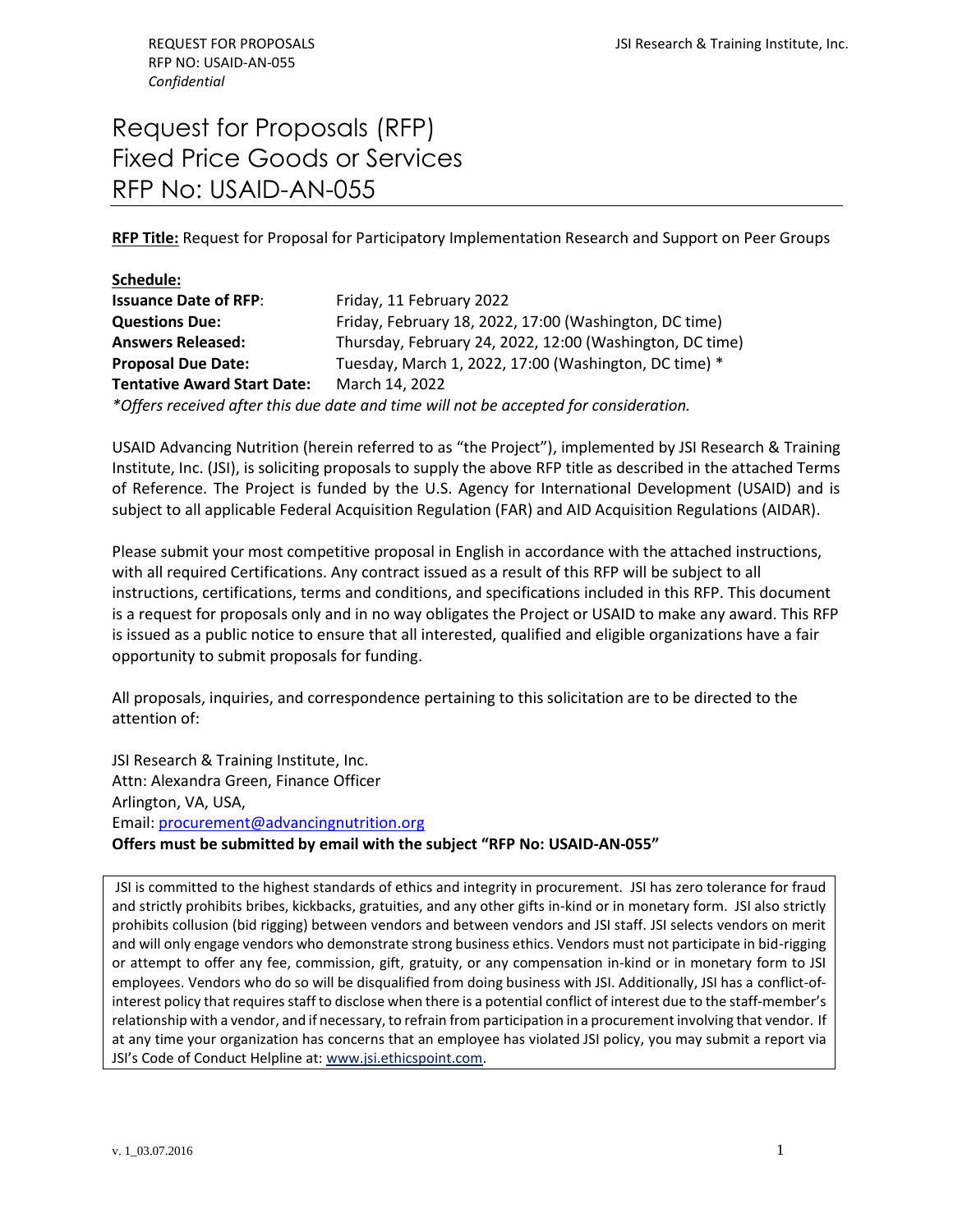## **INSTRUCTIONS TO OFFERORS**

### **1. DEFINITIONS**

**Offeror**: The individual or firm providing proposals for the supplies or services requested under this RFP.

**Sub-Contractor/Vendor**: The individual or firm awarded the services requested under the RFP in the form of a contract.

**Buyer**: JSI Research and Training Institute, Inc. (JSI)

### **2. PROPOSAL SUBMISSION AND REQUIREMENTS**

No more than 1 (one) proposal may be submitted by each Offeror. Offerors are encouraged to read the RFP document in its entirety and ensure that their proposal addresses all the items cited in the proposal instructions and meets the selection criteria. All proposals must be submitted by the deadline established on the cover page of this RFP. *Offers received after this due date and time will not be accepted for consideration.*

### **Questions:**

All questions or clarifications regarding this RFP must be in writing and submitted to [procurement@advancingnutrition.org,](mailto:procurement@advancingnutrition.org) no later than Friday, February 18, 2022, 17:00 (Washington, DC time). Questions and requests for clarification, and the responses thereto, will be posted online or circulated to all RFP recipients who have indicated interest in this RFP.

Only written answers from JSI's authorized representative will be considered official and carry weight in the RFP process and subsequent evaluation. Any answers received outside the official channel, whether received verbally or in writing, from employees or representatives of JSI, USAID Advancing Nutrition, or any other party, will not be considered official responses regarding this RFP.

### **Submission of Proposals:**

The Offeror's proposal must be accompanied by a cover letter typed on official organizational letterhead and signed by an individual who has signatory authority for the Offeror. The Offeror must submit a complete proposal package – in electronic format – on or before the due date and time to Alexandra Green a[t procurement@advancingnutrition.org](mailto:procurement@advancingnutrition.org) with subject "RFP No: USAID-AN-055".

The proposals must be prepared in two separate volumes: Technical Proposal and Cost Proposal. The technical and cost proposal must be kept separate. Technical proposals must not refer to pricing data to evaluate the technical proposal strictly on the basis of technical merit.

The written proposal must contain the following information and documentation:

## **a) Technical Proposal/ Proposed Plan and Approach**

The Technical proposal shall describe how the Offeror intends to carry out the Terms of Reference in Attachment 1. It should be concise, specific, complete, and demonstrate a clear understanding of the work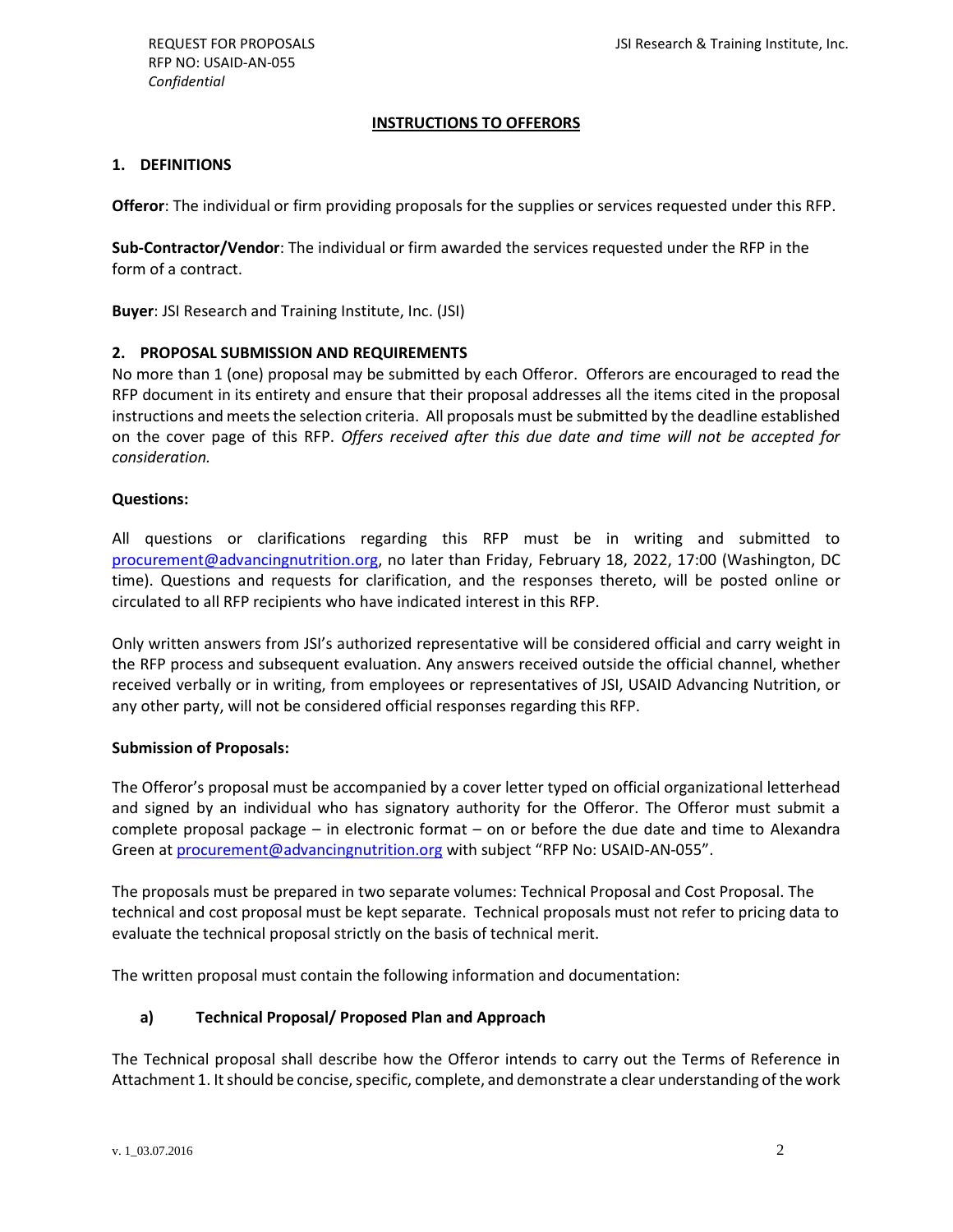to be undertaken and the responsibilities of all parties involved. It must demonstrate the Offeror's eligibility, as well as their capabilities and expertise in conducting each step of the activity.

The Technical Proposal shall be no more than **7 pages,** including a detailed timeline for completion of the terms of reference, a staffing plan and bio of the team lead**.** Offeror's shall include only information necessary to provide a clear understanding of the proposed action and the justification for it. Greater detail than necessary, as well as insufficient detail may detract from a proposal's clarity. Assume that the reader is not familiar with the context in which the project will be implemented. Minimize or avoid the use of jargon and acronyms as much as possible. If acronyms or abbreviations are used, include a separate page explaining the terms.

# **b) Capabilities and Past Performance:**

The **Capabilities Statement** shall not exceed **three (3) pages** in length and will be used to evaluate the offeror's organizational, financial, and technical capacity, in relation to the Terms of Reference in Attachment 1. The Capabilities Statement must include but is not limited to: size of the agency, financial resources available to complete this work, staffing competencies and capabilities, past experience performing similar work with other donor organizations, and a company profile and/or brochure.

Additionally, the Offeror must complete and submit the **Past Performance Information** table (see Attachment 3).

The Capabilities Statement and Past Performance Information table will be used to establish the Offeror as a responsible contractor.

## **c) Cost Proposal Requirements**

- 1. The offeror should submit their most competitive and complete cost proposal (Template here: [LINK\)](https://advancingnutritionfo-my.sharepoint.com/:x:/g/personal/rmacabasco_advancingnutritionfo_onmicrosoft_com/EfzBQS4KkhVMtFkYHJhMUJQBYJvr3qysAkH3_9-8tRNClg).
- 2. A fixed unit cost and total cost proposal for completion of works as described in the terms of reference (Attachment 1).
- 3. All costs must be stated in US Dollars with conversion to local currency (please include USD conversion rate).
- 4. A fixed price for each category of deliverable, each of which will be considered a fixed price budget for that specific segment of work. The price of the sub-contract/PO to be awarded will be an all-inclusive fixed price. No profit, fee or additional costs can be included after the award. All items/ services must be clearly labeled and included in the total offered price.
- 5. The offeror should submit cost proposal budget narrative.

## Cost Proposal Budget Narrative Preparation Instructions

A detailed budget narrative that justifies the costs as appropriate and necessary for the successful completion of proposed activities should be attached to the budget. The budget narrative should clearly describe the project and cost assumptions. [If Applicable: All proposed costs and estimates must be reasonable and allowable in accordance with the US Government's Cost Principles established in 2CFR200, Subpart E.] All proposed costs must be directly applicable to performing the work under the award and budgeted amounts should not exceed the market cost/value of an item or service.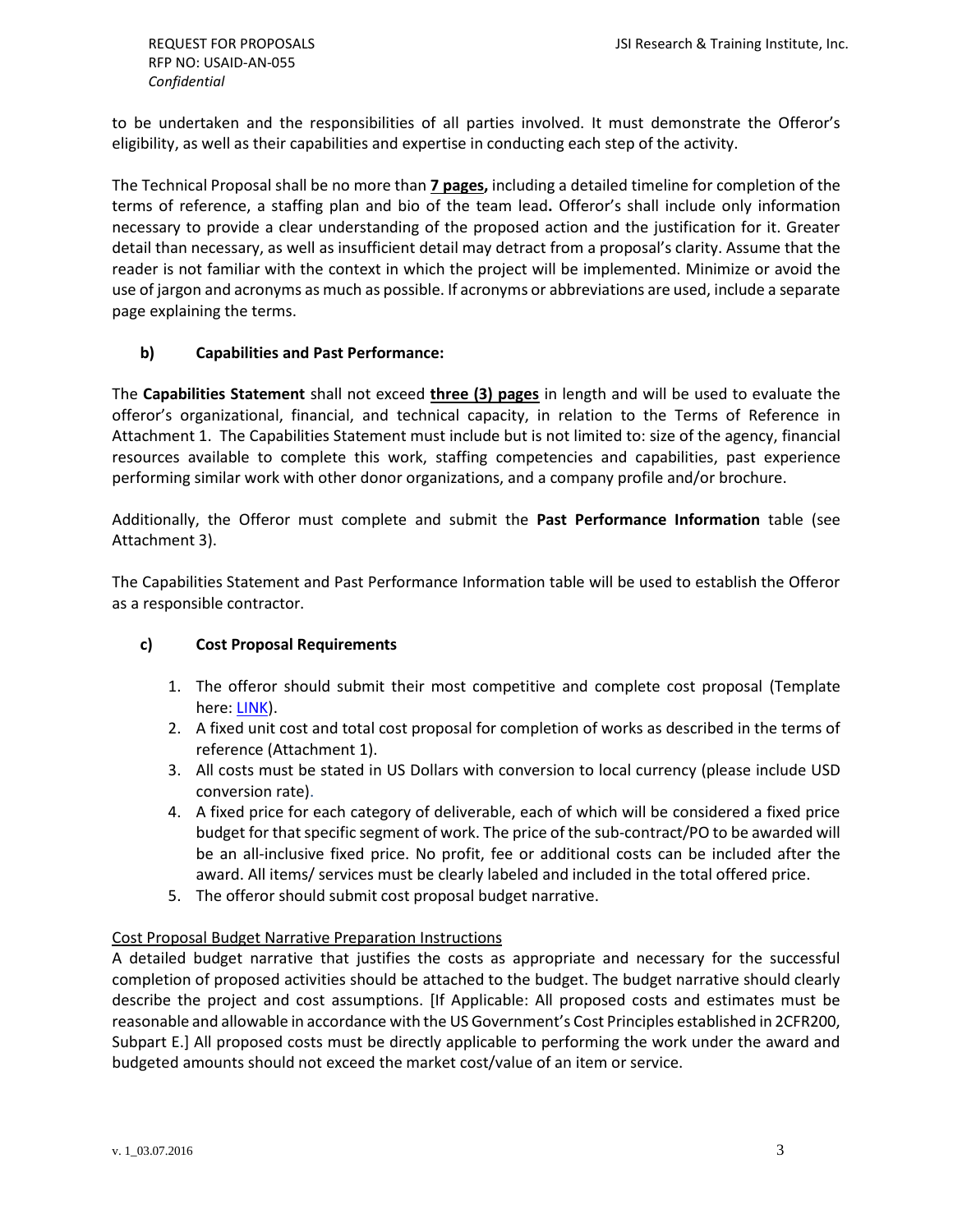The budget narrative should be of sufficient detail so that someone unfamiliar with your organization or the activity could review and adequately understand and grasp the assumptions, reasonableness and calculation method used.

Budget narrative must be prepared using Microsoft Word software. Supporting information must be provided in adequate detail for conducting a comprehensive analysis.

# **d) Certifications**

The proposal shall be accompanied by all required Certifications in Attachment 2, signed by an authorized official of the offeror.

- a. Representations and Certifications
- b. Certification Regarding Debarment, Suspension, or Proposed Debarment

# **e) Other (optional)**

- a. Letter of reference
- b. Samples of past work

## **3. AWARD**

JSI intends to issue a sub-contract to the offeror who best meet the criteria specified in this RFP and are determined to be responsible and eligible sub-contractor to provide the required goods/services.

## **4. EVALUATION CRITERIA**

Proposals will be evaluated first to ensure that they meet all mandatory requirements as listed above under "Proposal Guidelines". Proposals that fail to meet these requirements will receive no further consideration. A non-responsive proposal to any element may be eliminated from consideration.

Proposals will be evaluated and ranked by a committee on a technical basis according to the criteria below. Those proposals that are considered to be technically acceptable shall then be evaluated in terms of cost

For the purpose of selection, the evaluation will be based on the following weighted point scale (totaling 100 points) of the proposal in its entirety, including, but not limited to, the following:

| No. | <b>Criteria</b>                                                                                                                                                                                                                                                                                                    | <b>Points</b> |
|-----|--------------------------------------------------------------------------------------------------------------------------------------------------------------------------------------------------------------------------------------------------------------------------------------------------------------------|---------------|
|     | <b>Quality of Technical Approach</b><br>Comprehensiveness of proposal approach. Clarity and appropriateness<br>٠<br>of proposed activity.<br>Conformity and Responsiveness to Terms of Reference<br>$\bullet$<br>Technical proposal demonstrates ability to complete deliverables in a<br>٠<br>realistic timeframe | 50            |
| 2   | <b>Technical Capabilities and Past Performance</b><br>As reflected in completed Capabilities Statement and proposed<br>٠<br>personnel<br>Past performance Organizational, financial and technical capabilities<br>$\bullet$<br>and resources to implement this work                                                | 20            |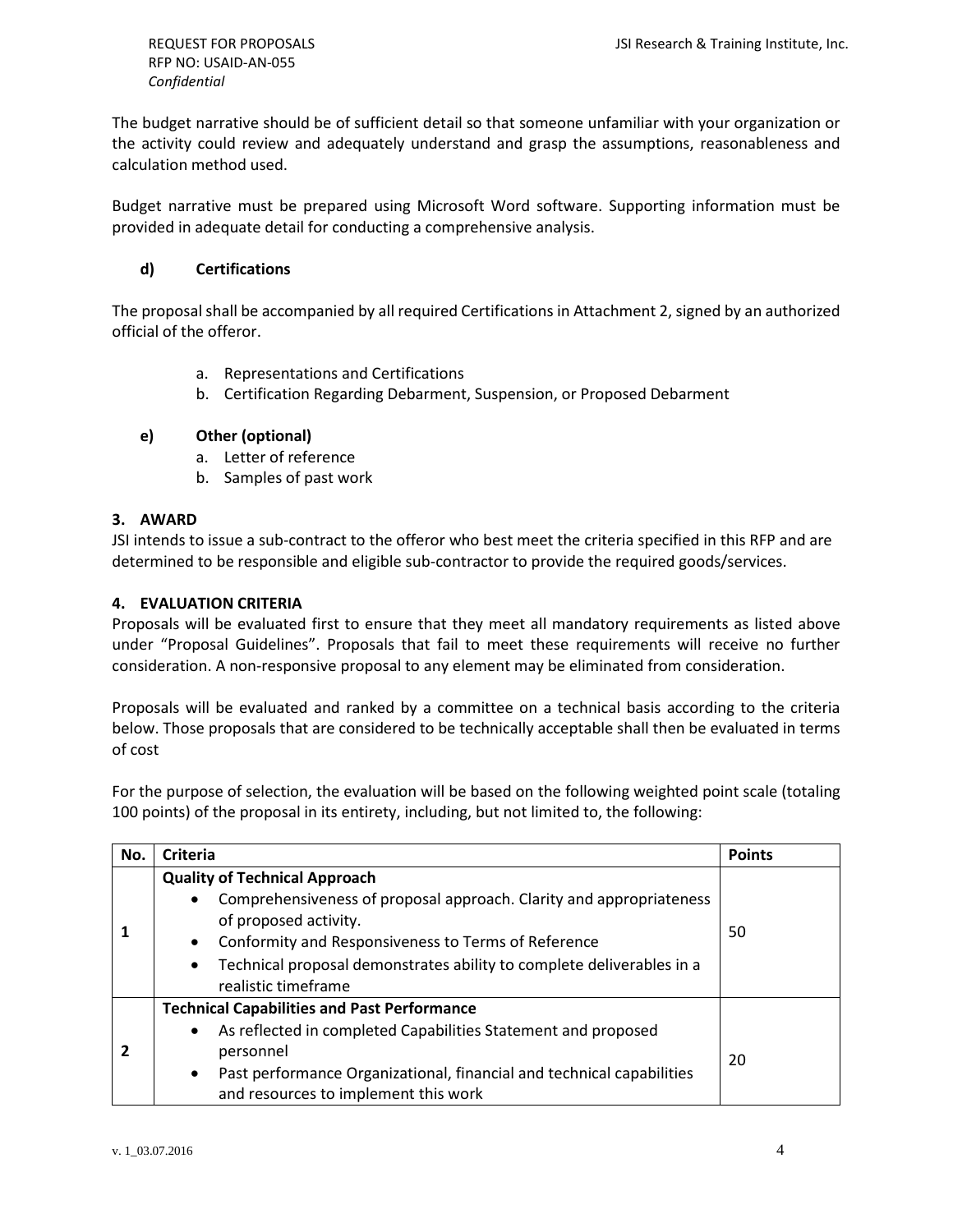|                        | <b>Proposed Costs</b>                                                                                                                                                  |     |
|------------------------|------------------------------------------------------------------------------------------------------------------------------------------------------------------------|-----|
| $\bullet$<br>$\bullet$ | Reasonableness of proposed budget based on scope of activities<br>proposed.<br>Summary budget, detailed budget, and budget notes included.<br>Comparative lowest price | 30  |
| Total                  |                                                                                                                                                                        | 100 |

# **4. TERMS OF AWARD**

This document is a request for proposals only, and in no way obligates JSI or its donor to make any award. Please be advised that under a fixed price contract the work must be completed within the specified total price. Any expenses incurred in excess of the agreed upon amount in the sub-contract will be the responsibility of the sub-contractor and not that of JSI or its donor. Therefore, the offeror is duly advised to provide its most competitive and realistic proposal to cover all foreseeable expenses related to provide requested goods/services.

All deliverables produced under the future award/sub-contract shall be considered the property of JSI. JSI may choose to award a PO/sub-contract for part of the activities in the RFP. JSI may choose to award a PO/sub-contract to more than one offeror for specific parts of the activities in the RFP.

# **5. PROPOSAL VALIDITY**

The Offeror's technical and cost proposals must remain valid for not less than 120 calendar days after the deadline specified above. Proposals must be signed by an official authorized to bind the Offeror to its provisions.

## **6. PAYMENT TERMS**

JSI payment cycle is net 30 days upon receipt of deliverables, goods/services, inspection and acceptance of goods/services as in compliance with the terms of the award and receipt of vendor invoice. Full cooperation with JSI in meeting the terms and conditions of payment will be given the highest consideration.

## **7. FINANCIAL RESPONSIBILITY**

Offerors which are firms and not individuals must include in the Capabilities Statement that they have the financial viability and resources to complete the proposed activities within the period of performance and under the terms of payment outlined below. JSI reserves the right to request and review the latest financial statements and audit reports of the Offeror as part of the basis of the award.

## **8. LANGUAGE**

The proposal, as well as correspondence and related documents should be in English.

## **9. SOURCE/NATIONALITY**

All goods and services offered in response to this RFQ must meet the source and nationality requirements set forth in United States Code of Federal Regulations, 22 CFR 228. Cuba, Iran, Iraq, Laos, Libya, North Korea, and Syria are prohibited source countries and no goods can be produced or sourced from those countries.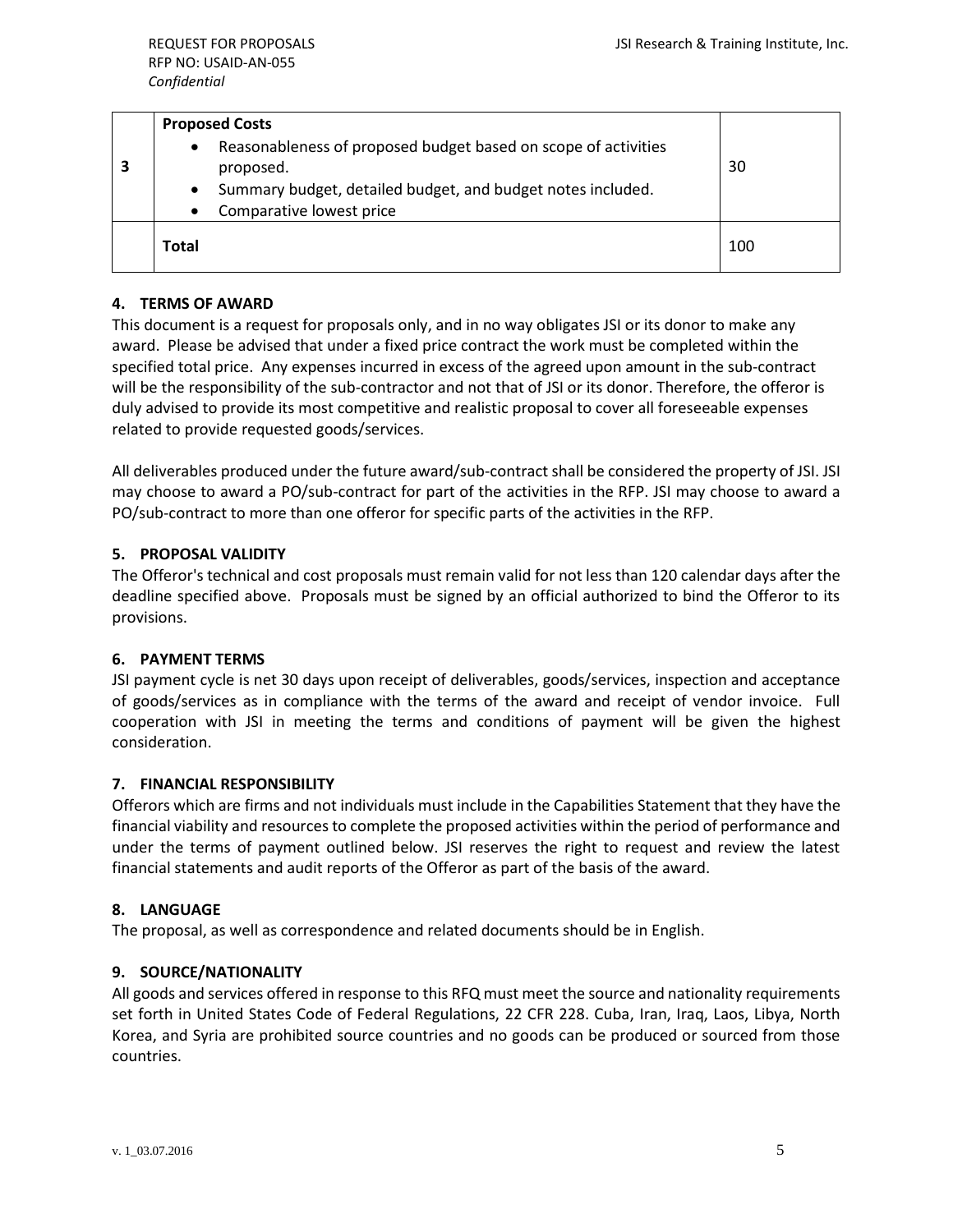### **10. NEGOTIATIONS**

The Offeror's most competitive proposal is requested. It is anticipated that any award issued will be made solely on the basis of an Offeror's proposal. However, the Project reserves the right to request responses to additional technical, management and cost questions which would help in negotiating and awarding a contract. The Project also reserves the right to conduct negotiations on technical, management, or cost issues prior to the award of a contract. In the event that an agreement cannot be reached with an Offeror the Project will enter into negotiations with alternate Offerors for the purpose of awarding a contract without any obligation to previously considered Offerors.

## **11. REJECTION OF PROPOSALS**

JSI reserves the right to reject any and all proposals received, or to negotiate separately with any and all competing Offerors. The Project also reserves the right to reject any or all proposals received, without explanation.

### **12. INCURRING COSTS**

JSI is not liable for any cost incurred by Offerors during preparation, submission, or negotiation of an award for this RFP. The costs are solely the responsibility of the Offeror.

### **13. MODIFICATIONS**

JSI reserves the right, in its sole discretion, to modify the request, to alter the selection process, to modify or amend the specifications and scope of work specified in this RFQ.

### **14. CANCELLATION**

JSI may cancel this RFP without any cost or obligation at any time until issuance of a contract.

## **15. CERTIFICATIONS**

The proposal shall be accompanied by all required Certifications in Attachment 2, signed by an authorized official of the Offeror.

### **16. KEY CLAUSES AND PROVISIONS**

Key clauses and provisions to be incorporated as applicable into the contract awarded as a result of this solicitation are provided as Attachment 4. The list may not be comprehensive but provides Offerors with the key provisions and clauses to be included.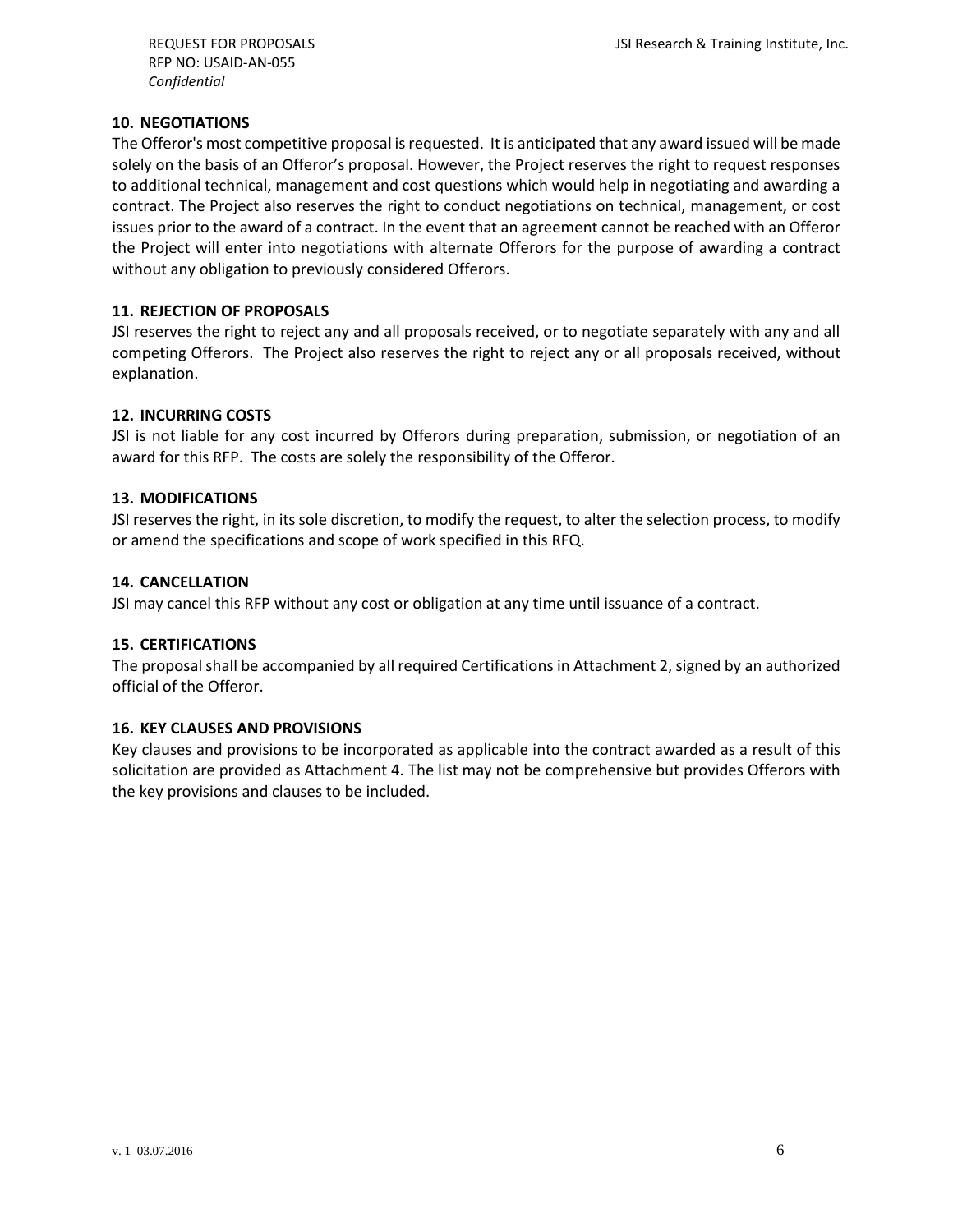# Attachment 1: Terms of Reference

*Service Being Requested: Request for Proposal for Participatory Implementation Research and Support on Peer Groups Estimated Period of Performance: March 2022 – September 30, 2023*

# **A. BACKGROUND/RATIONALE**

USAID Advancing Nutrition is the Agency's flagship nutrition project, led by JSI Research & Training Institute, Inc. (JSI), and a diverse group of experienced partners. Launched in September 2018, USAID Advancing Nutrition implements and provides technical support to nutrition interventions across sectors and disciplines for USAID and its partners. The project's multi-sectoral approach draws together global nutrition experience to design, implement and evaluate programs that address the root causes of malnutrition. Committed to using a systems approach, USAID Advancing Nutrition (USAID AN) strives to sustain positive outcomes by building local capacity, supporting behavior change and strengthening the enabling environment to save lives, improve health, build resilience, increase economic productivity and advance development. (See Attachment 4 for a brief description of the project.)

Nearly all nutrition programs use peer groups to improve the adoption of nutrition behaviors. Groups can contribute to SBC and nutrition outcomes (Kumar et al. 2018), but the SBC assessment of DFSAs conducted by the Food and Nutrition Technical Assistance Project in 2018 identified the variable quality of peer groups as an area for improvement. Few programs use theory or logic models to structure and equip groups. Other challenges for care groups, women's savings groups, or schools for husbands, include didactic facilitation; insufficient tailored, actionable content beyond informational messages; group segmentation14; and missed opportunities for social change. USAID Advancing Nutrition seeks to investigate the challenges and collaboratively develop solutions for such peer groups by conducting participatory research with two peer group programs in two contexts.

In consultation with USAID/BHA, USAID AN is conducting implementation research on the nutrition-focused peer groups coordinated by Amalima Loko, a five-year (2020-2025) program designed to improve food security in Zimbabwe through increased food access and sustainable watershed management, funded by the USAID Bureau of Humanitarian Assistance and implemented by Cultivating New Frontiers in Agriculture (CNFA). **To carry out this work, USAID Advancing Nutrition will need support with research tool translation, facilitation of collaborative workshops, data collection, and data analysis.**

# **B. OBJECTIVE**

The specific study objectives are two-fold: to develop a process to work with implementing partners and participants to identify context-specific opportunities to strengthen the quality of peer groups for nutrition programming, and to facilitate a participatory process to design and test transferrable solutions. To support the objective, this study will answer the following research questions: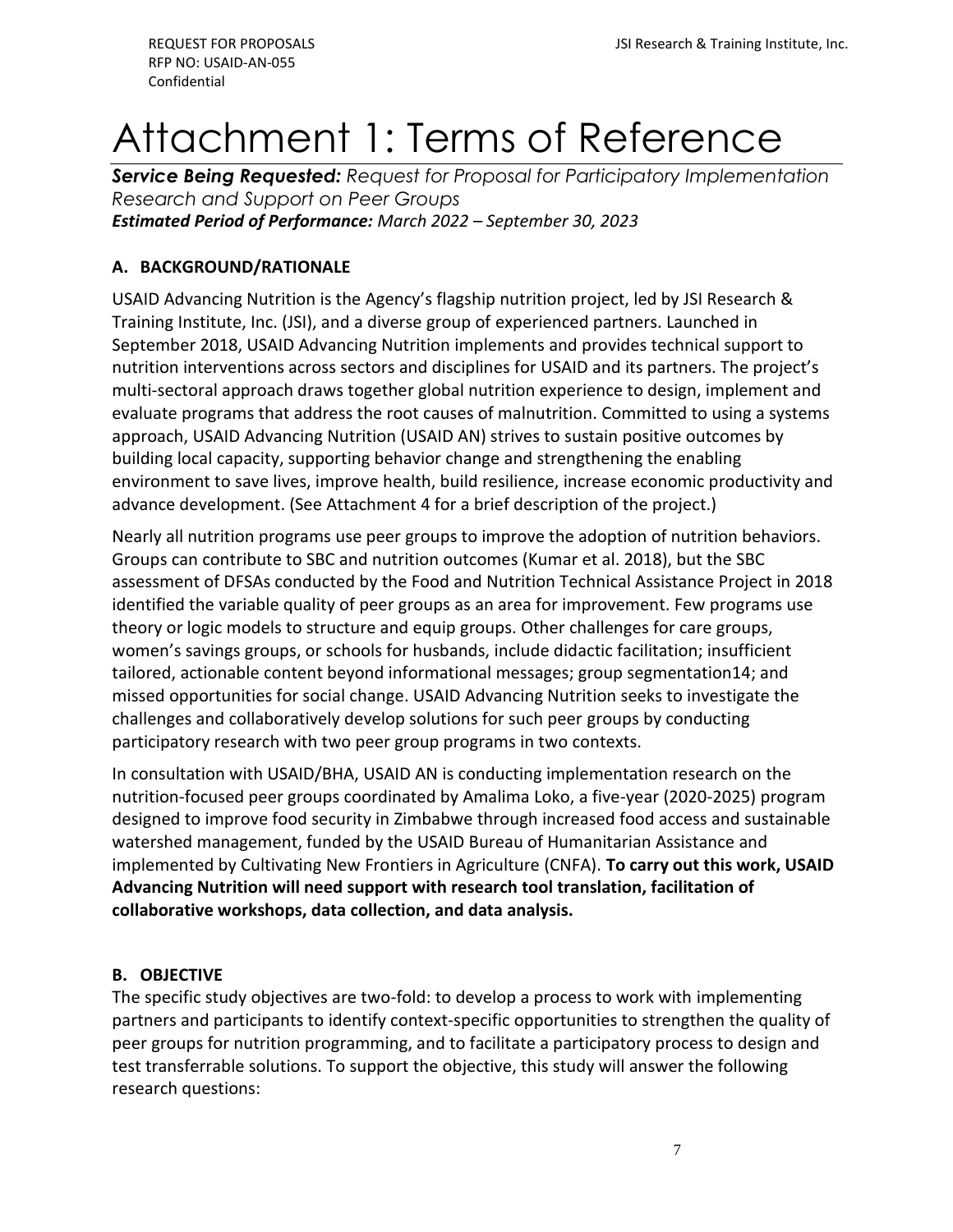- 1. What are the challenges to the quality of peer groups as defined by peer group leaders, members and other key stakeholders?
- 2. What are feasible ways to improve the quality of peer groups defined by peer group leaders and members?
- 3. How can peer group leaders' and members' needs and preferences
- 4. What are the resource requirements and enabling conditions to integrate participantdefined improvements into existing peer groups from the perspective of program participants and implementers?

USAID AN is seeking an in-country research team members to lead and support a participatory research study. The objectives of this support include:

- Serve as Principal Investigator of the research and manage the in-country ethical approval processes.
- Liaise with the local implementing partner to establish a good working relationship and coordinate logistics and communication lines with the partner as well as the research team on USAID Advancing Nutrition.
- Assist with translation and preparation of research tools (interview guides, observation guides, document review guides, etc.) from English into local language and from local language back to English, as needed.
- Attend virtual trainings for the research processes, including qualitative data collection and workshop facilitation.
- Recruit, train and oversee the local data collectors/ team as relevant.
- Facilitate participatory workshops using guides developed by the human-centered design expert on HQ team.
- Conduct individual and group interviews, as well as observations of peer group members and leaders, and prepare detailed notes from interviews and observations.
- Support with data synthesis and analysis
- Support with interpretation (i.e., understanding) of qualitative findings.
- Feed into or review a draft country report slide deck as needed.
- Maintain close coordination with USAID Advancing Nutrition.

# **C. WORK PLAN - ACTIVITIES/TASKS**

The purpose of the support is to assist with on-the-ground research of the Amalima Loko peer group programs' successes and challenges, using participatory, human-centered design research methods.

Using an action research approach, and human-centered, participatory research methods, this research will engage peer group members and leaders, as well as IP staff, to define contextspecific challenges and opportunities to strengthen the quality of peer groups for nutrition programming from their perspectives. We will then facilitate a participatory process for group members and leaders to design and test ideas for transferable and reproducible "solutions" or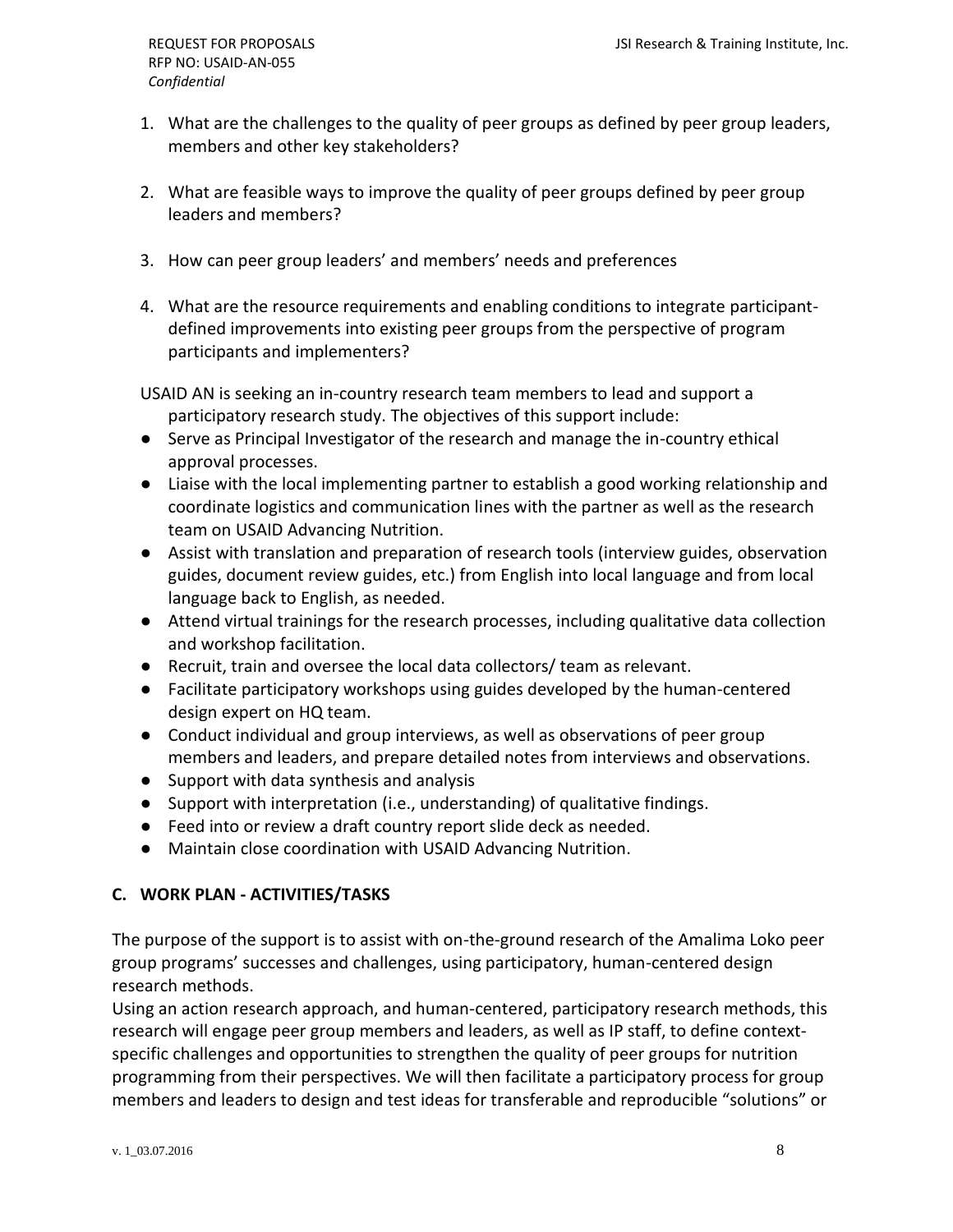tangible ways to improve the quality of peer groups and test these solutions in their ongoing peer groups. We will work with IP staff to assess the feasibility and use data to monitor the improvements. Recognizing that each implementing partner has varying commitments, USAID Advancing Nutrition's research team will adjust the methods, timeline and sample to meet the needs of each study site.

Without knowing the scope of the peer groups being implemented (total number of peer groups, implementation locations, types of peer groups, range of stakeholders, etc.), it is not possible to know the exact sample size at present. However, general guidance for drawing the sample will be to—

- determine lowest administrative unit programmed by the activity (e.g., village)
- in each village determine approximately 5 key stakeholder groups (e.g., peer group leaders, peer group members, community leaders, community health workers, community-based IP staff)
- from each stakeholder group, select 3–5 respondents (e.g., 3 peer group members, 3 community leader, 5 CHWs and 3 community-based IP staff).

The research team will offer additional guidance on how an activity might determine representativeness or decide who is considered a key stakeholder. We estimate that the total sample size (per IP) for discover, define, and develop respondents will be no more than n=75.

| <b>Research Phase</b>                                                                                                                                                                   | <b>Illustrative Sample Size</b><br>(per IP)                                                                                      | <b>Illustrative Phase</b><br><b>Timeline</b>                                    |
|-----------------------------------------------------------------------------------------------------------------------------------------------------------------------------------------|----------------------------------------------------------------------------------------------------------------------------------|---------------------------------------------------------------------------------|
| <b>Discover</b><br>Qualitative research to understand<br>with peer group members, group<br>leaders, stakeholders, and IPs staff<br>about the challenges with quality<br>implementation. | 75** participants<br>We will balance<br>representativeness,<br>saturation, deadlines and<br>humans and financial<br>constraints. | 4-8 weeks, depending<br>on the methods and<br>sample determined<br>with each IP |
| <b>Define</b><br>Use insights gathered from the<br>research to come to agreement with<br>participants to define the issues to<br>guide next steps.                                      |                                                                                                                                  | 4–8 weeks                                                                       |

Participatory research is proposed with four iterative phases: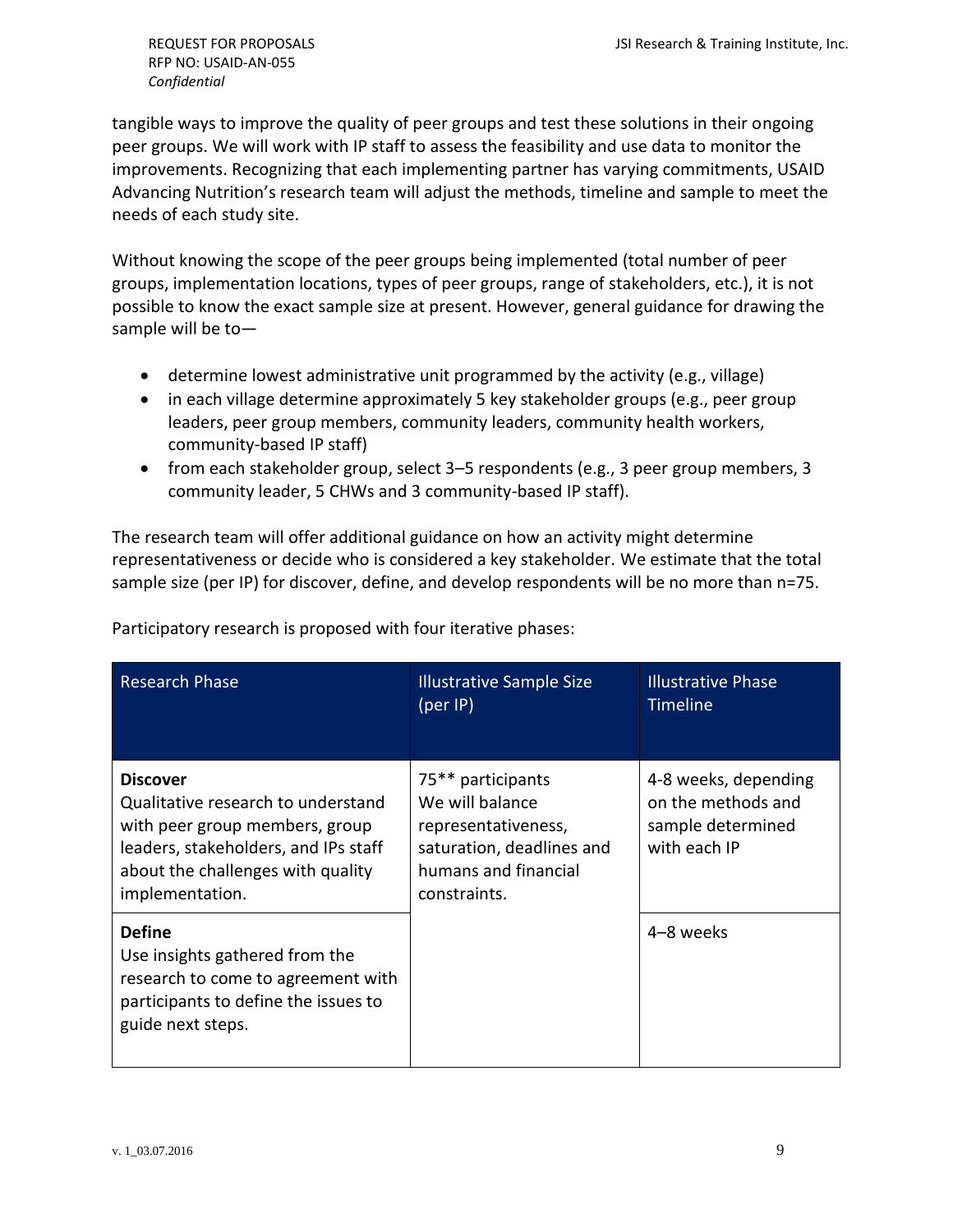| <b>Develop</b>                                                                                                | 3–4 weeks |
|---------------------------------------------------------------------------------------------------------------|-----------|
| Then we will facilitate a process for<br>group members, leaders, and staff to<br>develop potential solutions. |           |

*\*While there is flexibility in the sample size, the research team will work to ensure that the number of peer groups is small enough to support and monitor regularly and intensively, but is also representative of other groups that experience similar challenges*.

During the first two phases, peer group leaders and members with input from staff will identify key challenges to peer group implementation. In the third phase, interlocutors will develop prototypes of solutions based on their prioritized challenges. Group leaders and members will user-test these design interventions, with input from IP staff, to assess their acceptability and feasibility. Learnings from the stage will be documented and presented to key stakeholders, including USAID.

Between April to August 2023, USAID Advancing Nutrition will prepare a country case study or example for each site to summarize and describe the research findings in an easy-to-read format, as well as a slide deck of key findings. In addition, we will develop a full research report that synthesizes findings and recommendations from both sites.

The Offeror will facilitate translation and preparation of research tools, attend qualitative data collection training, set up and conduct group and individual interviews per the protocol, conduct observation of current peer groups, and conduct high quality qualitative data collection. The Offeror will also assist the activity team as they synthesize and analyze qualitative data collected, likely taking a leading role on data synthesis, including outputs from participatory workshops; as well as presentation of the results. The Offeror's familiarity with participatory research methods and Human-Centered Design will be essential.

The Offeror will provide product/services as needed from (on or about) March 20, 2022 to August 23, 2023.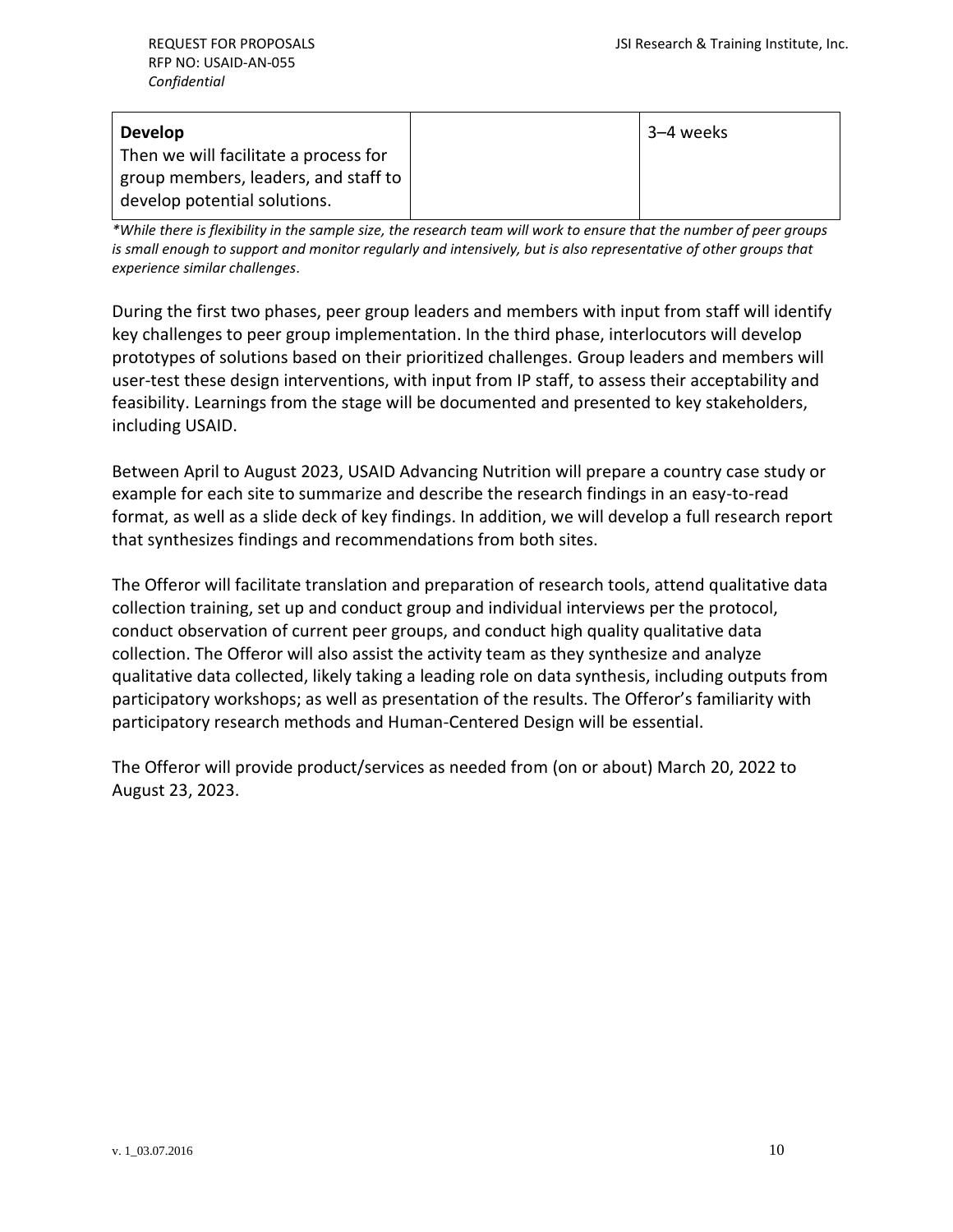# **D. PRODUCTS/ SERVICES TO BE INCLUDED IN PROPOSAL**

| Line Item               | <b>Product/Service Description</b>                       | <b>Unit</b>        | Quant.          |
|-------------------------|----------------------------------------------------------|--------------------|-----------------|
|                         | Weekly updates to USAID Advancing Nutrition.             | <b>Brief email</b> | Approx. 28      |
| 1                       |                                                          |                    | (Over 7 months) |
|                         | Translate and back translate data collection tools,      | Plan               |                 |
| $\overline{2}$          | workshop guides and consent script into local            |                    | $\mathbf{1}$    |
|                         | languages                                                |                    |                 |
| 3                       | Develop plan for and recruit data collectors, and        | Plan               | 1               |
|                         | prepare plans and materials for data collector training  |                    |                 |
|                         | Support development of and submit the protocol and       | <b>Submission</b>  |                 |
| 4                       | instruments to in-country ethical review and manage      |                    | 1               |
|                         | the processes.                                           |                    |                 |
|                         | Prepare a plan for data collection, including the        | Plan               |                 |
| 5                       | logistics for data collection, in collaboration with the |                    | 1               |
|                         | IP                                                       |                    |                 |
| 6                       | Hold data collector training, pre-test, and write        | Report             | $\mathbf{1}$    |
|                         | summary report with recommendations if relevant          |                    |                 |
| $\overline{\mathbf{z}}$ | Develop and implement data quality control, cleaning     | Plan               | 1               |
|                         | and management, and security plan.                       |                    |                 |
|                         | Facilitate participatory workshops using guides          | <b>Workshops</b>   |                 |
| 8                       | developed by the human-centered design expert on         |                    | $\overline{2}$  |
|                         | HQ team with notes and observations                      |                    |                 |
|                         | Conduct individual and group interviews, as well as      | Interviews/Focus   |                 |
| 9                       | observations of peer group members and leaders           | group              | Approx. 30      |
|                         |                                                          | discussions        |                 |
| 10                      | Develop the codebook for data analysis and oversee       | Code books         | 1               |
|                         | the data analysis, including translation as needed       |                    |                 |
| 11                      | Produce field report describing data collection          | Report             | $\mathbf{1}$    |
|                         | completed, final sample, and any issues faced            |                    |                 |
| 12                      | Feed into or review a draft country reporting prepared   | Slide deck         |                 |
|                         | by USAID Advancing Nutrition on implications and         |                    | 1               |
|                         | recommendations                                          |                    |                 |

# **E. DELIVERABLES AND SCHEDULE**

The table below presents the tasks expected, deliverables required, and a schedule for delivery (including due dates). Offerors are requested to propose a payment schedule as part of their cost proposal.

## *The offeror is expected to submit the following deliverables:*

| (Tentative)<br><b>Due Date</b> | <b>Deliverable Name</b> | <b>Deliverable Description</b>                             |
|--------------------------------|-------------------------|------------------------------------------------------------|
| April 1, 2022                  | Translation of research | Translation and back translation of data collection tools, |
|                                | instruments             | workshop guides and consent script into local languages    |
| April 1, 2022                  | Ethical approval MRCZ   | Submit the protocol and instruments to MRCZ for ethical    |
|                                | (or province, as        | review and manage the processes of questions and           |
|                                | required)               | responses for final approval.                              |
| April 15, 2022                 | Data collection plan    | Recruit and train local data collectors (as relevant).     |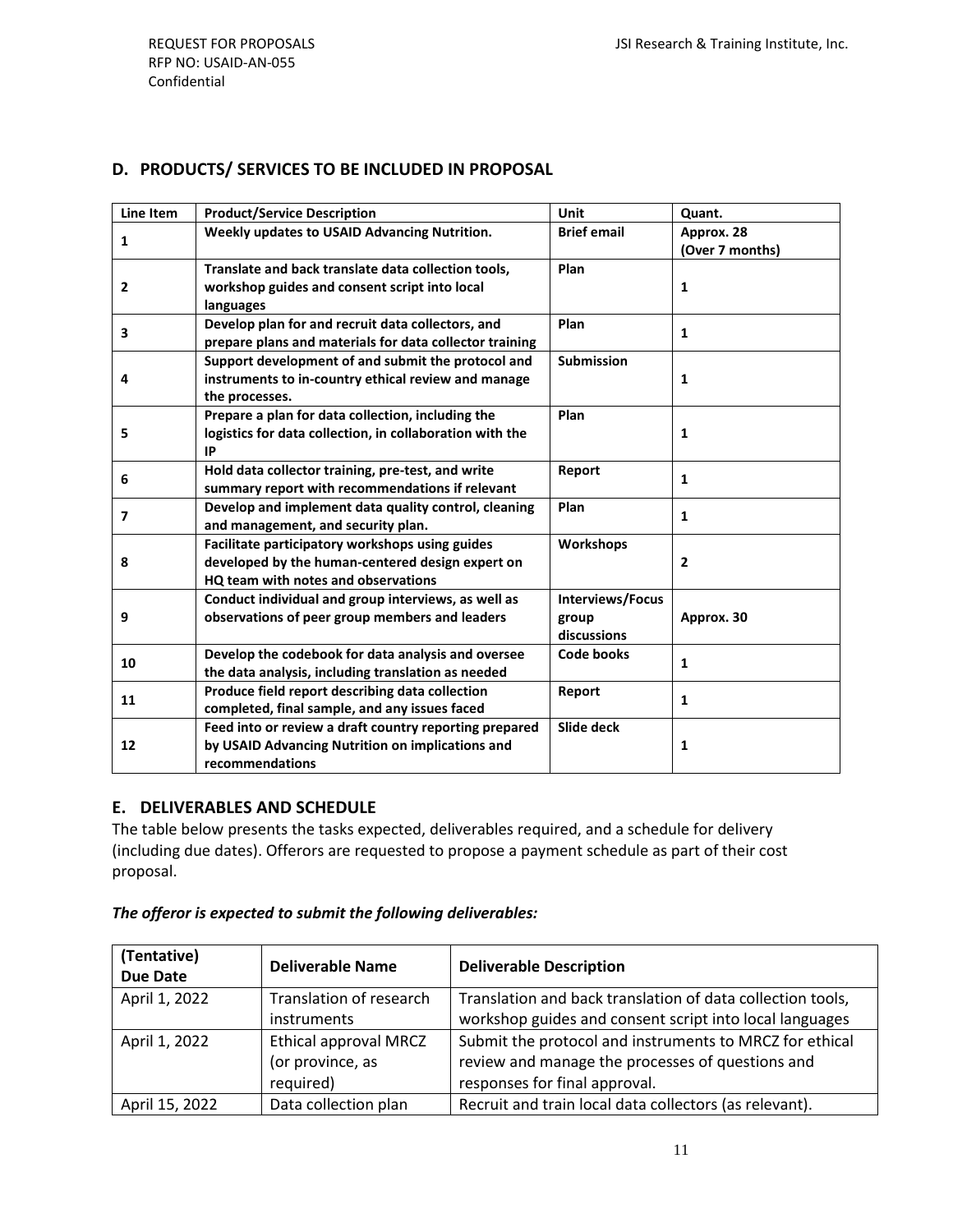|                       |                                | Plan for data collection, including the logistics for data<br>collection, in collaboration with the IP                                                                                             |
|-----------------------|--------------------------------|----------------------------------------------------------------------------------------------------------------------------------------------------------------------------------------------------|
| April 15, 2022        | Data quality plan              | Develop and implement data quality control, cleaning and<br>management, and security plan.                                                                                                         |
| May 15, 2022          | Data collection                | Conduct individual and group interviews, as well as<br>observations of peer group members and leaders,<br>identifying challenges: phases 1 and 2 of the research<br>design                         |
| June 15, 2022         | Workshops (2)                  | Facilitate participatory workshops developing solutions<br>using guides developed by the human-centered design<br>expert on HQ team with notes and observations: phase 3<br>of the research design |
| June 15, 2022         | Codebooks and data             | Produce codebooks for review with the research team,<br>and cleaned, coded and analyzed data                                                                                                       |
| September 30,<br>2022 | Communication with<br>USAID AN | Weekly updates to USAID Advancing Nutrition<br>Input all updates into a slide deck                                                                                                                 |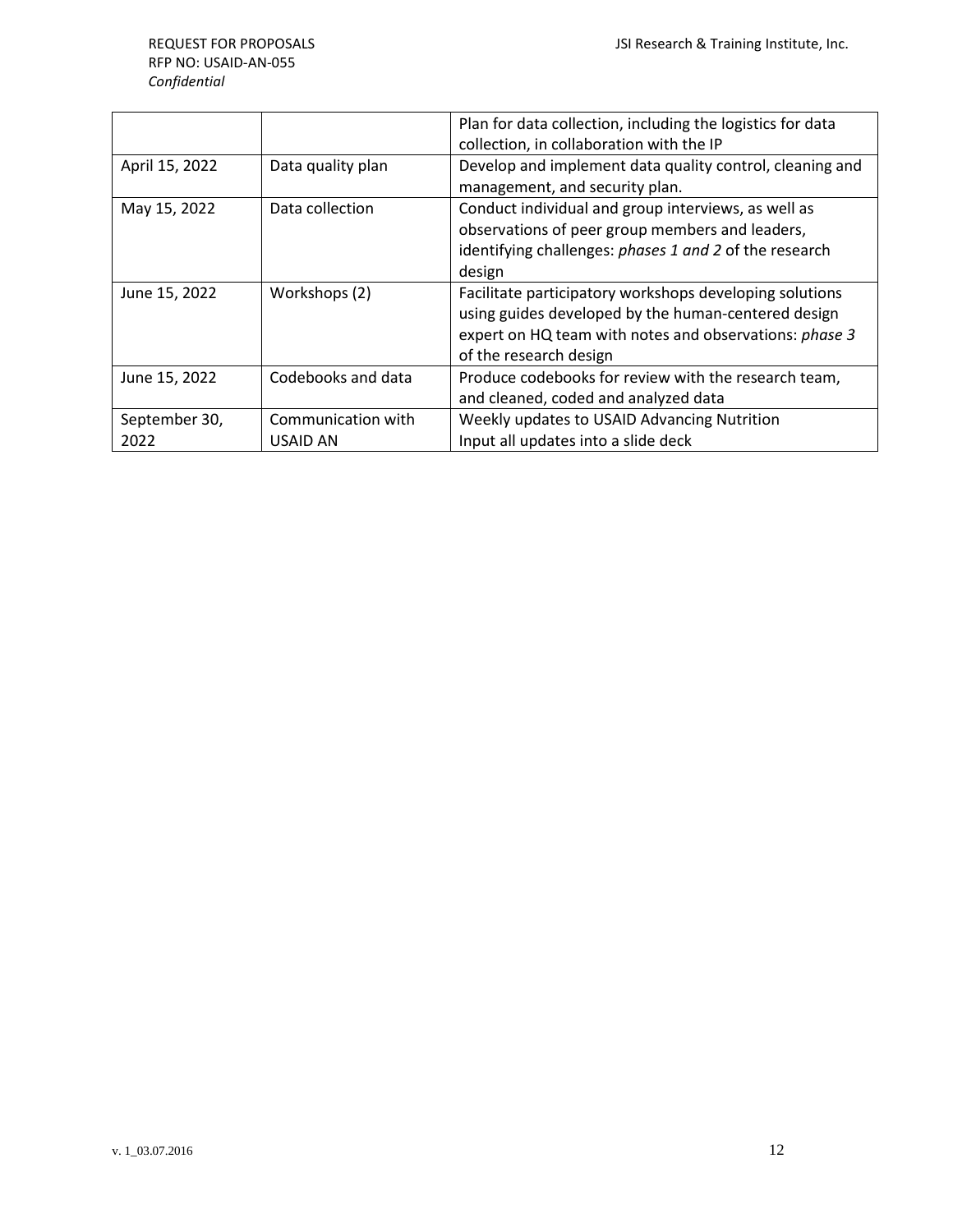# Attachment 2: Certifications

As a condition of accepting a subcontract under this RFP, the Offeror is required to certify to the following mandatory clauses:

# **2.1.SMALL BUSINESS PROGRAM REPRESENTATIONS (OCT 2014)**

(a) *Definitions*. As used in this provision—

"Economically disadvantaged women-owned small business (EDWOSB) concern" means a small business concern that is at least 51 percent directly and unconditionally owned by, and the management and daily business operations of which are controlled by, one or more women who are citizens of the United States and who are economically disadvantaged in accordance with 13 CFR part 127. It automatically qualifies as a women-owned small business concern eligible under the WOSB Program.

"Service-disabled veteran-owned small business concern"—

(1) Means a small business concern—

(i) Not less than 51 percent of which is owned by one or more service-disabled veterans or, in the case of any publicly owned business, not less than 51 percent of the stock of which is owned by one or more service-disabled veterans; and

(ii) The management and daily business operations of which are controlled by one or more service-disabled veterans or, in the case of a service-disabled veteran with permanent and severe disability, the spouse or permanent caregiver of such veteran.

(2) "Service-disabled veteran" means a veteran, as defined in [38 U.S.C. 101\(2\),](http://uscode.house.gov/uscode-cgi/fastweb.exe?getdoc+uscview+t37t40+200+2++%2838%29%20%20AND%20%28%2838%29%20ADJ%20USC%29%3ACITE%20%20%20%20%20%20%20%20%20) with a disability that is service-connected, as defined in [38 U.S.C. 101\(16\).](http://uscode.house.gov/uscode-cgi/fastweb.exe?getdoc+uscview+t37t40+200+2++%2838%29%20%20AND%20%28%2838%29%20ADJ%20USC%29%3ACITE%20%20%20%20%20%20%20%20%20)

"Small business concern" means a concern, including its affiliates, that is independently owned and operated, not dominant in the field of operation in which it is bidding on Government contracts, and qualified as a small business under the criteria in 13 CFR Part 121 and the size standard in paragraph (b) of this provision.

"Small disadvantaged business concern," consistent with 13 CFR 124.1002, means a small business concern under the size standard applicable to the acquisition, that—

(1) Is at least 51 percent unconditionally and directly owned (as defined at 13 CFR 124.105) by—

(i) One or more socially disadvantaged (as defined at 13 CFR 124.103) and economically disadvantaged (as defined at 13 CFR 124.104) individuals who are citizens of the United States, and;

(ii) Each individual claiming economic disadvantage has a net worth not exceeding \$750,000 after taking into account the applicable exclusions set forth at 13 CFR 124.104(c)(2); and

(2) The management and daily business operations of which are controlled (as defined at 13 CFR 124.106) by individuals who meet the criteria in paragraphs (1)(i) and (ii) of this definition.

"Veteran-owned small business concern" means a small business concern—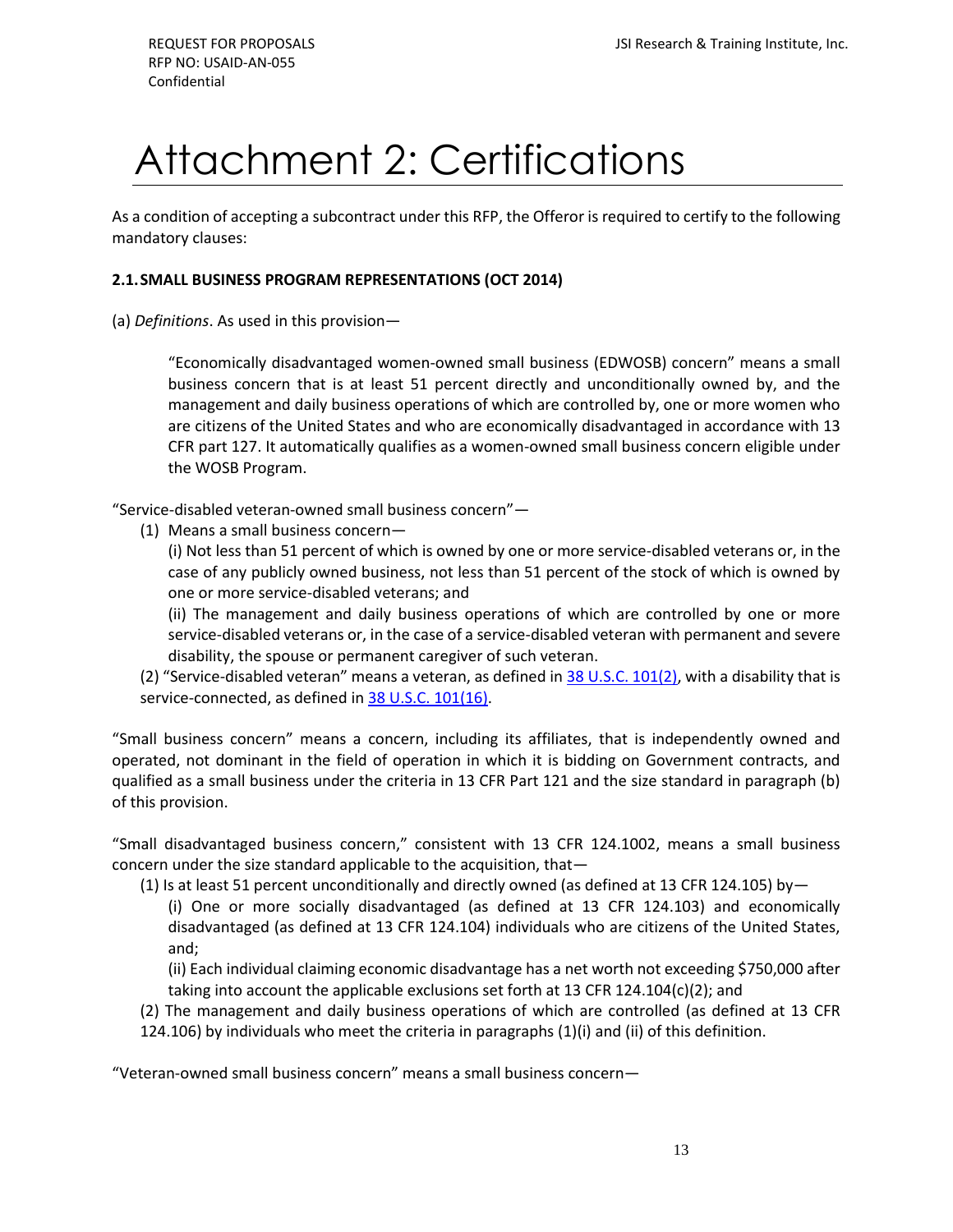(1) Not less than 51 percent of which is owned by one or more veterans (as defined at [38 U.S.C.](http://uscode.house.gov/uscode-cgi/fastweb.exe?getdoc+uscview+t37t40+200+2++%2838%29%20%20AND%20%28%2838%29%20ADJ%20USC%29%3ACITE%20%20%20%20%20%20%20%20%20)  [101\(2\)\)](http://uscode.house.gov/uscode-cgi/fastweb.exe?getdoc+uscview+t37t40+200+2++%2838%29%20%20AND%20%28%2838%29%20ADJ%20USC%29%3ACITE%20%20%20%20%20%20%20%20%20) or, in the case of any publicly owned business, not less than 51 percent of the stock of which is owned by one or more veterans; and

(2) The management and daily business operations of which are controlled by one or more veterans.

"Women-owned small business concern" means a small business concern—

(1) That is at least 51 percent owned by one or more women; or, in the case of any publicly owned business, at least 51 percent of the stock of which is owned by one or more women; and (2) Whose management and daily business operations are controlled by one or more women.

"Women-owned small business (WOSB) concern eligible under the WOSB Program" (in accordance with 13 CFR part 127), means a small business concern that is at least 51 percent directly and unconditionally owned by, and the management and daily business operations of which are controlled by, one or more women who are citizens of the United States.

(b) Representations.

(1) The offeror represents as part of its offer that it  $\Box$  is,  $\Box$  is not a small business concern.

(2) [Complete only if the offeror represented itself as a small business concern in paragraph (b)(1) of this provision.] The offeror represents that it  $\square$  is,  $\square$  is not, a small disadvantaged business concern as defined in 13 CFR 124.1002.

(3) [Complete only if the offeror represented itself as a small business concern in paragraph (b)(1) of this provision.] The offeror represents as part of its offer that it  $\Box$  is,  $\Box$  is not a women-owned small business concern.

(4) Women-owned small business (WOSB) concern eligible under the WOSB Program. [Complete only if the offeror represented itself as a women-owned small business concern in paragraph (b)(3) of this provision.] The offeror represents as part of its offer that—

(i) It  $\Box$  is,  $\Box$  is not a WOSB concern eligible under the WOSB Program, has provided all the required documents to the WOSB Repository, and no change in circumstances or adverse decisions have been issued that affects its eligibility; and

(ii) It  $\Box$  is,  $\Box$  is not a joint venture that complies with the requirements of 13 CFR part 127, and the representation in paragraph (b)(4)(i) of this provision is accurate for each WOSB concern eligible under the WOSB Program participating in the joint venture. [The offeror shall enter the name or names of the WOSB concern eligible under the WOSB Program and other small businesses that are participating in the joint venture: \_\_\_\_\_\_\_\_\_\_.] Each WOSB concern eligible under the WOSB Program participating in the joint venture shall submit a separate signed copy of the WOSB representation.

(5) Economically disadvantaged women-owned small business (EDWOSB) concern. [Complete only if the offeror represented itself as a women-owned small business concern eligible under the WOSB Program in (b)(4) of this provision.] The offeror represents as part of its offer that—

(i) It  $\square$  is,  $\square$  is not an EDWOSB concern eligible under the WOSB Program, has provided all the required documents to the WOSB Repository, and no change in circumstances or adverse decisions have been issued that affects its eligibility; and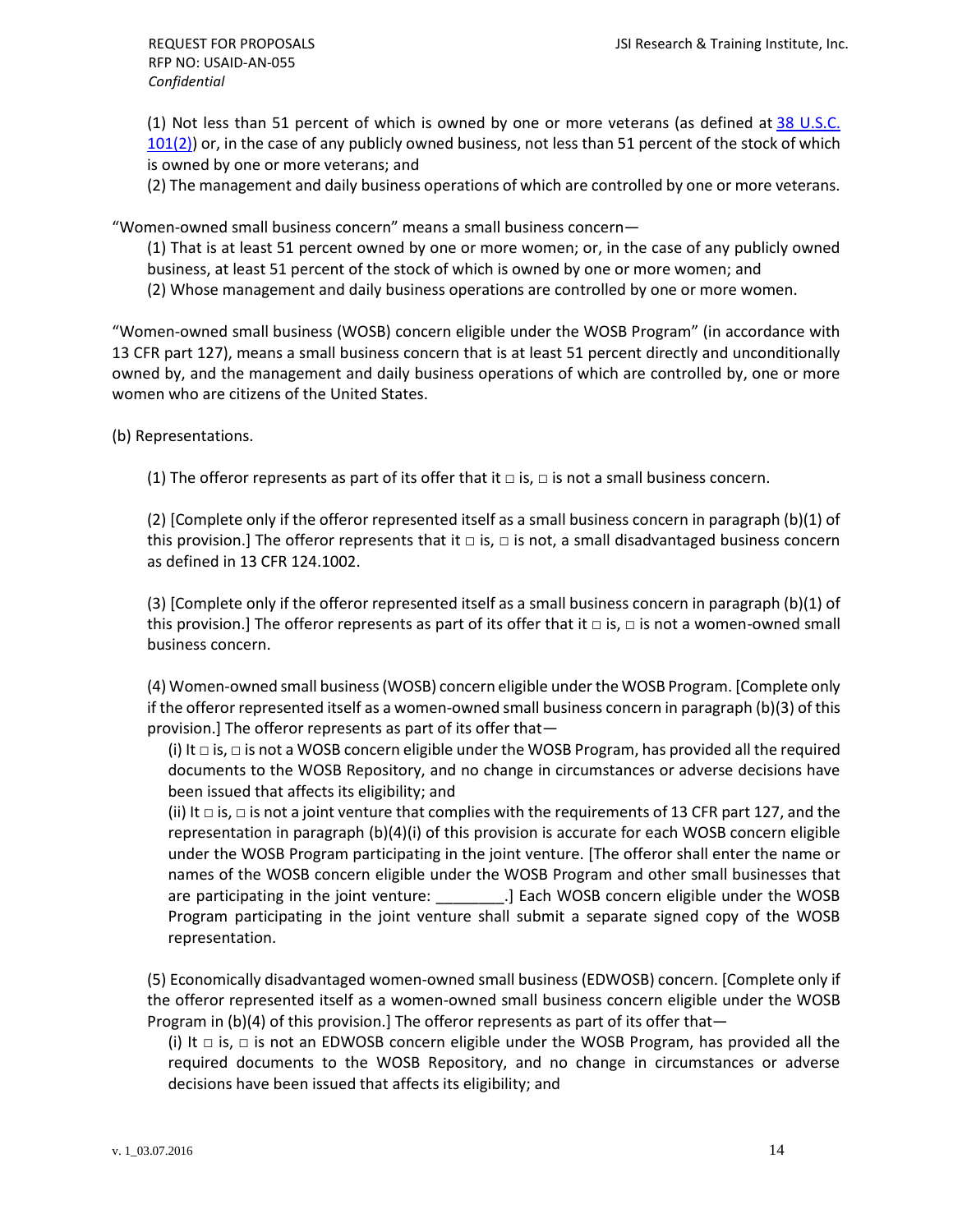(ii) It  $\Box$  is,  $\Box$  is not a joint venture that complies with the requirements of 13 CFR part 127, and the representation in paragraph (b)(5)(i) of this provision is accurate for each EDWOSB concern participating in the joint venture. [The offeror shall enter the name or names of the EDWOSB concern and other small businesses that are participating in the joint venture: \_\_\_\_\_\_\_\_.] Each EDWOSB concern participating in the joint venture shall submit a separate signed copy of the EDWOSB representation.

(6) [Complete only if the offeror represented itself as a small business concern in paragraph (b)(1) of this provision.] The offeror represents as part of its offer that it  $\Box$  is,  $\Box$  is not a veteran-owned small business concern.

(7) [Complete only if the offeror represented itself as a veteran-owned small business concern in paragraph (b)(6) of this provision.] The offeror represents as part of its offer that it  $\Box$  is,  $\Box$  is not a service-disabled veteran-owned small business concern.

(8) [Complete only if the offeror represented itself as a small business concern in paragraph (b)(1) of this provision.] The offeror represents, as part of its offer, that—

(i) It  $\Box$  is,  $\Box$  is not a HUBZone small business concern listed, on the date of this representation, on the List of Qualified HUBZone Small Business Concerns maintained by the Small Business Administration, and no material changes in ownership and control, principal office, or HUBZone employee percentage have occurred since it was certified in accordance with 13 CFR Part 126; and

(ii) It  $\Box$  is,  $\Box$  is not a HUBZone joint venture that complies with the requirements of 13 CFR Part 126, and the representation in paragraph (b)(8)(i) of this provision is accurate for each HUBZone small business concern participating in the HUBZone joint venture. [The offeror shall enter the names of each of the HUBZone small business concerns participating in the HUBZone joint venture: \_\_\_\_\_\_\_\_\_.] Each HUBZone small business concern participating in the HUBZone joint venture shall submit a separate signed copy of the HUBZone representation.

## **2.2.CERTIFICATION REGARDING TRAFFICKING IN PERSONS COMPLIANCE PLAN (MAR 2015)**

(a) The term "commercially available off-the-shelf (COTS) item," is defined in the clause of this solicitation entitled "Combating Trafficking in Persons" (FAR clause 52.222-50).

(b)[ ] This contract will NOT be for supplies, other than commercially available off-the-shelf items, to be acquired outside the United States, or services to be performed outside the United States; or DOES NOT have an estimated value that exceeds \$500,000. Vendor is exempt from this certification requirement.

(c) [ ] This contract WILL be for supplies, other than commercially available off-the-shelf items, to be acquired outside the United States, or services to be performed outside the United States; and has an estimated value that exceeds \$500,000. Vendor certifies that—

- (1)It has implemented a compliance plan to prevent any prohibited activities identified in paragraph (b) of the clause at 52.222-50, Combating Trafficking in Persons, and to monitor, detect, and terminate the contract with a subcontractor engaging in prohibited activities identified at paragraph (b) of the clause at 52.222-50, Combating Trafficking in Persons; and
- (2)After having conducted due diligence, either—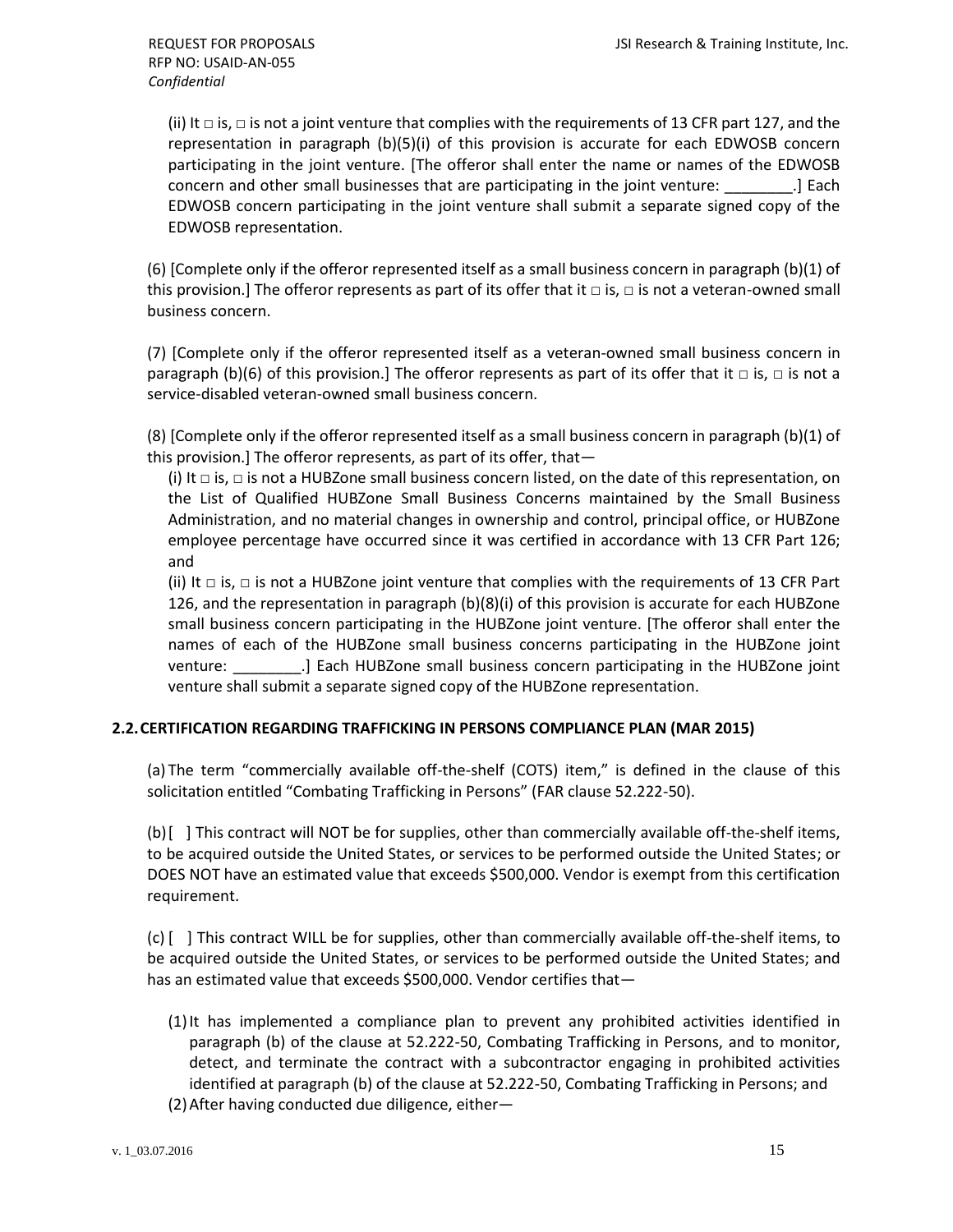- (i) To the best of the Offeror's knowledge and belief, neither it nor any of its proposed agents, subcontractors, or their agents is engaged in any such activities; or
- (ii) If abuses relating to any of the prohibited activities identified in 52.222-50(b) have been found, the Offeror or proposed subcontractor has taken the appropriate remedial and referral actions.

# **2.3.OTHER REPRESENTATIONS & CERTIFICATIONS**

- (a) If the offeror is currently registered in the System for Award Management (SAM), and has completed the Representations and Certifications section of SAM electronically, the offeror may choose to use paragraph (b) of this provision instead of completing the corresponding individual representations and certifications in the solicitation. The offeror shall indicate which option applies by checking one of the following boxes:
	- (i) [ ] Paragraph (b) applies. Skip to "3" below
	- (ii) [ ] Paragraph (b) does not apply and the offeror has completed the individual representations and certifications in the solicitation.
- (b) The offeror has completed the annual representations and certifications electronically via the SAM Web site accessed through https://www.acquisition.gov. After reviewing the SAM database information, the offeror verifies by submission of the offer that the representations and certifications currently posted electronically that apply to this solicitation as indicated in paragraph (c) of this provision have been entered or updated within the last 12 months, are current, accurate, complete, and applicable to this solicitation (including the business size standard applicable to the NAICS code referenced for this solicitation), as of the date of this offer and are incorporated in this offer by reference.
- (c) *Certification Regarding Payments to Influence Federal Transactions (31 U.S.C. 1352).* By submission of its offer, the offeror certifies to the best of its knowledge and belief that no Federal appropriated funds have been paid or will be paid to any person for influencing or attempting to influence an officer or employee of any agency, a Member of Congress, an officer or employee of Congress or an employee of a Member of Congress on his or her behalf in connection with the award of any resultant contract. If any registrants under the Lobbying Disclosure Act of 1995 have made a lobbying contact on behalf of the offeror with respect to this contract, the offeror shall complete and submit, with its offer, OMB Standard Form LLL, Disclosure of Lobbying Activities, to provide the name of the registrants. The offeror need not report regularly employed officers or employees of the offeror to whom payments of reasonable compensation were made.
- (d) *Certification Regarding Responsibility Matters (Executive Order 12689).* The offeror certifies, to the best of its knowledge and belief, that the offeror and/or any of its principals—
	- (1) [ ] Are, [ ] are not presently debarred, suspended, proposed for debarment, or declared ineligible for the award of contracts by any Federal agency;
	- (2) [ ] Have, [ ] have not, within a three-year period preceding this offer, been convicted of or had a civil judgment rendered against them for: Commission of fraud or a criminal offense in connection with obtaining, attempting to obtain, or performing a Federal, state or local government contract or subcontract; violation of Federal or state antitrust statutes relating to the submission of offers; or Commission of embezzlement, theft, forgery, bribery, falsification or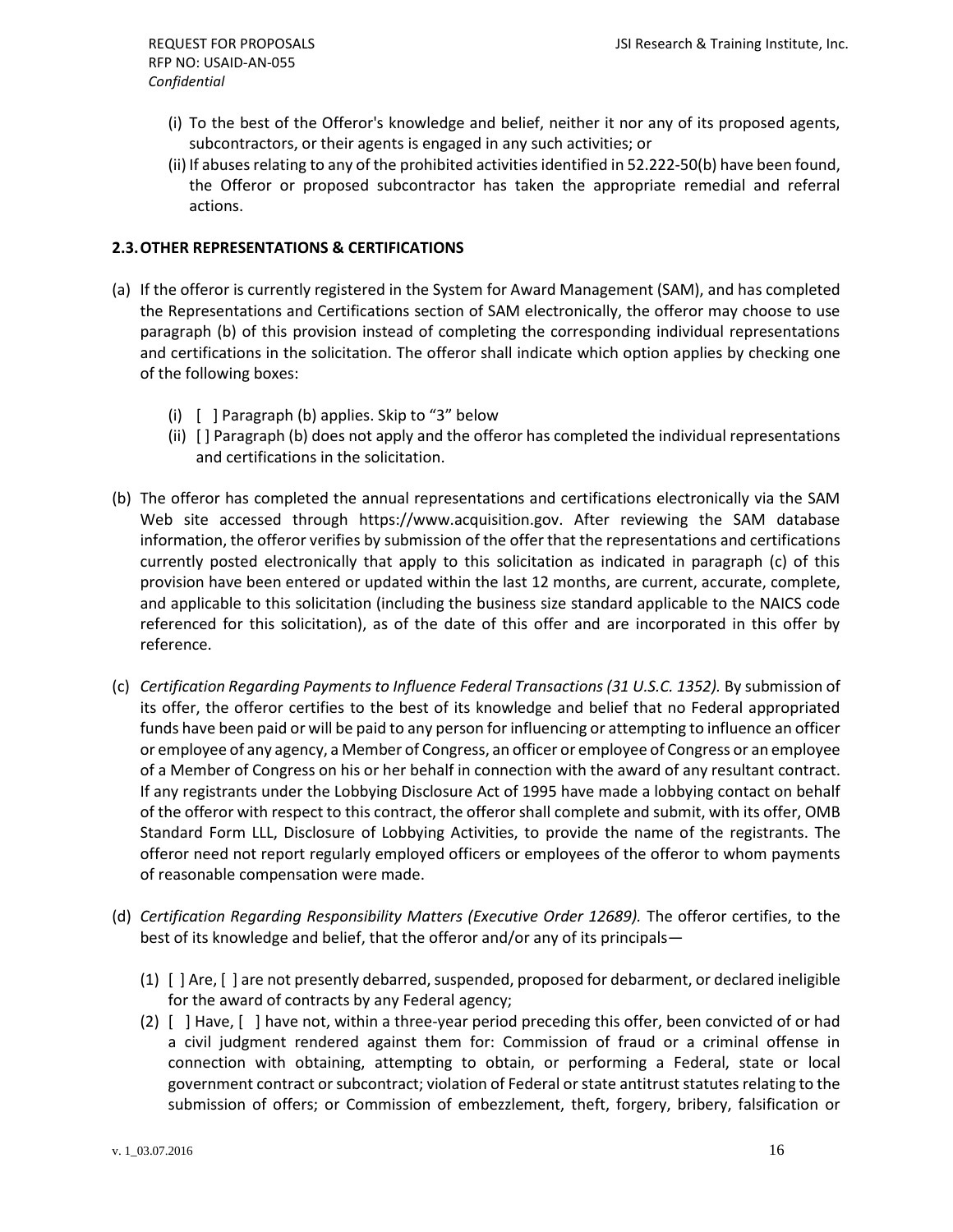destruction of records, making false statements, tax evasion, violating Federal criminal tax laws, or receiving stolen property,

- $(3)$   $\lceil$   $\rceil$  Are,  $\lceil$  are not presently indicted for, or otherwise criminally or civilly charged by a Government entity with, commission of any of these offenses enumerated in paragraph (h)(2) of this clause; and
- (4) [ ] Have, [ ] have not, within a three-year period preceding this offer, been notified of any delinquent Federal taxes in an amount that exceeds \$3,500 for which the liability remains unsatisfied.
	- (iii) Taxes are considered delinquent if both of the following criteria apply:
		- A. *The tax liability is finally determined.* The liability is finally determined if it has been assessed. A liability is not finally determined if there is a pending administrative or judicial challenge. In the case of a judicial challenge to the liability, the liability is not finally determined until all judicial appeal rights have been exhausted.
		- B. *The taxpayer is delinquent in making payment.* A taxpayer is delinquent if the taxpayer has failed to pay the tax liability when full payment was due and required. A taxpayer is not delinquent in cases where enforced collection action is precluded. (See FAR 52.209-5 for examples)
- (e) *Prohibition on Contracting with Inverted Domestic Corporations.*

(1) Government agencies are not permitted to use appropriated (or otherwise made available) funds for contracts with either an inverted domestic corporation, or a subsidiary of an inverted domestic corporation, unless the exception at 9.108-2(b) applies or the requirement is waived in accordance with the procedures at 9.108-4.

- (2) Representation. The offeror represents that—
	- (i) It [ ] is, [ ] is not an inverted domestic corporation; and
	- (ii) It [ ] is, [ ] is not a subsidiary of an inverted domestic corporation.
- (f) *Representation by Corporations Regarding Delinquent Tax Liability or a Felony Conviction under any Federal Law.*

(1) As required by sections 744 and 745 of Division E of the Consolidated and Further Continuing Appropriations Act, 2015 (Pub. L. 113-235), and similar provisions, if contained in subsequent appropriations acts, the Government will not enter into a contract with any corporation that—

- (i) Has any unpaid Federal tax liability that has been assessed, for which all judicial and administrative remedies have been exhausted or have lapsed, and that is not being paid in a timely manner pursuant to an agreement with the authority responsible for collecting the tax liability, where the awarding agency is aware of the unpaid tax liability, unless an agency has considered suspension or debarment of the corporation and made a determination that suspension or debarment is not necessary to protect the interests of the Government; or
- (ii) Was convicted of a felony criminal violation under any Federal law within the preceding 24 months, where the awarding agency is aware of the conviction, unless an agency has considered suspension or debarment of the corporation and made a determination that this action is not necessary to protect the interests of the Government.
- (2) The offeror represents that—
	- (i) It is [ ] is not [ ] a corporation that has any unpaid Federal tax liability that has been assessed, for which all judicial and administrative remedies have been exhausted or have lapsed, and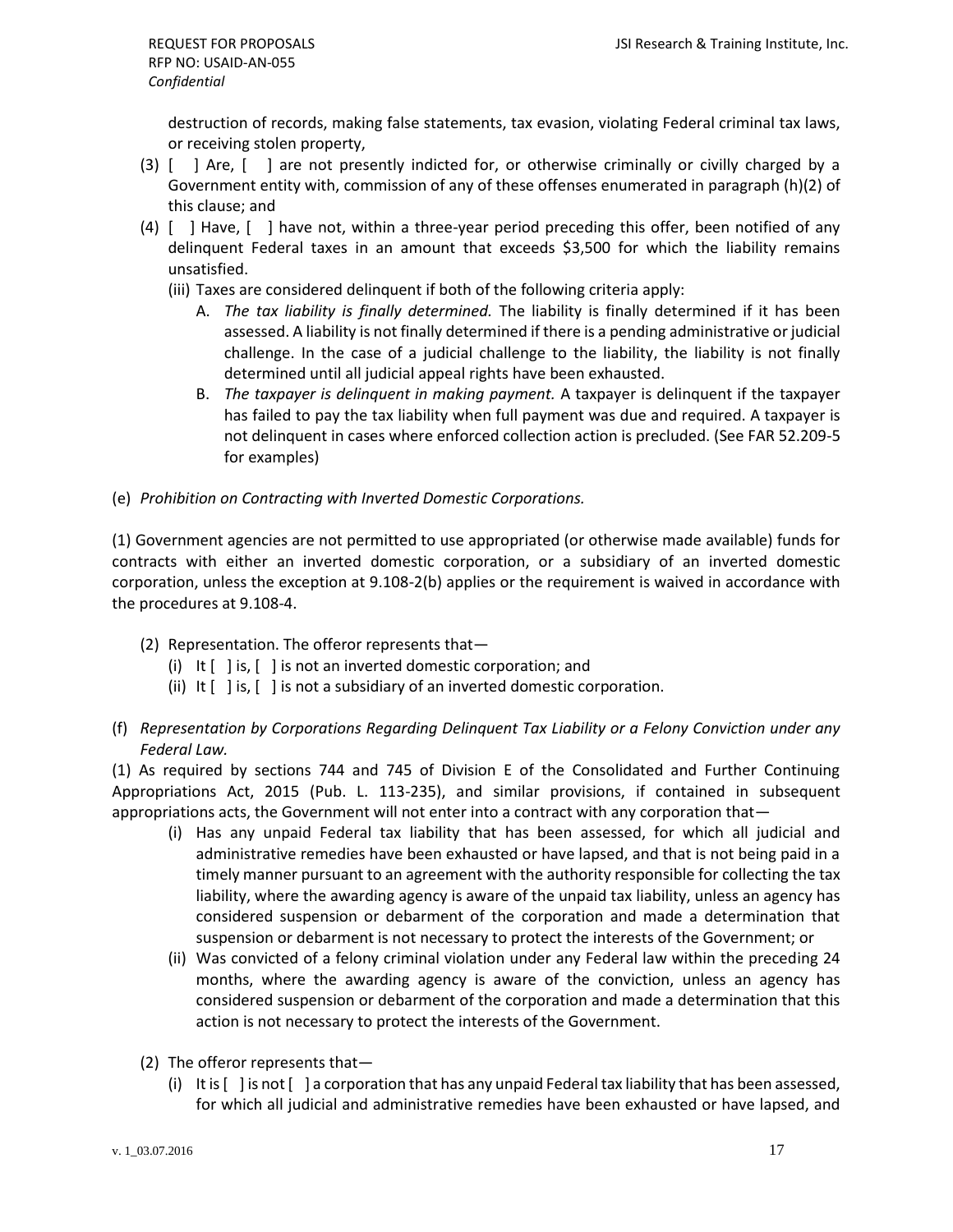that is not being paid in a timely manner pursuant to an agreement with the authority responsible for collecting the tax liability; and

- (ii) It is [ ] is not [ ] a corporation that was convicted of a felony criminal violation under a Federal law within the preceding 24 months.
- (g) *Prohibition on Contracting with Entities that Require Certain Internal Confidentiality Agreements or Statements—Representation.* By submission of its offer, the offeror represents that it will not require its employees or subcontractors to sign or comply with internal confidentiality agreements or statements prohibiting or otherwise restricting such employees or subcontractors from lawfully reporting waste, fraud, or abuse related to the performance of a Government contract to a designated investigative or law enforcement representative of a Federal department or agency authorized to receive such information (*e.g.,* agency Office of the Inspector General).

### **2.4.CERTIFICATION OF OFFEROR**

By signature hereon, or on an offer incorporating these Representations and Certifications, the offeror certifies that they are accurate, current, and complete, these Representations and Certifications are binding on the offeror, its successors, transferees, and assignees, and the person or persons whose signatures appear below are authorized to sign these assurances on behalf of the offeror.

| <b>Offeror Name</b>    |  |
|------------------------|--|
| Signature              |  |
| <b>Signatory Name</b>  |  |
| <b>Signatory Title</b> |  |
| Date                   |  |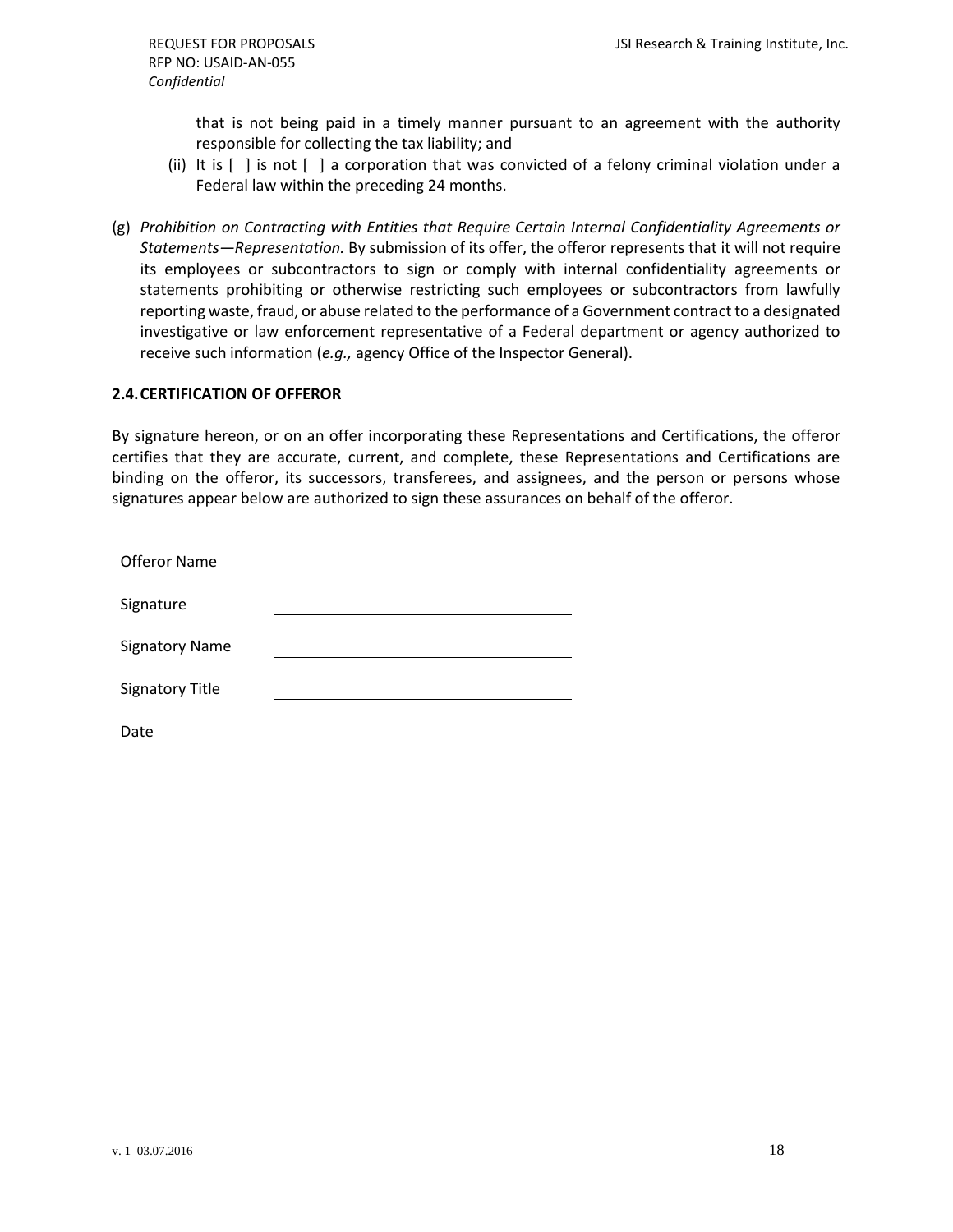# Attachment 3: Past Performance Information Table

| Item<br># | Project<br>Name or<br><b>Contract</b> | <b>Brief Description of</b><br><b>Scope of Work and</b><br><b>Activities</b> | Geographic<br>Location (country,<br>region, district) | Period of<br>Performance | <b>Total Project</b><br><b>Budget or</b><br><b>Contract Value</b><br>(USD\$) | <b>Point of Contact &amp;</b><br><b>Contact Details of Funder</b><br>or Company (Name,<br>Address, Email) |
|-----------|---------------------------------------|------------------------------------------------------------------------------|-------------------------------------------------------|--------------------------|------------------------------------------------------------------------------|-----------------------------------------------------------------------------------------------------------|
|           |                                       |                                                                              |                                                       |                          |                                                                              |                                                                                                           |
|           |                                       |                                                                              |                                                       |                          |                                                                              |                                                                                                           |
| 3         |                                       |                                                                              |                                                       |                          |                                                                              |                                                                                                           |
| 4         |                                       |                                                                              |                                                       |                          |                                                                              |                                                                                                           |
|           |                                       |                                                                              |                                                       |                          |                                                                              |                                                                                                           |

### **INSTRUCTIONS**

Complete the above past performance table based on other projects, contracts, or awards for similar work as described in the RFP, Part B: Instructions to Offerors. Preferably provide at least three (3) entries. Add more lines, if applicable.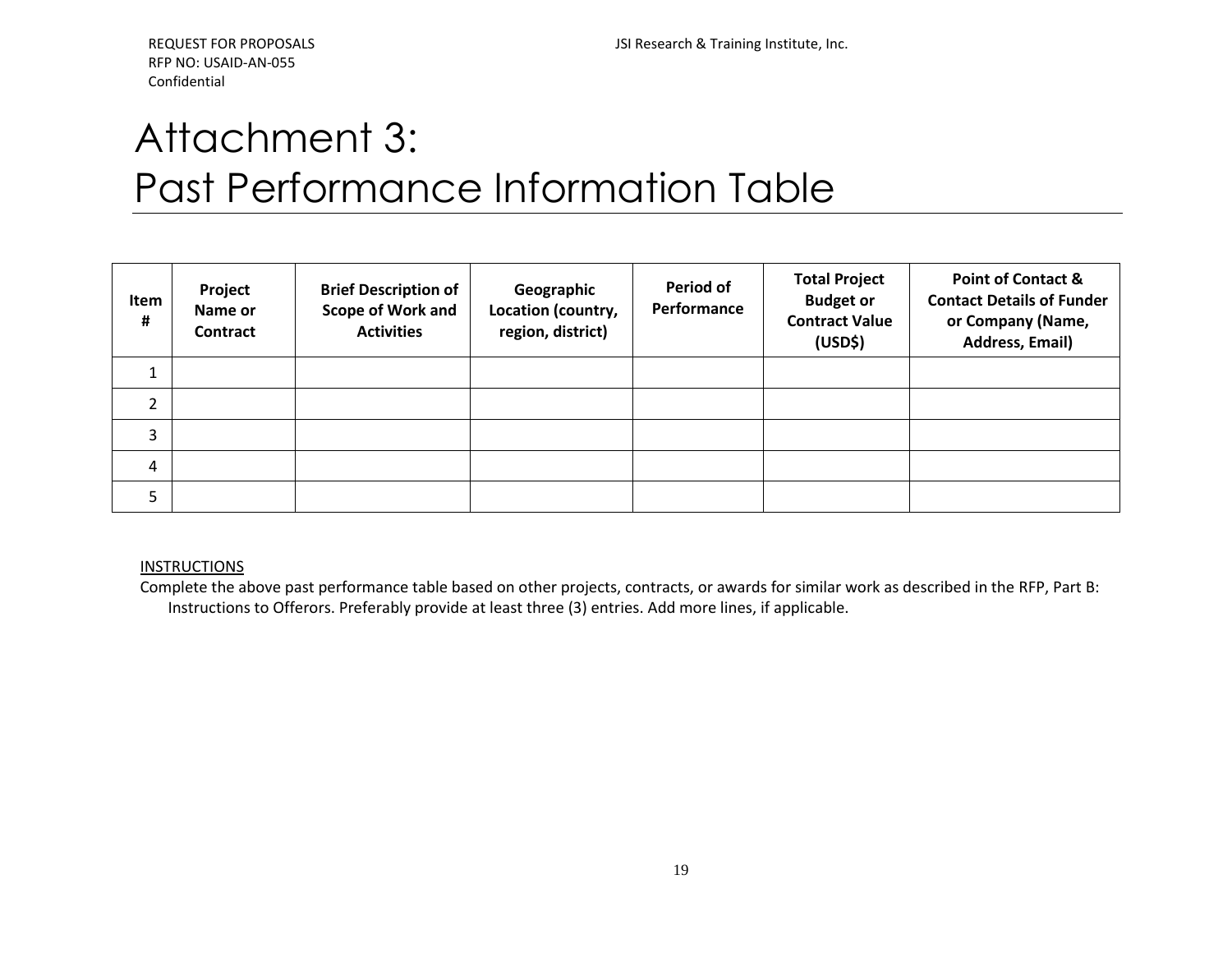# Attachment 4: Key Clauses and Provisions

### **GENERAL TERMS & CONDITIONS**

- 1. GOODS AND RELATED SERVICES: The contractor shall deliver the goods and services described on the Purchase Order (PO), of the type, in the quantity, at the delivery date and at the price as indicated on the PO. The quantity of the goods and services shall conform in all respects to the requirements of the PO. All goods (including but not limited to materials, parts, components and sub-assemblies thereof) shall be new, unused, non-remanufactured and non-refurbished.
- 2. INSPECTION/ACCEPTANCE: The Vendor shall tender for acceptance only those items that conform to the requirements of this purchase order. JSI reserves the right to inspect or test any supplies or services that have been tendered for acceptance. JSI may require repair or replacement of nonconforming supplies or re-performance of nonconforming services at no increase in purchase order price. JSI must exercise its post acceptance rights: (1) Within a reasonable period of time after the defect was discovered or should have been discovered; and (2) Before any substantial change occurs in the condition of the item, unless the change is due to the defect in the item. JSI has unilateral authority to determine if the performance results have been met.
- 3. INVOICE REQUIREMENTS: Invoices shall be submitted prior to payment. Each invoice shall identify the Vendor's name, address, invoice number, dates of performance and specify the payment amount. It shall also include a reference to the purchase order number, and specify the goods that have been delivered or the services that have been rendered or the deliverables that have been delivered as a requirement for payment. Upon acceptance of the goods or deliverables by JSI, payment shall be made to the Vendor as per the payment terms and in the currency stated on the purchase order.
- 4. TERMINATION FOR CONVENIENCE: [SI reserves the right to terminate this purchase order, or any part, for its convenience. In the event of such termination, the Vendor shall immediately stop all work hereunder and shall immediately cause any and all of its suppliers and subcontractors to cease work. Subject to the terms of the purchase order, the Vendor shall be paid a percentage of the purchase order price reflecting the percentage of the work performed prior to the termination.
- 5. TERMINATION FOR CAUSE: JSI reserves the right to terminate this purchase order, or any part, for cause in the event of any defaults by the Vendor, or if the Vendor fails to comply with the terms and conditions of the purchase order, or fails to provide JSI with adequate assurances of future performance. In the event of termination for cause, JSI shall not be liable for any amount of supplies or services not accepted, and the Vendor shall be liable to JSI for any and all rights and remedies provided by law.
- 6. WARRANT: Vendor warrants that the goods and/or services delivered and rendered hereunder conform to the purchase order requirements, are free of latent defects, and are merchantable and fit for use for the particular purpose described in the purchase order (or, if no such purpose is specifically described, for the purposes for which the goods or services, as applicable, are ordinarily used).
- 7. CHANGES: Changes in the terms and conditions of this purchase order may be made only by written amendment issued by JSI.
- 8. RISK OF LOSS: Unless the purchase order specifically provides otherwise, risk of loss or damage to the supplies provided under this purchase order shall remain with the Vendor until, and shall pass to JSI upon delivery of the supplies to JSI at the destination specified in the purchase order. This clause is applicable to goods only.
- 9. INDEPENDENT CONTRACTOR: The relationship between the Parties pursuant to this Purchase Order is that of independent contractors, and nothing contained herein shall be deemed to create a relationship of partners, joint ventures, agent and principal, employer and employee, or any relationship other than that of independent contractors. At no time shall either Party make any commitments or incur any charges or expenses for or in the name of the other Party.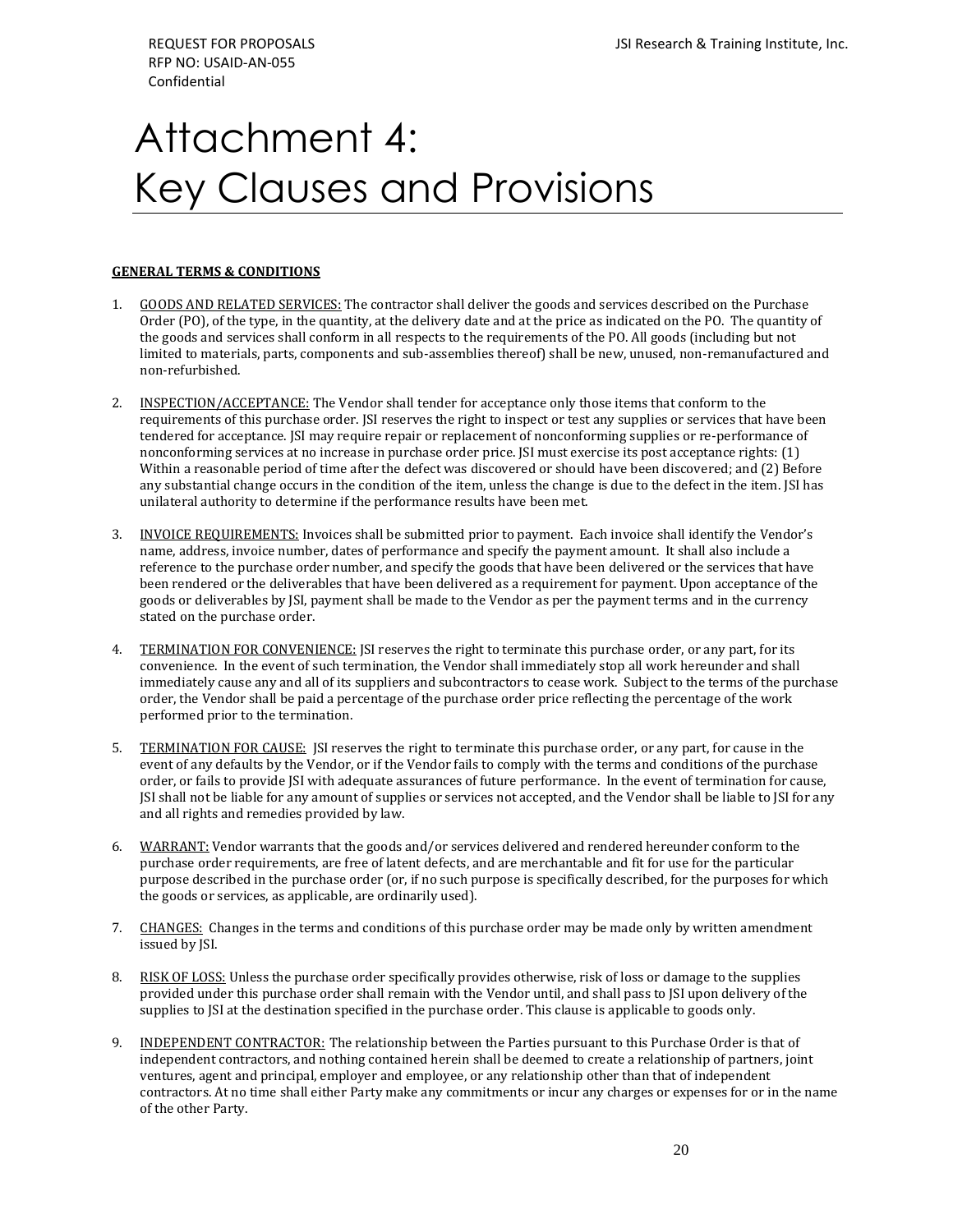- 10. CONFLICT OF INTEREST: Vendor agrees that there is no conflict of interest in accepting this purchase order, which might affect the ability to conduct fair and useful technical assistance on behalf of JSI.
- 11. CONFIDENTIALITY: The Vendor agrees to treat all information provided by JSI or gathered during the course of providing services as confidential and privileged and to not publish or disseminate such information or otherwise share such information with any third party without the written consent of JSI. The Vendor also agrees to not use such information for any purpose other than the development and implementation of the services provided under this purchase order without the written consent of JSI.
- 12. RIGHTS IN WORK PRODUCT: Vendor agrees that JSI retains the entire right, title and interest in all deliverables, data, and other intellectual property produced by the Vendor under this agreement (collectively "Work Product"). Vendor agrees that the Work Product is specially commissioned and works made-for-hire, and that JSI is deemed the author for copyright purposes. To the extent that any Work Product is not deemed work made-for-hire, Vendor hereby assigns to JSI all its right, title and interest in such Work Product.
- 13. PRICES: The Prices (Unit Prices and extended prices) specified in the purchase order are firm, fixed, all-inclusive total prices including all taxes or duties as may be applicable, and covering performance of all of Vendor's obligations under the purchase order, including, but not limited to, delivery of the goods and/or services in accordance with the purchase order delivery term and performance of all associated and related services.
- 14. LIQUIDATED DAMAGES: Both parties acknowledge that the time fixed for delivery in this Purchase Order is of the essence as well as the difficulty of ascertaining at the time of contracting the precise nature and amount of actual damages JSI will suffer in the event of Vendor's delayed performance. In the event of delay in performance, JSI reserves the right, in addition to any other remedies under this PO, to retain as liquidated damages from any payment due the Vendor an amount equal to one percent (1%) of the cost of the PO for every complete week of delay or a part thereof, reckoning from the time fixed by the PO. The total amount of the liquidated damages shall, however, be limited to ten percent (10%) of the value of the delayed contract. The parties agree that these amounts represent a reasonable estimate of the actual damages anticipated at the time of contracting, and confirm they have been negotiated and agreed upon.
- 15. DEBARMENT, SUSPENSION, INELIGIBILITY AND VOLUNTARY EXCLUSION: The Vendor certifies that neither it nor its principals is presently debarred, suspended, proposed for disbarment, excluded or otherwise disqualified from participation in this transaction by any U.S. Federal Government department or agency, and is not delinquent on any State or Federal tax.
- 16. IMPLEMENTATION OF E.O. 13224 EXECUTIVE ORDER ON TERRORIST FINANCING: The Vendor is reminded that U.S. Executive Orders and U.S. law prohibits transactions with, and the provision of resources and support to, individuals and organizations associated with terrorism. This includes individuals or entities that appear on the Specially Designated Nationals and Blocked Persons List maintained by the U.S. Treasury (online at: http://www.treasury.gov/resource-center/sanctions/SDN-List/Pages/default.aspx) or the United Nations Security designation list (online at: http://www.un.org/sc/committees/1267/aq\_sanctions\_list.shtml). It is the legal responsibility of the Vendor to ensure compliance with these Executive Orders and laws.

### 17. MANDATORY DISCLOSURES/ANTI-TRAFFICKING:

- a. Vendor must disclose to JSI any credible evidence received that alleges fraud, conflict of interest, bribery, or gratuity violations potentially affecting this purchase order or the Prime Contract/Agreement. Vendor shall not discharge, demote, or otherwise discriminate against any employee as a reprisal for the employee's disclosing such information to JSI, a Member of Congress, or an authorized official of a Federal agency. Disclosures of credible evidence must be submitted to the JSI Code of Conduct Helpline via telephone number 1-855-715-2899 or online a[t www.jsi.ethicspoint.com.](http://www.jsi.ethicspoint.com/)
- b. JSI is committed to high standards of ethics and integrity including the prohibition of actions that would support trafficking in persons and procedures to prevent such acts and report any violations. As such, JSI's Anti-Trafficking Policy is incorporated into this purchase order. This policy prohibits JSI and its partners, consultants, vendors, and other agents from engaging in trafficking in persons, procurement of commercial sex acts, use of forced labor, and other acts that directly support or advance trafficking in persons. This policy also requires that Vendor immediately report to JSI any information obtained that alleges that any employee, subcontractor, or subcontractor employee has engaged in trafficking in persons, procured commercial sex acts, or used forced labor in the performance of this purchase order. Violations of the JSI Anti-Trafficking Policy must be reported to the JSI Code of Conduct Helpline via telephone number 1-855-715-2899 or online a[t www.jsi.ethicspoint.com.](http://www.jsi.ethicspoint.com/)
- c. By signing this Agreement, the Vendor confirms that the Vendor has read, understands and agrees to comply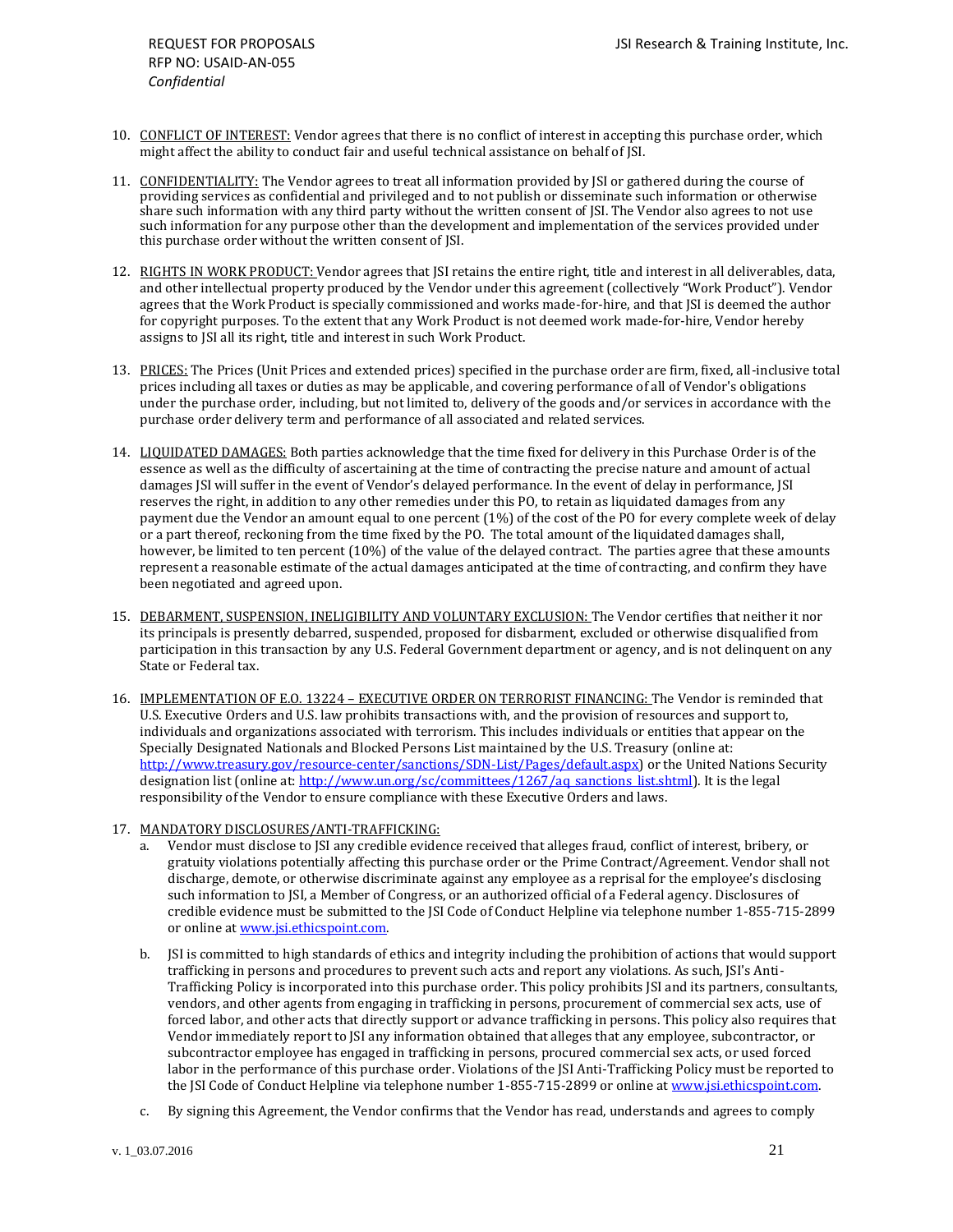with the JSI/WEI Anti-Trafficking Policy attached or posted a[t www.jsi.com.](http://www.jsi.com/)

- 18. COMPLIANCE WITH LAWS: Vendor certifies that its employees are authorized to work in the US under US law. Vendor explicitly warrants that it is in compliance with all applicable Federal, state and local laws, as amended, including, as applicable, 41 CFR 60-1.4, 41 CFR 60-250.4, and 41 CFR 60-741.4, with respect to nondiscrimination in employment on the basis of race, religion, color, national origin, or sex, equal opportunity, affirmative action, employment of disabled veterans, and veterans of the Vietnam era, and employment of the handicapped. If this is a Purchase Order for services, Vendor also shall not discriminate against any of the intended beneficiaries of the program for which services are provided, such as, but not limited to, by withholding, adversely impacting, or denying equitable access to the benefits provided through the program on the basis of any factor not expressly stated in this agreement.
- 19. ANTI-LOBBYING: The Vendor, by signing this purchase order, hereby certifies to the best of its knowledge and belief that no Federal appropriated funds have been paid or will be paid to any person for influencing or attempting to influence an officer or employee of any agency, a Member of Congress, an officer or employee of Congress, or an employee of a Member of Congress on its behalf in connection with the awarding of this purchase order.
- 20. REMEDIES: Violation of any of the terms and conditions of this agreement constitutes grounds for termination of the assignment and may result in the Vendor being barred from future assignments with JSI. The exercise of these rights does not limit JSI's right to also seek any and all other legal remedies.
- 21. INDEMNIFICATION: The Vendor shall indemnify and hold JSI harmless from any claim, suit, loss, damage, cost or expenses (including reasonable attorneys' fees) arising out of or in connection with the Vendor's negligence, willful misconduct, breach of this agreement, or other legal wrong-doing in any way connected with activities under this Agreement.
- 22. DISPUTES: In the event of any claims or disputes arising from or relating to this Purchase Order, the parties shall use their best efforts to settle the claims or disputes. To this effect, they shall consult and negotiate with each other in good faith and, recognizing their mutual interests, attempt to reach a just and equitable solution satisfactory to both parties. If they fail to reach such a solution within sixty (60) days, either Party may refer the matter to arbitration, which shall be the exclusive method of resolving such disputes. The arbitration shall be conducted in Boston, Massachusetts or, if JSI determines at its sole discretion it would be more convenient, in the country of performance. The arbitration shall be administered by the American Arbitration Association's International Centre for Dispute Resolution in accordance with its International Arbitration Rules before a single arbitrator appointed in accordance with such rules. The results of arbitration shall be final and binding on the Parties and shall be in lieu of any other remedy. Judgment may be entered upon the award in any court of competent jurisdiction.
- 23. FORCE MAJEURE: Neither party shall be liable in damages for any default in performing hereunder if such default is caused by a force majeure event, including, but not limited to Acts of God, Government restrictions, wars, insurrections and/or any other cause beyond the reasonable control of the party whose performance is affected.
- 24. GENERAL:
	- a. This Purchase Order is the sole and entire agreement between the parties relating to the subject matter hereof, and supersedes all prior understandings, agreements, and documentation relating to the subject matter hereof. This Purchase Order may be amended only by an instrument executed by the authorized representatives of both parties.
	- b. Every provision of this Purchase Order is intended to be severable. If any term or provision of this agreement is illegal or invalid for any reason, the illegality or invalidity shall not affect the legality or validity of the remainder of this Purchase Order, and all other provisions of this agreement shall remain in full force and effect.
	- c. This Purchase Order shall be interpreted in accordance with the substantive law of the Commonwealth of Massachusetts.

### **FUNDER REQUIRED CLAUSES**

- 1. NOTICE LISTING CONTRACT CLAUSES INCORPORATED BY REFERENCE.
- (a) This contract incorporates one or more clauses by reference. When applicable, these clauses are given the same force and effect as if they were given in full text. Upon request, JSI will make their full text available. Also, the full text of a clause may be accessed electronically at these address(es):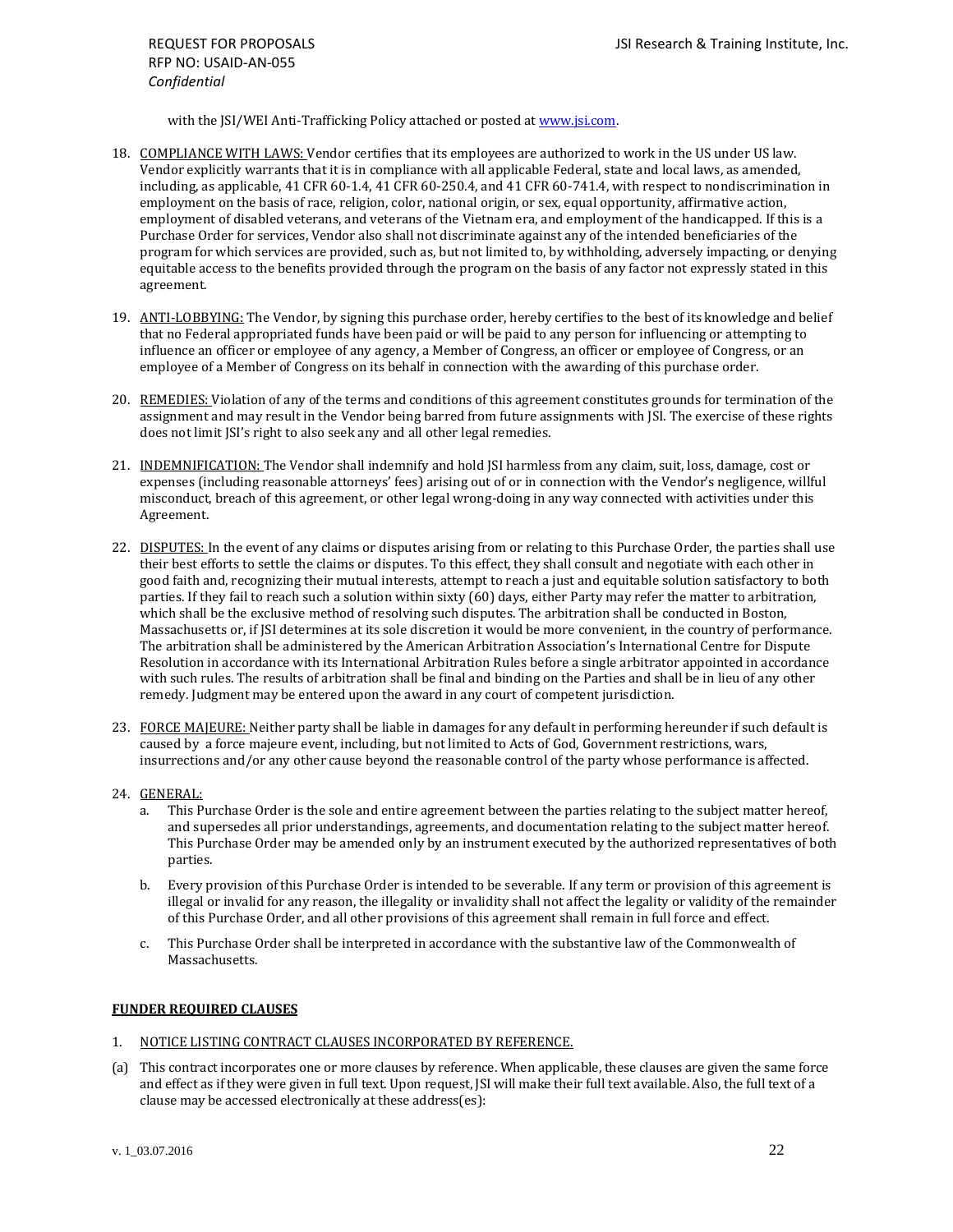### <http://farsite.hill.af.mil/vffara.htm>

<https://www.acquisition.gov/far/current/html/FARTOCP52.html>

[http://www.usaid.gov/sites/default/files/documents/1868/aidar\\_0.pdf](http://www.usaid.gov/sites/default/files/documents/1868/aidar_0.pdf)

(b) For purposes of the those clauses that provide for rights, obligations and procedures effecting the Government's rights and JSI's obligations under the prime agreement, references to the "Contractor" shall mean "Vendor" and "Contract" shall mean "Purchase Order;" references to the "Government" shall mean the "Government and JSI", "the Contracting Officer" shall mean the "Contracting Officer and JSI." In all other instances, references to the "Government" shall mean "JSI;" references to the "Government Contracting Officer" shall mean the "JSI."

### **Federal Acquisition Regulation (48 CFR Chapter 1)**

| <b>Number</b> | <b>Title</b>                                                                                                                         | Date            |
|---------------|--------------------------------------------------------------------------------------------------------------------------------------|-----------------|
| 52.202-1      | Definitions.                                                                                                                         | <b>NOV 2013</b> |
| 52.203-3      | Gratuities.                                                                                                                          | APR 1984        |
| 52.203-5      | Covenant against Contingent Fees.                                                                                                    | MAY 2014        |
| 52.203-6      | Restriction on Subcontractor Contract Sales to Government.                                                                           | <b>SEP 2006</b> |
| 52.203-7      | Anti-Kickback Procedures.                                                                                                            | MAY 2014        |
| 52.203-8      | Cancellation, Rescission, and Recovery of Funds for Illegal or Improper Activity.                                                    | <b>MAY 2014</b> |
| 52.203-10     | Price or Fee Adjustment for Illegal or Improper Activity.                                                                            | <b>MAY 2014</b> |
| 52.203-12     | Limitation on Payments to Influence Certain Federal Transactions.                                                                    | <b>OCT 2010</b> |
| 52.203-13     | Contractor Code of Business Ethics and Conduct.                                                                                      | <b>OCT 2015</b> |
| 52.203-14     | Display Hotline Poster(s).                                                                                                           | <b>OCT 2015</b> |
| 52.203-16     | Preventing Personal Conflicts of Interest.                                                                                           | <b>DEC 2011</b> |
| 52.203-17     | Contractor Employee Whistleblower Rights and Requirement to Inform Employees<br>of Whistleblower Rights.                             | APR 2014        |
| 52.203-19     | Prohibition on Requiring Certain Internal Confidentiality Agreements or<br>Statements.                                               | <b>JAN 2017</b> |
| 52.204-21     | Basic Safeguarding of Covered Contractor Information Systems.                                                                        | <b>JUN 2016</b> |
| 52.204-23     | Prohibition on Contracting for Hardware, Software, and Services Developed or<br>Provided by Kaspersky Lab or Other Covered Entities. | JUL 2018        |
| 52.209-6      | Protecting the Government's Interest When Subcontracting with Contractors<br>Debarred, Suspended, or Proposed for Debarment.         | <b>OCT 2015</b> |
| 52.209-10     | Prohibition on Contracting with Inverted Domestic Corporations.                                                                      | <b>NOV 2015</b> |
| 52.209-13     | Violation of Arms Control Treaties or Agreements - Certification.                                                                    | <b>JUL 2018</b> |
| 52.215-10     | Price Reduction for Defective Certified Cost or Pricing Data.                                                                        | AUG 2011        |
| 52.215-11     | Price Reduction for Defective Certified Cost or Pricing Data - Modifications.                                                        | AUG 2011        |
| 52.215-14     | Integrity of Unit Prices.                                                                                                            | <b>OCT 2010</b> |
| 52.215-19     | Notification of Ownership Changes.                                                                                                   | <b>OCT 1997</b> |
| 52.219-8      | Utilization of Small Business Concerns.                                                                                              | <b>NOV 2016</b> |
| 52.222-17     | Nondisplacement of Qualified Workers.                                                                                                | MAY 2014        |
| 52.222-20     | Contracts for Materials, Supplies, Articles, and Equipment Exceeding \$15,000.                                                       | <b>MAY 2014</b> |
| 52.222-21     | Prohibition of Segregated Facilities.                                                                                                | APR 2015        |
| 52.222-26     | Equal Opportunity.                                                                                                                   | <b>SEP 2016</b> |
| 52.222-29     | Notification of Visa Denial.                                                                                                         | APR 2015        |
| 52.222-35     | Equal Opportunity for Veterans.                                                                                                      | <b>OCT 2015</b> |
| 52.222-36     | Equal Opportunity for Workers with Disabilities.                                                                                     | <b>JUL 2014</b> |
| 52.222-37     | <b>Employment Reports on Veterans.</b>                                                                                               | <b>FEB 2016</b> |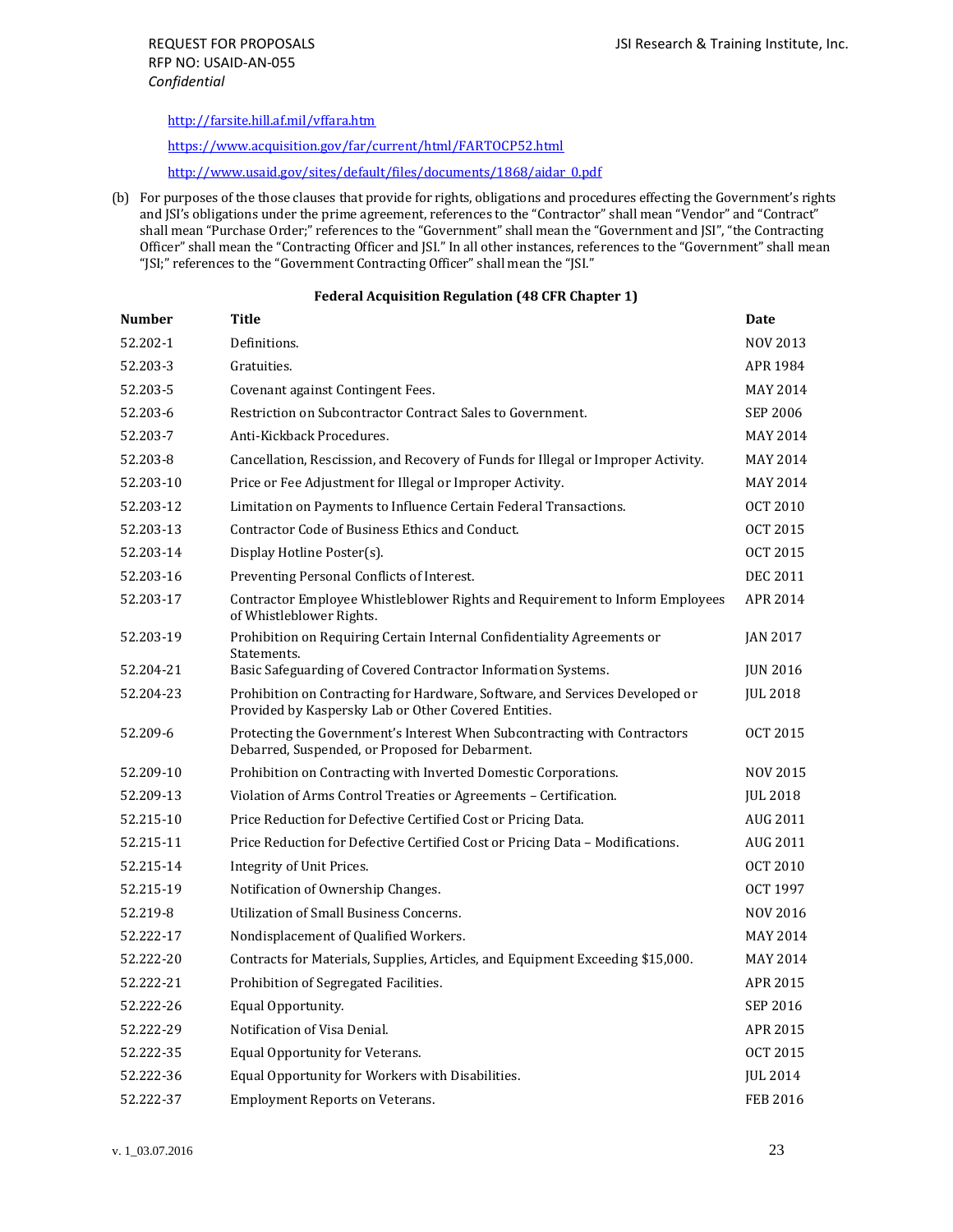| 52.222-40 | Notification of Employee Rights under the National Labor Relations Act. | <b>DEC 2010</b> |
|-----------|-------------------------------------------------------------------------|-----------------|
| 52.222-50 | Combating Trafficking in Persons.                                       | <b>MAR 2015</b> |
| 52.222-54 | Employment Eligibility Verification.                                    | <b>OCT 2015</b> |
| 52.223-6  | Drug Free Work Place.                                                   | MAY 2011        |
| 52.223-18 | Encouraging Contractor Policies to Ban Text Messaging While Driving.    | AUG 2018        |
| 52.225-13 | Restrictions on Certain Foreign Purchases.                              | <b>JUN 2008</b> |
| 52.227-1  | Authorization and Consent.                                              | <b>DEC 2007</b> |
| 52.227-14 | Rights in Data - General.                                               | <b>MAY 2014</b> |
| 52.228-3  | Worker's Compensation Insurance (Defense Base Act).                     | JUL 2014        |
| 52.228-7  | Insurance - Liability to Third Persons.                                 | <b>MAR 1996</b> |
| 52.230-2  | Cost Accounting Standards.                                              | <b>OCT 2015</b> |
| 52.230-6  | Administration of Cost Accounting Standards.                            | JUN 2010        |
| 52.232-18 | Availability of Funds.                                                  | APR 1984        |
| 52.232-23 | Assignment of Claims.                                                   | <b>MAY 2014</b> |
| 52.232-25 | Prompt Payment.                                                         | JAN 2017        |
| 52.232-25 | Prompt Payment. (JAN 2017) - Alternate I.                               | <b>FEB 2002</b> |
| 52.233-3  | Protest after Award.                                                    | AUG 1996        |
| 52.233-3  | Protest after Award. (AUG 1996) - Alternate I.                          | <b>JUN 1985</b> |
| 52.242-13 | Bankruptcy.                                                             | JUL 1995        |
| 52.244-5  | Competition in Subcontracting.                                          | <b>DEC 1996</b> |
| 52.244-6  | Subcontracts for Commercial Items.                                      | JAN 2017        |
| 52.245-1  | Government Property.                                                    | JAN 2017        |
| 52.245-9  | Use and Charges.                                                        | APR 2012        |
| 52.247-63 | Preference for U.S.-Flag Air Carriers.                                  | <b>JUN 2003</b> |
| 52.247-64 | Preference for Privately Owned U.S.-Flag Commercial Vessels.            | <b>FEB 2006</b> |
| 52.253-1  | <b>Computer Generated Forms.</b>                                        | JAN 1991        |
|           |                                                                         |                 |

### **USAID Regulations (AIDAR) (48 CFR Chapter 7)**

| <b>Number</b> | Title                                                                             | Date            |
|---------------|-----------------------------------------------------------------------------------|-----------------|
| 752.202-1     | Definitions                                                                       | JAN 1990        |
| 752.209-71    | Organizational Conflicts of Interest Discovered after Award.                      | <b>IUN 1993</b> |
| 752.211-70    | Language and Measurement.                                                         | <b>JUN 1992</b> |
| 752.219-8     | Utilization of Small Business Concerns and Small Disadvantaged Business Concerns. | <b>MAR 2015</b> |
| 752.222-70    | <b>USAID Disability Policy.</b>                                                   | <b>DEC 2004</b> |
| 752.222-71    | Nondiscrimination.                                                                | <b>JUN 2012</b> |
| 752.225-70    | Source and Nationality Requirements.                                              | FEB 2012        |
| 752.228-3     | Worker's Compensation Insurance (Defense Base Act).                               | DEC 1991        |
| 752.228-7     | Insurance – Liability to Third Persons.                                           | <b>IUL 1997</b> |
| 752.228-70    | Medical Evacuation (MEDEVAC) Services.                                            | <b>JUL 2007</b> |
| 752.229-70    | Federal, State and Local Taxes.                                                   |                 |
| 752.7009      | Marking.                                                                          | JAN 1993        |
| 752.7012      | Protection of the Individual as a Research Subject.                               | AUG 1995        |
| 752.7034      | Acknowledgement and Disclaimer.                                                   | DEC 1991        |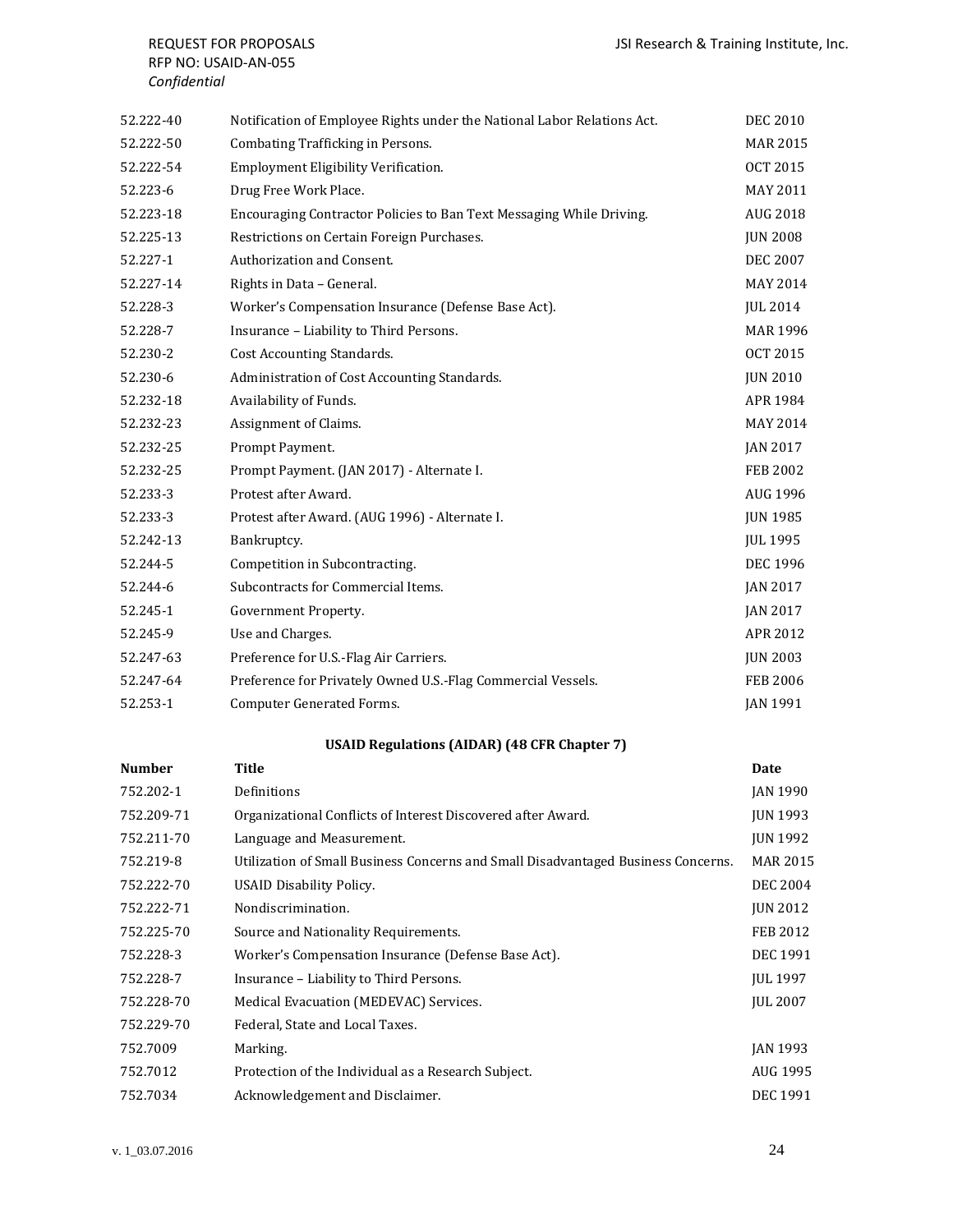| 752.7037 | Child Safeguarding Standards.                                | AUG 2016 |
|----------|--------------------------------------------------------------|----------|
| 752.7038 | Nondiscrimination against End-Users of Supplies or Services. | OCT 2016 |

### 2. CONDOMS (ACQUISITION) (SEPTEMBER 2014)

Information provided about the use of condoms as part of projects or activities that are funded under this contract shall be medically accurate and shall include the public health benefits and failure rates of such use and shall be consistent with USAID's fact sheet entitled, "USAID HIV/STI Prevention and Condoms." This fact sheet may be accessed at: <http://www.usaid.gov/sites/default/files/documents/1864/CondomSTIIssueBrief.pdf>

The Contractor agrees to incorporate the substance of this clause in all subcontracts under this contract for HIV/AIDS activities

### 3. PROHIBITION ON THE PROMOTION OR ADVOCACY OF THE LEGALIZATION OR PRACTICE OF PROSTITUTION OR SEX TRAFFICKING (SEPTEMBER 2014)

- (a) This contract is authorized under the United States Leadership Against HIV/AIDS, Tuberculosis, and Malaria Act of 2003 (Pub.L. No. 108-25), as amended. This Act enunciates that the U.S. Government is opposed to prostitution and related activities, which are inherently harmful and dehumanizing, and contribute to the phenomenon of trafficking in persons. The Contractor shall not use any of the funds made available under this contract to promote or advocate the legalization or practice of prostitution or sex trafficking. Nothing in the preceding sentence shall be construed to preclude the provision to individuals of palliative care, treatment, or post-exposure pharmaceutical prophylaxis, and necessary pharmaceuticals and commodities, including test kits, condoms, and, when proven effective, microbicides.
- (b) (1) Except as provided in (b)(2), by its signature of this contract or subcontract for HIV/AIDS activities, a nongovernmental organization or public international organization awardee/subawardee agrees that it is opposed to the practices of prostitution and sex trafficking.
	- (2) The following organizations are exempt from  $(b)(1)$ :
		- i. The Global Fund to Fight AIDS, Tuberculosis, and Malaria; the World Health Organization; the International AIDS Vaccine Initiative; and any United Nations agency.
		- ii. U.S. non-governmental organization recipients/subrecipients and contractors/subcontractors
		- iii. Non-U.S. Contractors and subcontractors are exempt from (b)(1) if the contract or subcontract is for commercial items and services as defined in FAR 2.101, such as pharmaceuticals, medical supplies, logistics support, data management, and freight forwarding.

(3) Notwithstanding section (b)(2)(iii), not exempt from (b)(1) are non-U.S. Contractors and subcontractors that implement HIV/AIDS programs under this contract or subcontract by:

- i. providing supplies or services directly to the final populations receiving such supplies or services in host countries;
- ii. providing technical assistance and training directly to host country individuals or entities on the provision of supplies or services to the final populations receiving such supplies and services; or
- iii. providing the types of services listed in FAR 37.203(b)(1)-(6) that involve giving advice about substantive policies of a recipient, giving advice regarding the activities referenced in (i) and (ii), or making decisions or functioning in a recipient's chain of command (e.g., providing managerial or supervisory services approving financial transactions, personnel actions).
- (c) The following definitions apply for purposes of this provision:

"Commercial sex act" means any sex act on account of which anything of value is given to or received by any person.

"Prostitution" means procuring or providing any commercial sex act and the "practice of prostitution" has the same meaning.

"Sex trafficking" means the recruitment, harboring, transportation, provision, or obtaining of a person for the purpose of a commercial sex act. 22 U.S.C. 7102(9).

- (d) The Contractor shall insert this provision in all subcontracts for HIV/AIDS activities.
- (e) Any violation of this provision will result in the immediate termination of this award by USAID.
- (f) This provision does not affect the applicability of FAR 52.222-50 to this contract.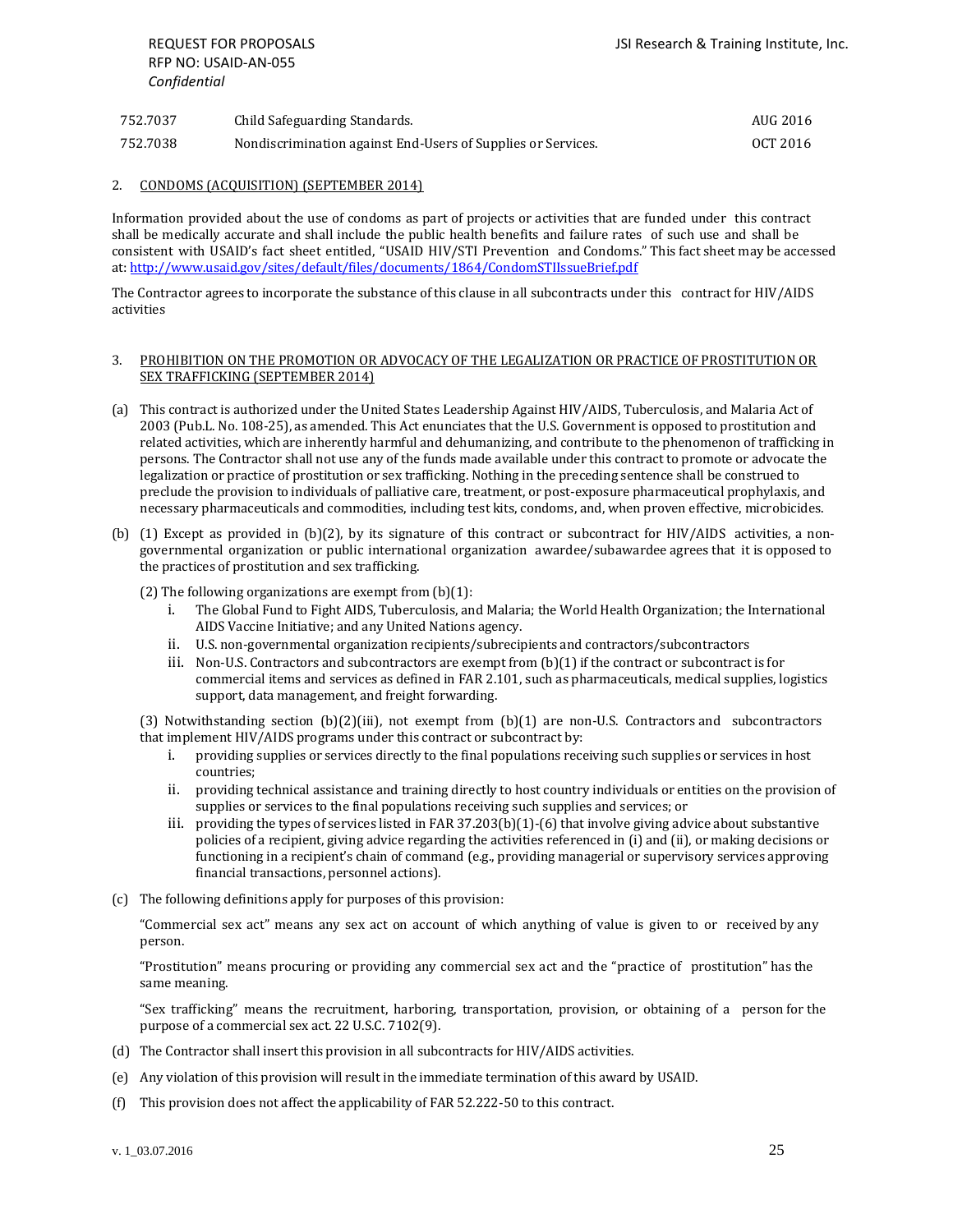### 4. AIDAR 752.7005 SUBMISSION REQUIREMENTS FOR DEBVELOPMENT EXPERIENCE DOCUMENTS (SEPTEMBER 2013)

- (a) Subcontract Reports and Information/Intellectual Products.
	- (1) JSI is required by the terms of the Prime Contract to submit to USAID's Development Experience Clearinghouse (DEC) reports and information products which describe, communicate or organize program/project development assistance activities, methods, technologies, management, research, results and experience. This includes applicable reports and information products produced by the Subcontractor.
	- (2) The Subcontractor shall submit one electronic copy of applicable reports and information products to JSI who will submit this documentation to the DEC within thirty (30) days of receiving the Contracting Officer's Representative's approval.
	- (3) These reports and information products include: assessments, evaluations, studies, technical and periodic reports, annual and final reports, and development experience documents (defined as documents that: (i) Describe the planning, design, implementation, evaluation, and results of development assistance; and ii) Are generated during the life cycle of development assistance programs or activities.) The Subcontractor must also submit copies of information products including training materials, publications, databases, computer software programs, videos, and other intellectual deliverable materials required under the Contract Schedule.
	- (4) The following information is not to be submitted:
		- (i) Time-sensitive materials such as newsletters, brochures, or bulletins.
		- (ii) The Subcontractor's information that is incidental to award administration, such as financial, administrative, cost or pricing, or management information.
	- (5) Within twenty (20) calendar days after completion of the Subcontract, the Subcontractor must submit to JSI for submission to the DEC any reports that have not been previously submitted and an index of all reports and information/intellectual products referenced in paragraph (a)(3) of this clause.
- (b) Submission requirements. The Subcontractor must review the DEC Web site for the most up-to-date submission instructions, including document formatting and the types of documents to be submitted. The submission instructions can be found at[: https://dec.usaid.gov.](https://dec.usaid.gov/) All actual submissions to the DEC will be done by JSI.
	- (1) Standards.
		- (i) Material must not include financially sensitive information or personally identifiable information (PII) such as social security numbers, home addresses, and dates of birth. Such information must be removed prior to submission.
		- (ii) All submissions must conform to current USAID branding requirements.
		- (iii)Subcontract reports and information/intellectual products can be submitted in either electronic (preferred) or paper form. Electronic documentation must comply with Section 508 of the Rehabilitation Act of 1973.
		- (iv)The electronic submissions must consist of only one electronic file, which comprises the complete and final equivalent of the paper copy. In the case of databases and computer software the submissions must also include necessary descriptive information, e.g., special backup or data compression routines, software used for storing/retrieving submitted data, or program installation instructions.
		- (v)Electronic documents must be in one of the National Archives and Records Administration (NARA) approved formats as described in NARA guidelines related to the transfer of permanent E-records. (See [http://www.archives.gov/records-mgmt/initiatives/transfer-to-nara.html\)](http://www.archives.gov/records-mgmt/initiatives/transfer-to-nara.html).
	- (2) Essential bibliographic information. Descriptive information is required for all Subcontractor products submitted. The title page of all reports and information products must include the Subcontract and Prime Contract numbers, Subcontractor and Prime Contractor names, name of the USAID Contracting Officer's Representative, the publication or issuance date of the document, document title (if non-English, provide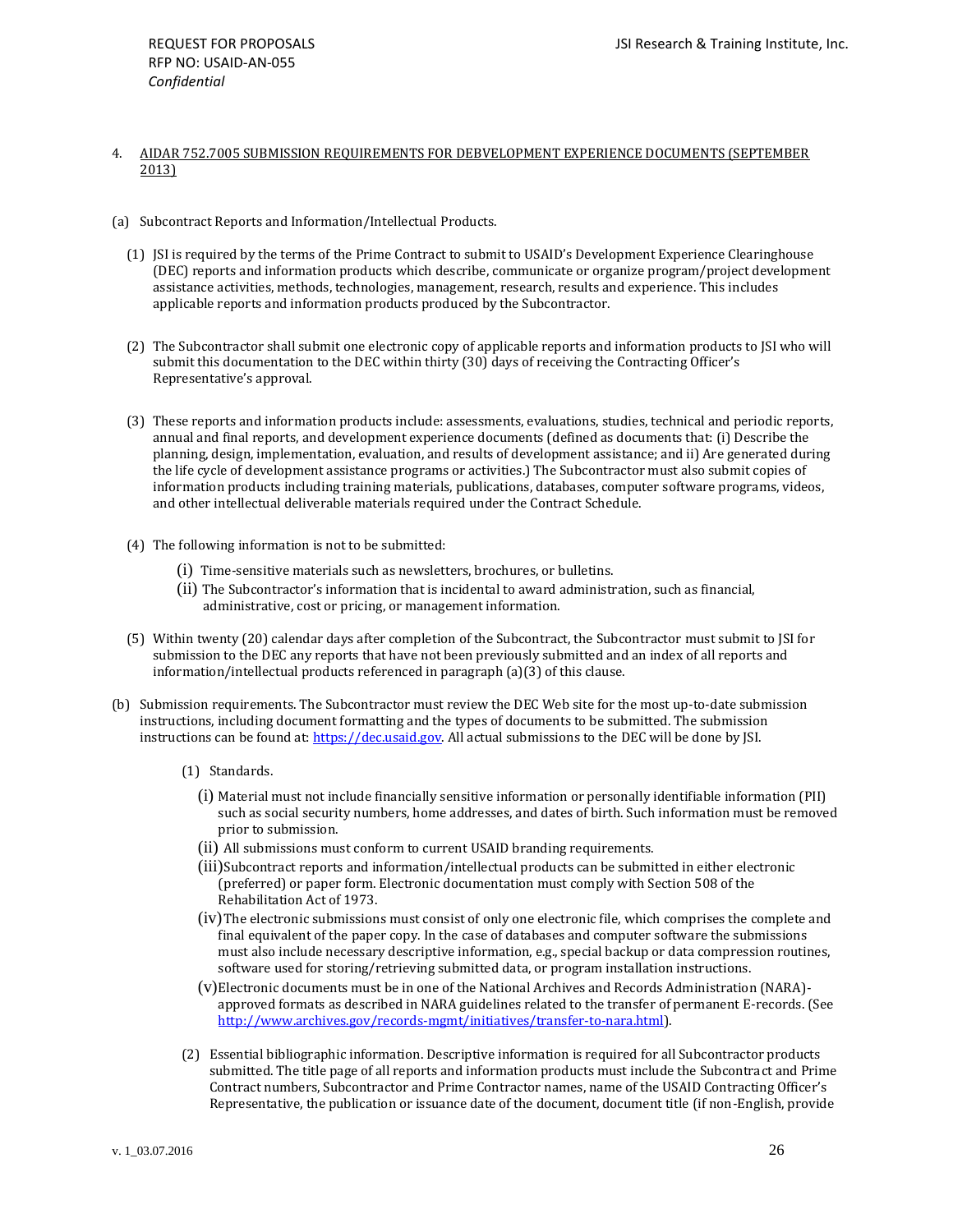> an English translation of the title), author  $name(s)$ , and development objective or activity title (if non-English, provide a translation) and associated number, and language of the document (if non-English). In addition, all hard copy materials submitted in accordance with this clause must have, attached as a separate cover sheet, the name, organization, address, telephone number, fax number, and internet address of the submitting party.

#### 5. ADS 302.3.5.19 USAID-FINANCED THIRD-PARY WEB SITES (SEPTEBMER 2017)

### (a) Definitions:

"Third-party web sites"

Sites hosted on environments external to USAID boundaries and not directly controlled by USAID policies and staff, except through the terms and conditions of a contract. Third-party Web sites include project sites.

- (b) The Subcontractor must adhere to the following requirements when developing, launching, and maintaining a thirdparty Web site funded by USAID for the purpose of meeting the project implementation goals:
- (1) Prior to Web site development, the Subcontractor must provide information as required in Section C. Performance Work Statement of the Prime Contract (including a copy of the Subcontractor's privacy policy) to the Contracting Officer's Representative (COR) for USAID's Bureau for Legislative and Public Affairs (LPA) evaluation and approval through JSI USAID Advancing Nutrition Project Director. The Subcontractor must notify the USAID COR through JSI USAID Advancing Nutrition Project Director of the Web site URL as far in advance of the site's launch as possible and must not launch the Web site until USAID COR approval has been provided through JSI. The Subcontractor must provide the JSI USAID Advancing Nutrition Project Director with any changes to the privacy policy for the duration of the Subcontract.
- (2) The Subcontractor must collect only the amount of information necessary to complete the specific business need as required by statute, regulation, or Executive Order.
- (3) The Subcontractor must comply with Agency branding and marking requirements comprised of the USAID logo and brand mark with the tagline "from the American people," located on the USAID Web site at [www.usaid.gov/branding,](http://www.usaid.gov/branding) and USAID Graphics Standards manual a[t http://www.usaid.gov.](http://www.usaid.gov./)
- (4) The Web site must be marked on the index page of the site and every major entry point to the Web site with a disclaimer that states:

"The information provided on this Web site is not official U.S. Government information and does not represent the views or positions of the U.S. Agency for International Development or the U.S. Government."

- (5) The Web site must provide persons with disabilities access to information that is comparable to the access available to others. As such, all site content must be compliant with the requirements of the Section 508 amendments to the Rehabilitation Act.
- (6) The Subcontractor must identify and provide to the USAID COR through JSI USAID Advancing Nutrition Project Director or designee, in writing, the contact information for the information security point of contact. The Subcontractor is responsible for updating the contact information whenever there is a change in personnel assigned to this role.
- (7) The Subcontractor must provide adequate protection from unauthorized access, alteration, disclosure, or misuse of information processed, stored, or transmitted on the Web sites. To minimize security risks and ensure the integrity and availability of information, the Subcontractor must use sound: system/software management; engineering and development; and secure-coding practices consistent with USAID standards and information security best practices. Rigorous security safeguards, including but not limited to, virus protection; network intrusion detection and prevention programs; and vulnerability management systems must be implemented and critical security issues must be resolved as quickly as possible or within thirty (30) days. Contact the USAID Chief Information Security Officer (CISO) through JSI for specific standards and guidance.
- (8) The Subcontractor must conduct periodic vulnerability scans, mitigate all security risks identified during such scans, and report subsequent remediation actions to USAID CISO and COR through JSI USAID Advancing Nutrition Project Director within thirty (30) workdays from the date vulnerabilities are identified. The report must include disclosure of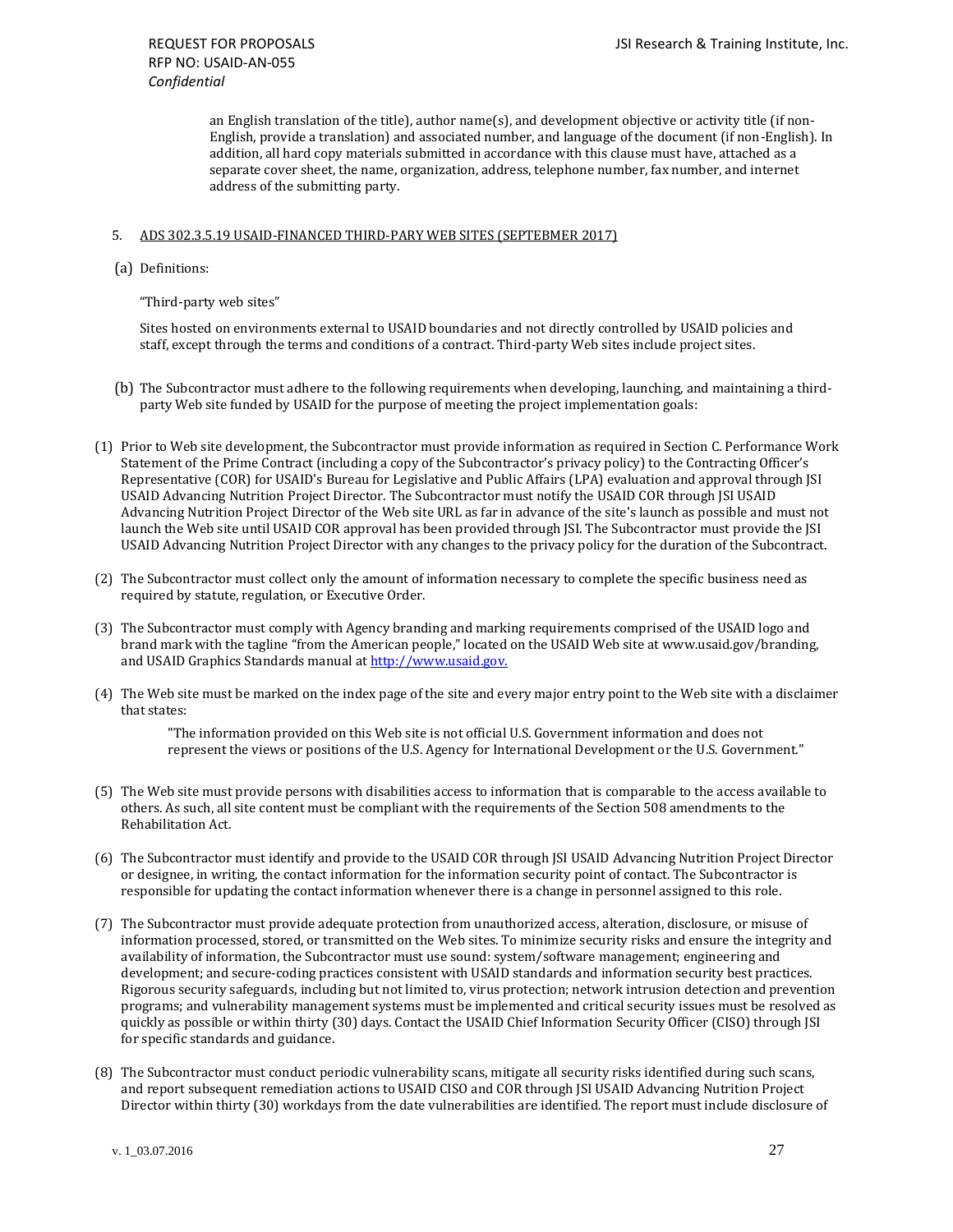the tools used to conduct the scans. The Subcontractor will be responsible for taking the necessary remediation action and reporting to USAID through JSI as specified above.

(c) For general information, agency graphics, metadata, privacy policy, and 508 compliance requirements, refer to [http://www.usaid.gov.](http://www.usaid.gov/)

### 6. SUBMISSION OF DATASETS TO THE DEVELOPMENT DATA LIBRARY (DDL) (OCTOBER 2014)

- (a) Definitions. For the purpose of submissions to the DDL:
	- (1) "Dataset" is an organized collection of structured data, including data contained in spreadsheets, whether presented in tabular or non-tabular form. For example, a Dataset may represent a single spreadsheet, an extensible mark-up language (XML) file, a geospatial data file, or an organized collection of these. This requirement does not apply to aggregated performance reporting data that the Subcontractor submits to a USAID portfolio management system either directly or through JSI or to unstructured data, such as email messages, PDF files, PowerPoint presentations, word processing documents, photos and graphic images, audio files, collaboration software, and instant messages. Neither does the requirement apply to the Subcontractor's information that is incidental to award administration, such as financial, administrative, cost or pricing, or management information. Datasets submitted to the DDL will generally be those generated with USAID resources and created in support of Intellectual Work that is uploaded to the Development Experience Clearinghouse (DEC) (see AIDAR 752.7005 "Submission Requirements for Development Experience Documents").
	- (2) "Intellectual Work" includes all works that document the implementation, monitoring, evaluation, and results of international development assistance activities developed or acquired under this award, which may include program and communications materials, evaluations and assessments, information products, research and technical reports, progress and performance reports required under this award (excluding administrative financial information), and other reports, articles and papers prepared by the Subcontractor under the award, whether published or not. The term does not include the Subcontractor's information that is incidental to award administration, such as financial, administrative, cost or pricing, or management information.
- (b) Submissions to the Development Data Library (DDL)

(1) The Subcontractor must submit to JSI for further submission to the Development Data Library (DDL) in a machine-readable, non-proprietary format, a copy of any Dataset created or obtained in performance of this award, including Datasets produced by a subcontractor at any tier. The submission must include supporting documentation describing the Dataset, such as code books, data dictionaries, data gathering tools, notes on data quality, and explanations of redactions.

(2) Unless otherwise directed by the USAID CO or the COR through JSI USAID Advancing Nutrition Project Director, the Subcontractor must submit the Dataset and supporting documentation within thirty (30) calendar days after the Dataset is first used to produce an Intellectual Work or is of sufficient quality to produce an Intellectual Work. Within thirty (30) calendar days after Work Order completion, the Subcontractor must submit to JSI for further submission to the DDL any Datasets and supporting documentation that have not previously been submitted to JSI for further submission to the DDL, along with an index of all Datasets and Intellectual Work created or obtained under the award. The Subcontractor is not required to submit the data to JSI for submission to the DDL, when, in accordance with the terms and conditions of this award, Datasets containing results of federally funded scientific research are submitted to a publicly accessible research database. However, the Subcontractor must submit a notice to JSI providing details on where and how to access the data. The direct results of federally funded scientific research must be reported no later than when the data are ready to be submitted to a peer-reviewed journal for publication, or no later than five (5) calendar days prior to the conclusion of the Work Order, whichever occurs earlier.

(3) The Subcontractor must submit the Datasets following the submission instructions and acceptable formats found a[t www.usaid.gov/data.](http://www.usaid.gov/data)

(4) The Subcontractor must ensure that any Dataset submitted to JSI for further submission to the DDL does not contain any proprietary or personally identifiable information, such as social security numbers, home addresses, and dates of birth. Such information must be removed prior to submission.

(c) The Subcontractor must not submit classified data to JSI for further submission the DDL.

### 7. COMPLIANCE WITH SECTION 508 OF THE REHABILITATION ACT OF 1973, AS AMENDED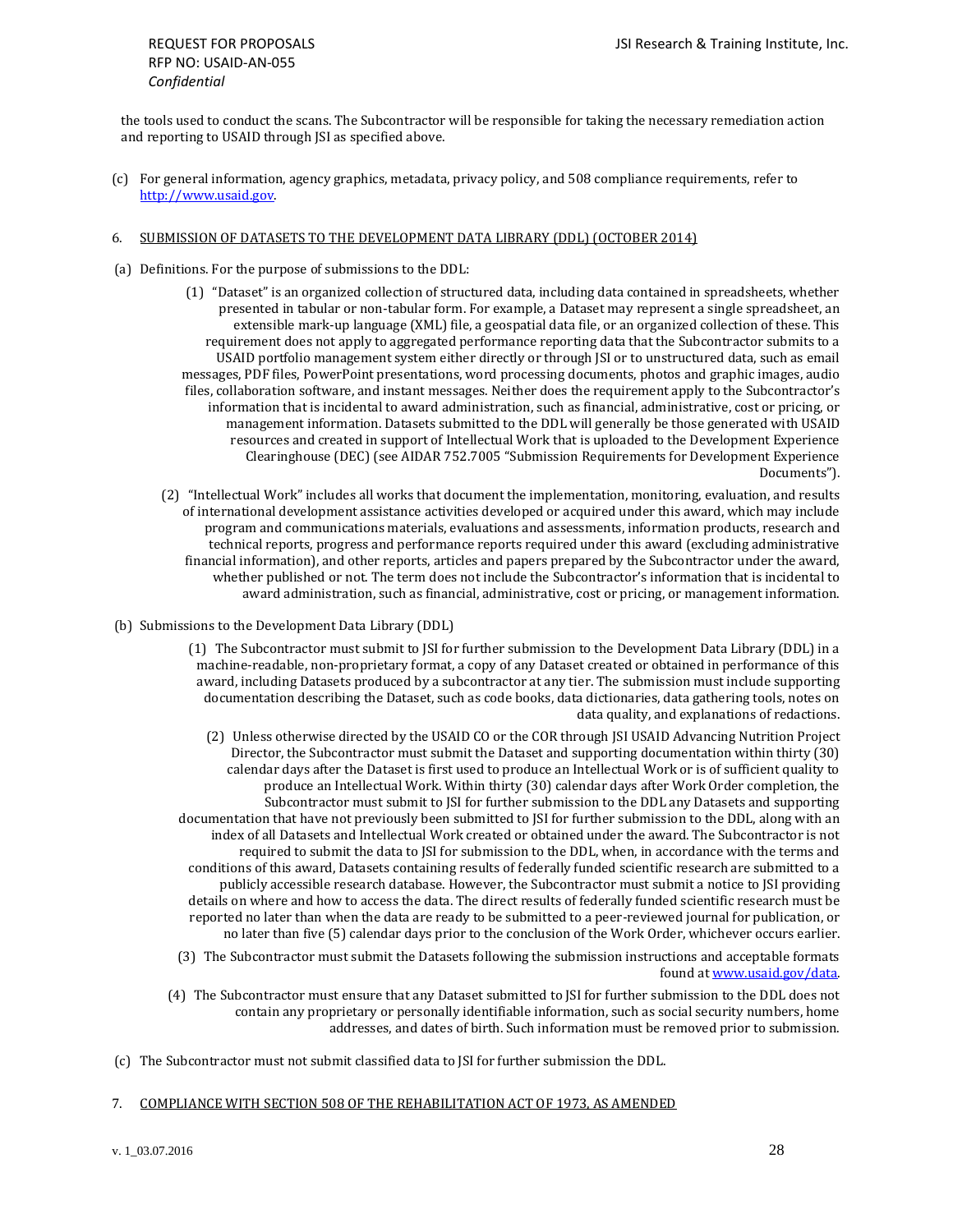- (a) The Subcontractor must provide a comprehensive list of all offered specific electronic and information technology (EIT) products (supplies and services) that fully comply with Section 508 of the Rehabilitation Act of 1973, per the 1998 Amendments, and the Architectural and Transportation Barriers Compliance Board's Electronic and Information Technology Accessibility Standards at 36 CFR Part 1194. The Subcontractor must clearly indicate where this list with full details of compliance can be found (e.g., vendors or other exact web page location). The Subcontractor must ensure that the list is easily accessible by typical users beginning five calendar days after award. The Subcontractor must maintain this detailed listing of compliant products for the full Subcontract term, including all forms of extensions, and must ensure that it is current within three calendar days of changes to its product line.
- (b) For every EIT product accepted under this Subcontract by the Government that does not comply with 36 CFR Part 1194, the Subcontractor must make every effort to replace or upgrade it with a compliant equivalent product or service, if commercially available and cost neutral, on either the planned refresh cycle of the product or service, or on the contract renewal date, whichever shall occur first.

### 8. CLOUD COMPUTING (APRIL 2018)

(a) Definitions. As used in this special contract requirement:

"Cloud Computing" means a model for enabling ubiquitous, convenient, on-demand network access to a shared pool of configurable computing resources (e.g., networks, servers, storage, applications, and services) that can be rapidly provisioned and released with minimal management effort or service provider interaction. This includes other commercial terms, such as on-demand self-service, broad network access, resource pooling, rapid elasticity, and measured service. It also includes commercial offerings for software-as-a-service, infrastructure-as-a-service, and platform-as-a-service.

"Cloud Service Provider" or CSP means a company or organization that offers some component of cloud computing – typically Infrastructure as a Service (IaaS), Software as a Service (SaaS) or Platform as a Service (PaaS) – to other businesses, organizations or individuals.

"Federal Information" means information created, collected, processed, disseminated, or disposed of by or for the Federal Government, in any medium or form. (OMB A-130)

"Information" means any communication or representation of knowledge such as facts, data, or opinions in any medium or form, including textual, numerical, graphic, cartographic, narrative, or audiovisual [Committee on National Security Systems Instruction (CNSSI) 4009].

"Information Security Incident" means an occurrence that (1) actually or imminently jeopardizes, without lawful authority, the integrity, confidentiality, or availability of information or an information system; or (2) constitutes a violation or imminent threat of violation of law, security policies, security procedures, or acceptable use policies.

"Privacy Incident" means a violation or imminent threat of violation of security policies, acceptable use policies, or standard security practices, involving the breach of Personally Identifiable Information (PII), whether in electronic or paper format.

"Spillage" means a security incident that results in the transfer of classified or other sensitive or sensitive but unclassified information to an information system that is not accredited (i.e., authorized) for the applicable security level of the data or information.

"Penetration Testing" means security testing in which assessors mimic real-world attacks to identify methods for circumventing the security features of an application, system, or network. (NIST SP 800-115)

"Third Party Assessment Organizations" means an organization independent of the organization whose IT system is being assessed. They are required to meet the ISO/IEC 17020:1998 standards for independence and managerial competence and meet program requirements for technical FISMA competence through demonstrated expertise in assessing cloud-based solutions.

"Personally Identifiable Information (PII)" means information that can be used to distinguish or trace an individual's identity, such as their name, Social Security Number (SSN), biometric records, etc., alone, or when combined with other personal or identifying information which is linked or linkable to a specific individual, such as date and place of birth, mother's maiden name, etc. The definition of PII is not anchored to any single category of information or technology.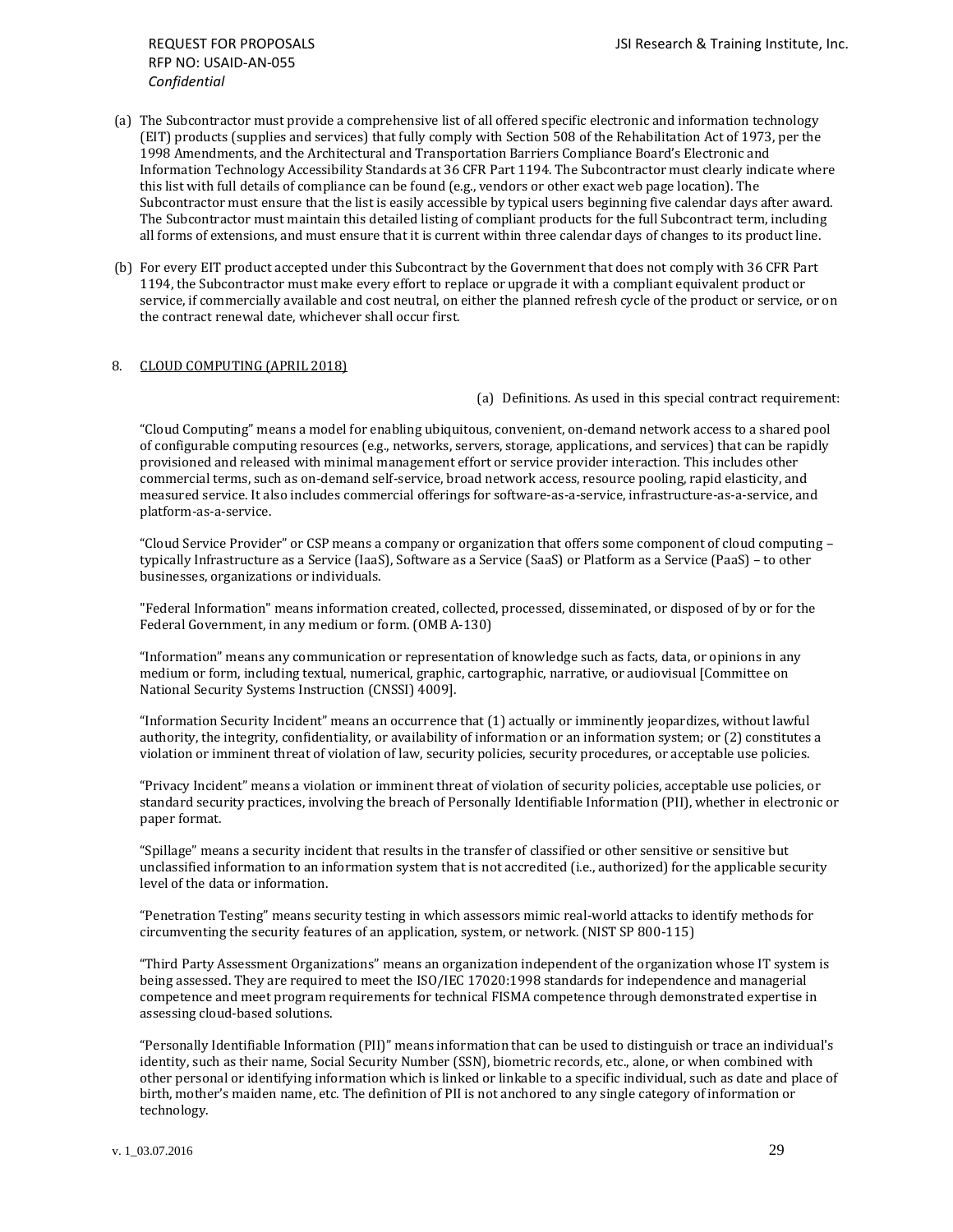Rather, it requires a case-by-case assessment of the specific risk that an individual can be identified. In performing this assessment, it is important to recognize that non-PII can become PII whenever additional information is made publicly available — in any medium and from any source — that, when combined with other available information, could be used to identify an individual. PII examples include name, address, SSN, or other identifying number or code, telephone number, and e-mail address. PII can also consist of a combination of indirect data elements such as gender, race, birth date, geographic indicator (e.g., zip code), and other descriptors used to identify specific individuals. When defining PII for USAID purposes, the term "individual" refers to a citizen of the United States or an alien lawfully admitted for permanent residence.

(b) Applicability: This special contract requirement applies to the Subcontractor and all personnel providing support under this Subcontract (hereafter referred to collectively as "Subcontractor") and addresses specific USAID requirements in addition to those included in the Federal Acquisition Regulation (FAR), Privacy Act of 1974 (5 U.S.C. 552a - the Act), E-Government Act of 2002 - Section 208 and Title III, Federal Information Security Management Act (FISMA), the Health Insurance Portability and Accountability Act of 1996 (HIPAA, Pub. L. 104-191, 110 Stat. 1936), the Sarbanes-Oxley Act of 2002 (SOX, Pub. L. 107-204, 116 Stat 745), National Institute of Standards and Technology (NIST), Federal Information Processing Standards (FIPS) and the 800-Series Special Publications (SP), Office of Management and Budget (OMB) memorandums, and other laws, mandates, or executive orders pertaining to the development and operations of information systems and the protection of sensitive information and data.

(c) Limitations on access to, use and disclosure of, Federal information.

- (1) The Subcontractor shall not access, use, or disclose Federal information unless specifically authorized by the terms of this Subcontract issued hereunder.
	- (i) If authorized by the terms of this Subcontract issued hereunder, any access to, or use or disclosure of, Federal information shall only be for purposes specified in this Subcontract.
	- (ii) The Subcontractor shall ensure that its employees are subject to all such access, use, and disclosure prohibitions and obligations.
	- (iii)These access, use, and disclosure prohibitions and obligations shall remain effective beyond the expiration or termination of this Subcontract.
- (2) The Subcontractor shall use related Federal information only to manage the operational environment that supports the Federal information and for no other purpose unless otherwise permitted with the prior written approval of the USAID Contracting Officer through JSI.

(d) Records Management and Access to Information.

- (1) The Subcontractor shall support a system in accordance with the requirement for Federal agencies to manage their electronic records in accordance with capabilities such as those identified in the provisions of this Subcontract and National Archives and Records Administration (NARA) retention policies.
- (2) Upon request by JSI, the Subcontractor shall deliver to the USAID Contracting Officer through JSI USAID Advancing Nutrition Project Director or designee all Federal information, including data schemas, metadata, and other associated data artifacts, in the format specified in the schedule or by JSI USAID Advancing Nutrition Project Director or designee in support of government compliance requirements to include but not limited to Freedom of Information Act, Privacy Act, e-Discovery, e-Records and legal or security investigations.
- (3) The Subcontractor shall retain and maintain all Federal information in accordance with records retention provisions negotiated by the terms of the Subcontract and in accordance with USAID records retention policies.
- (4) The Subcontractor shall dispose of Federal information in accordance with the terms of the Subcontract and provide the confirmation of disposition to the USAID Contracting Officer through JSI USAID Advancing Nutrition Project Director or designee in accordance with Subcontract closeout procedures.

(e) Notification of Third Party Access to Federal Information: The Subcontractor shall notify the Government and JSI immediately of any requests from a third party for access to Federal information or, including any warrants, seizures, or subpoenas it receives, including those from another Federal, State, or Local agency, that could result in the disclosure of any Federal information to a third party. The Subcontractor shall cooperate with the Government to take all measures to protect Federal information, from any loss or unauthorized disclosure that might reasonably result from the execution of any such request, warrant, seizure, subpoena, or similar legal process.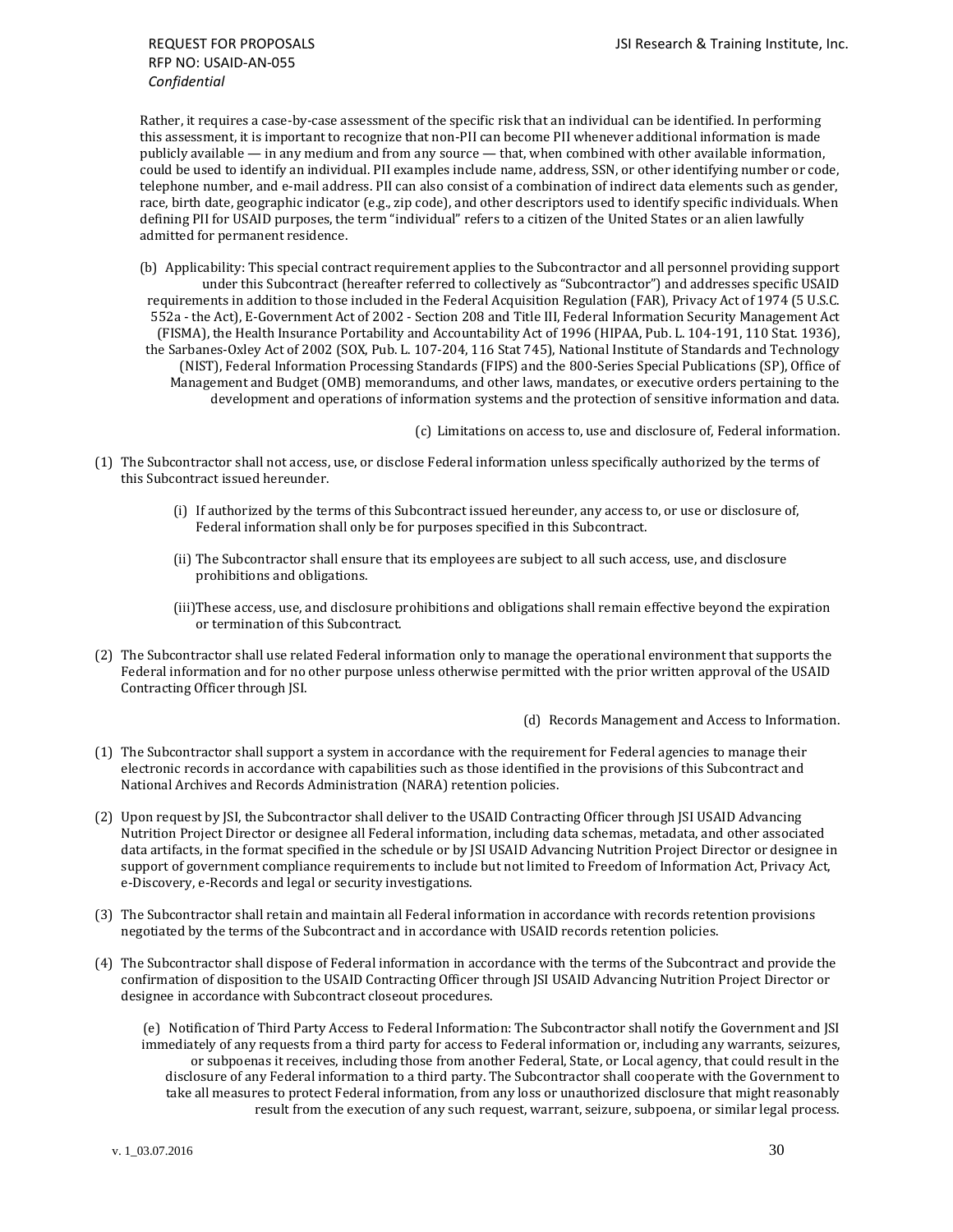(f) Spillage and Information Security Incidents: Upon written notification by the Government of a spillage or information security incident involving classified information, or the Subcontractor's discovery of a spillage or security incident involving classified information, the Subcontractor shall immediately (within thirty (30) minutes) notif[y CIO-](mailto:CIO-HELPDESK@usaid.gov)[HELPDESK@usaid.gov,](mailto:CIO-HELPDESK@usaid.gov) the Office of Security a[t SECinformationsecurity@usaid.gov,](mailto:SECinformationsecurity@usaid.gov) and JSI USAID Advancing Nutrition Project Director or designee to correct the spillage or information security incident in compliance with agency-specific instructions. The Subcontractor will also notify the USAID Contracting Officer or Contracting Officer's Representative and the Contractor Facilities Security Officer through JSI. The Subcontractor will abide by USAID instructions on correcting such a spill or information security incident. For all spills and information security incidents involving unclassified and/or SBU information, the protocols outlined above in section (g) and (h) below shall apply.

(g) Information Security Incidents.

- (1) Security Incident Reporting Requirements: All Information Security Incidents involving USAID data or systems must be reported in accordance with the requirements below, even if it is believed that the information security incident may be limited, small, or insignificant. USAID will determine the magnitude and resulting actions.
	- (i) Subcontractor employees must report via e-mail all Information Security Incidents to the USAID Service Desk immediately, but not later than thirty (30) minutes, after becoming aware of the Incident, at[: CIO-](mailto:CIO-HELPDESK@usaid.gov)[HELPDESK@usaid.gov,](mailto:CIO-HELPDESK@usaid.gov) and JSI USAID Advancing Nutrition Project Director or designee regardless of day or time, as well as the USAID Contracting Officer and Contracting Officer's Representative, the Contractor Facilities Security Officer through JSI USAID Advancing Nutrition Project Director or designee.

Subcontractor employees are strictly prohibited from including any Sensitive Information in the subject or body of any e-mail concerning information security incident reports. To transmit Sensitive Information, Subcontractor employees must use FIPS 140-2 compliant encryption methods to protect Sensitive Information in attachments to email. Passwords must not be communicated in the same email as the attachment.

- (ii) The Subcontractor must provide any supplementary information or reports related to a previously reported information security incident directly to [CIO-HELPDESK@usaid.gov,](mailto:CIO-HELPDESK@usaid.gov) upon request with a copy to JSI USAID Advancing Nutrition Project Director or designee. Correspondence must include related ticket number(s) as provided by the USAID Service Desk with the subject line "Action Required: Potential Security Incident."
- (h) Privacy Incidents Reporting Requirements: Privacy Incidents may result in the unauthorized use, disclosure, or loss of personally identifiable information, and can result in the loss of the public's trust and confidence in the Agency's ability to safeguard personally identifiable information. PII breaches may impact individuals whose PII is compromised, including potential identity theft resulting in financial loss and/or personal hardship experienced by the individual. Subcontractor employees must report by e-mail all Privacy Incidents to the USAID Service Desk immediately (within thirty (30) minutes), after becoming aware of the Incident, at: CIO- [HELPDESK@usaid.gov,](mailto:HELPDESK@usaid.gov) regardless of day or time, and JSI USAID Advancing Nutrition Project Director or designee, as well as the USAID Contracting Officer or Contracting Officer's Representative, the Contractor Facilities Security Officer through JSI. If known, the report must include information on the format of the PII (oral, paper, or electronic.) The subject line shall read "Action Required: Potential Privacy Incident."

(i) Information Ownership and Rights: USAID information stored in a cloud environment remains the property of USAID, not the Subcontractor or cloud service provider (CSP). USAID retains ownership of the information and any media type that stores Federal information. The CSP shall only use the Federal information for purposes explicitly stated in the Prime Contract. Furthermore, the cloud service provider shall export Federal information in a machinereadable and non-proprietary format that USAID requests at the time of production, unless the parties agree otherwise.

(j) Security Requirements:

(1) The Subcontractor shall adopt and maintain administrative, technical, operational, and physical safeguards and controls that meet or exceed requirements contained within the Federal Risk and Authorization Management Program (FedRAMP) Cloud Computing Security Requirements Baseline, current standard for NIST 800-53 (Security and Privacy Controls for Federal Information Systems) and Organizations, including Appendix J, and FedRAMP Continuous Monitoring Requirements for the security level and services being provided, in accordance with the security categorization or impact level as defined by the government based on the Federal Information Processing Standard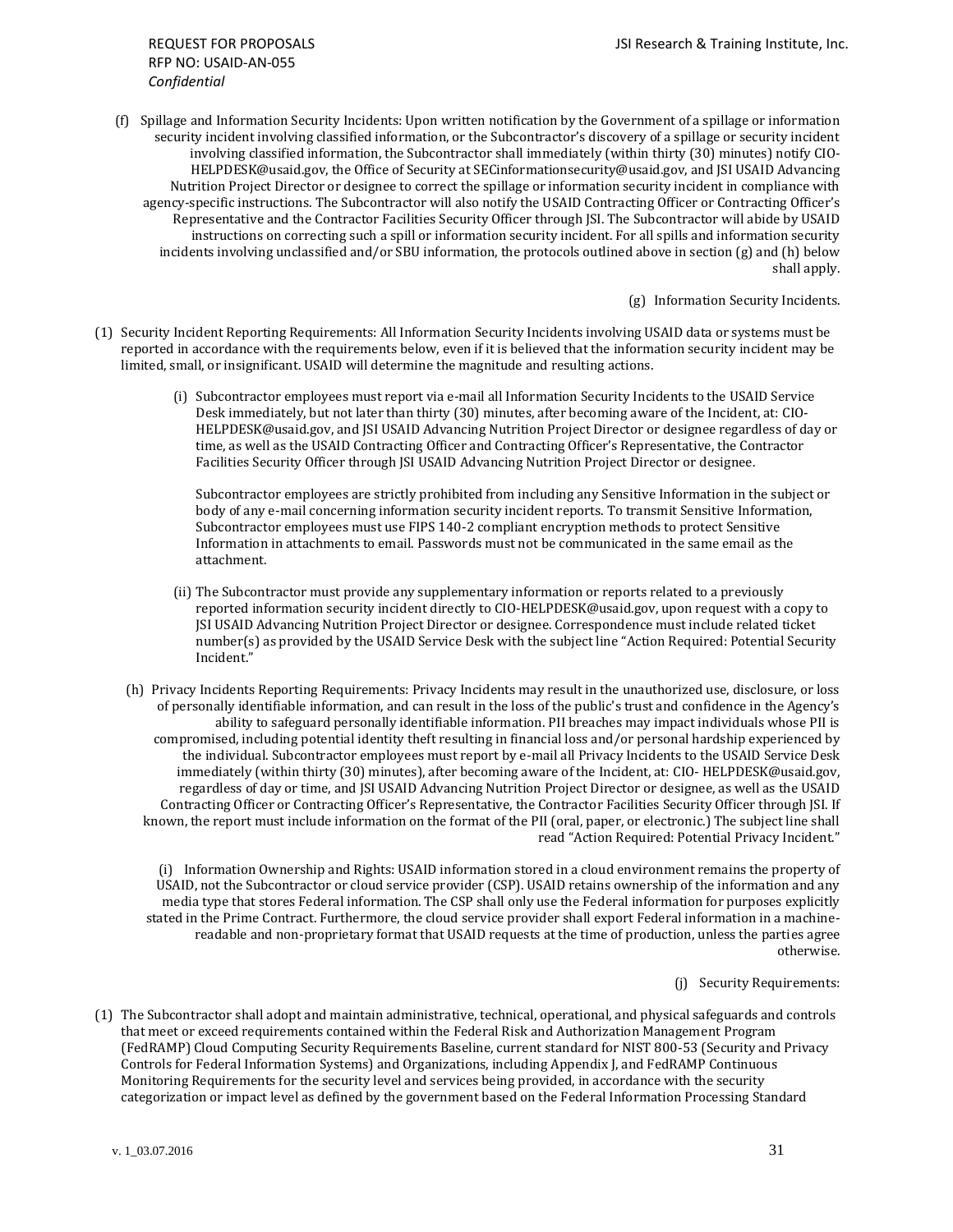(FIPS) Publication 199 (FIPS-199).

- (2) The Subcontractor shall comply with FedRAMP requirements as mandated by Federal laws and policies, including making available any documentation, physical access, and logical access needed to support this requirement. The Level of Effort for the security assessment and authorization (SA&A) is based on the system's complexity and security categorization. The Subcontractor shall create, maintain and update the following documentation using FedRAMP requirements and templates, which are available a[t https://www.FedRAMP.gov.](http://www.fedramp.gov/)
- (3) The Subcontractor must support SA&A activities to include assessment by an accredited Third Party Assessment Organization (3PAO) initially and whenever there is a significant change to the system's security posture in accordance with the FedRAMP Continuous Monitoring Plan. The Subcontractor must make available to the USAID Contracting Officer, the most current, and any other, Security Assessment Reports for consideration as part of the Subcontractor's overall Systems Security Plan.
- (4) The Government reserves the right to perform penetration testing or request Penetration Testing by an independent source. If the Government exercises this right, the Subcontractor shall allow Government employees (or designated third parties) to conduct Security Assessment activities to include control reviews in accordance with FedRAMP requirements. Review activities include but are not limited to scanning operating systems, web applications, databases, wireless scanning; network device scanning to include routers, switches, and firewall, and IDS/IPS; databases and other applicable systems, including general support structure, that support the processing, transportation, storage, or security of Federal information for vulnerabilities.
- (5) Identified gaps between required FedRAMP Security Control Baselines and Continuous Monitoring controls and the Subcontractor's implementation as documented in the Security Assessment Report must be tracked by the Subcontractor for mitigation in a Plan of Action and Milestones (POA&M) document. Depending on the severity of the gaps, the Government may require them to be remediated before any restricted authorization is issued.
- (6) The Subcontractor is responsible for mitigating all security risks found during SA&A and continuous monitoring activities. All high-risk vulnerabilities must be mitigated within thirty (30) calendar days and all moderate risk vulnerabilities must be mitigated within sixty (60) calendar days from the date vulnerabilities are formally identified. USAID may revoke an ATO for any system if it is determined that the system does not comply with USAID standards or presents an unacceptable risk to the Agency. The Government will determine the risk rating of vulnerabilities.
	- (7) The Subcontractor shall provide access to the Federal Government, or their designee acting as their agent, when requested, in order to verify compliance with the requirements and to allow for appropriate risk decisions for an Information Technology security program. The Government reserves the right to conduct onsite inspections. The Subcontractor must make appropriate personnel available for interviews and provide all necessary documentation during this review and as necessary for continuous monitoring activities.
	- (k) Privacy Requirements: Cloud Service Provider (CSP) must understand and adhere to applicable federal Privacy laws, standards, and guidance to protect Personally Identifiable Information (PII) about individuals that will be collected and maintained by the Subcontractor solution. The Subcontractor responsibilities include full cooperation for any request for disclosure, subpoena, or other judicial process seeking access to records subject to the Privacy Act of 1974.
	- (l) Data Location: The Subcontractor must disclose the data server locations where the Agency data will be stored as well as the redundant server locations. The Subcontractor must have prior Agency approval obtained through JSI to store Agency data in locations outside of the United States.

(m) Terms of Service (ToS): The Subcontractor must disclose any requirements for terms of service agreements and clearly define such terms prior to subcontract award. All ToS provisions regarding controlling law, jurisdiction, and indemnification must align with Federal statutes, policies, and regulations.

(n) Service Level Agreements (SLAs): The Subcontractor must be willing to negotiate service levels with USAID through JSI; clearly define how performance is guaranteed (such as response time resolution/mitigation time, availability, etc.); monitor their service levels; provide timely notification of a failure to meet the SLAs; and evidence that problems have been resolved or mitigated. Additionally, at USAID's request, the Subcontractor must submit reports or provide a dashboard where USAID can continuously verify that service levels are being met. Where SLAs fail to be met, USAID may assess monetary penalties or service credit.

(o) Trusted Internet Connection (TIC): The Subcontractor must route all USAID traffic through the TIC.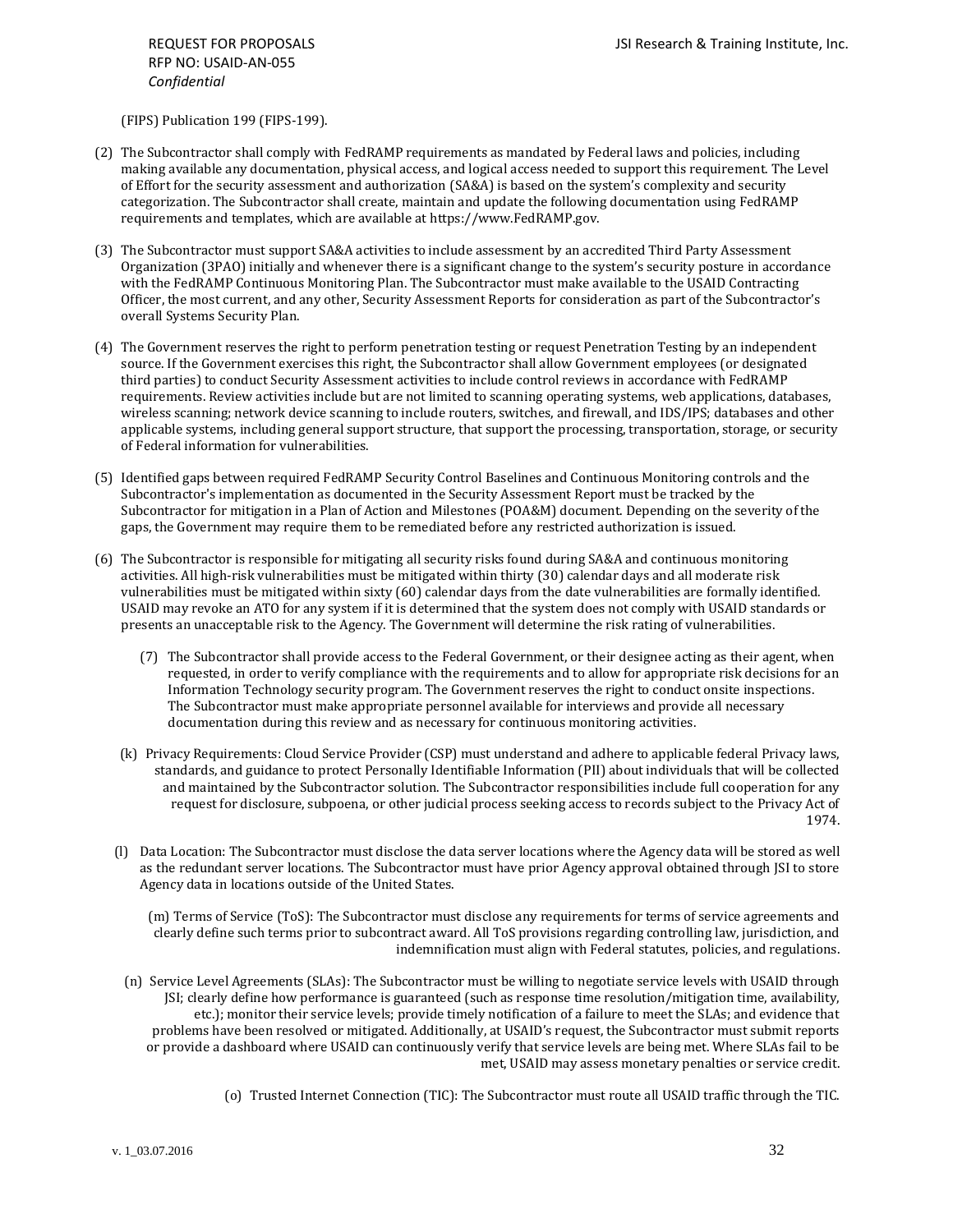- (p) Forensics, Freedom of Information Act (FOIA), Electronic Discovery, or Additional Information Requests: The Subcontractor must allow USAID access required to retrieve information necessary for FOIA and Electronic Discovery activities, as well as, forensic investigations for both criminal and non-criminal purposes without their interference in these activities. USAID may negotiate roles and responsibilities for conducting these activities in agreements outside of this Subcontract.
- (1) The Subcontractor must ensure appropriate forensic tools can reach all devices based on an approved timetable.
- (2) The Subcontractor must not install forensic software or tools without the permission of USAID obtained through JSI.
- (3) The Subcontractor, in coordination with USAID Bureau for Management, Office of The Chief Information Officer (M/CIO)/ Information Assurance Division (IA), must document and preserve data required for these activities in accordance with the terms and conditions of the Subcontract.
- (4) The Subcontractor, in coordination with USAID M/CIO/IA, must clearly define capabilities, procedures, roles and responsibilities and tools and methodologies for these activities.
	- (q) The Subcontractor shall include the substance of this special contract requirement, including this paragraph (q), in all subcontracts, including subcontracts for commercial items.

### 9. INFORMATION TECHNOLOGY APPROVAL (APRIL 2018) (DEVIATION NO. M/OAA-DEV-FAR-18-2C)

(a) Definitions. As used in this Subcontract –

"Information Technology" means

- (1) Any services or equipment, or interconnected system(s) or subsystem(s) of equipment, that are used in the automatic acquisition, storage, analysis, evaluation, manipulation, management, movement, control, display, switching, interchange, transmission, or reception of data or information by the agency; where
- (2) such services or equipment are ' used by an agency' if used by the agency directly or if used by a contractor under a contract with the agency that requires either use of the services or equipment or requires use of the services or equipment to a significant extent in the performance of a service or the furnishing of a product.
- (3) The term " information technology" includes computers, ancillary equipment (including imaging peripherals, input, output, and storage devices necessary for security and surveillance), peripheral equipment designed to be controlled by the central processing unit of a computer, software, firmware and similar procedures, services (including provisioned services such as cloud computing and support services that support any point of the lifecycle of the equipment or service), and related resources.
- (4) The term "information technology" does not include any equipment that is acquired by a contractor incidental to a contract that does not require use of the equipment. (OMB M-15-14)
	- (b) The Federal Information Technology Acquisition Reform Act (FITARA) requires Agency Chief Information Officer (CIO) review and approval through JSI of contracts or interagency agreements for information technology or information technology services.
	- (c) The approved information technology and/or information technology services are specified in the Schedule of this subcontract. The Subcontractor must not acquire additional information technology without the prior written approval of the USAID Contracting Officer through JSI as specified in this clause.
	- (d) Request for Approval Requirements:
- (1) If the Subcontractor determines that any information technology in addition to that information technology specified in the Schedule will be necessary to meet the Government's requirements or to facilitate activities in the statement of work, the Subcontractor must request prior written approval from the USAID Contracting Officer through JSI.
- (2) As part of the request, the Subcontractor must provide the USAID Contracting Officer through JSI USAID Advancing Nutrition Director of Finance and Operations or a designee a description and an estimate of the total cost of the information technology equipment, software, or services to be procured under this Subcontract. The Subcontractor must simultaneously notify the USAID Contracting Officer's Representative (COR) and the Office of the Chief Information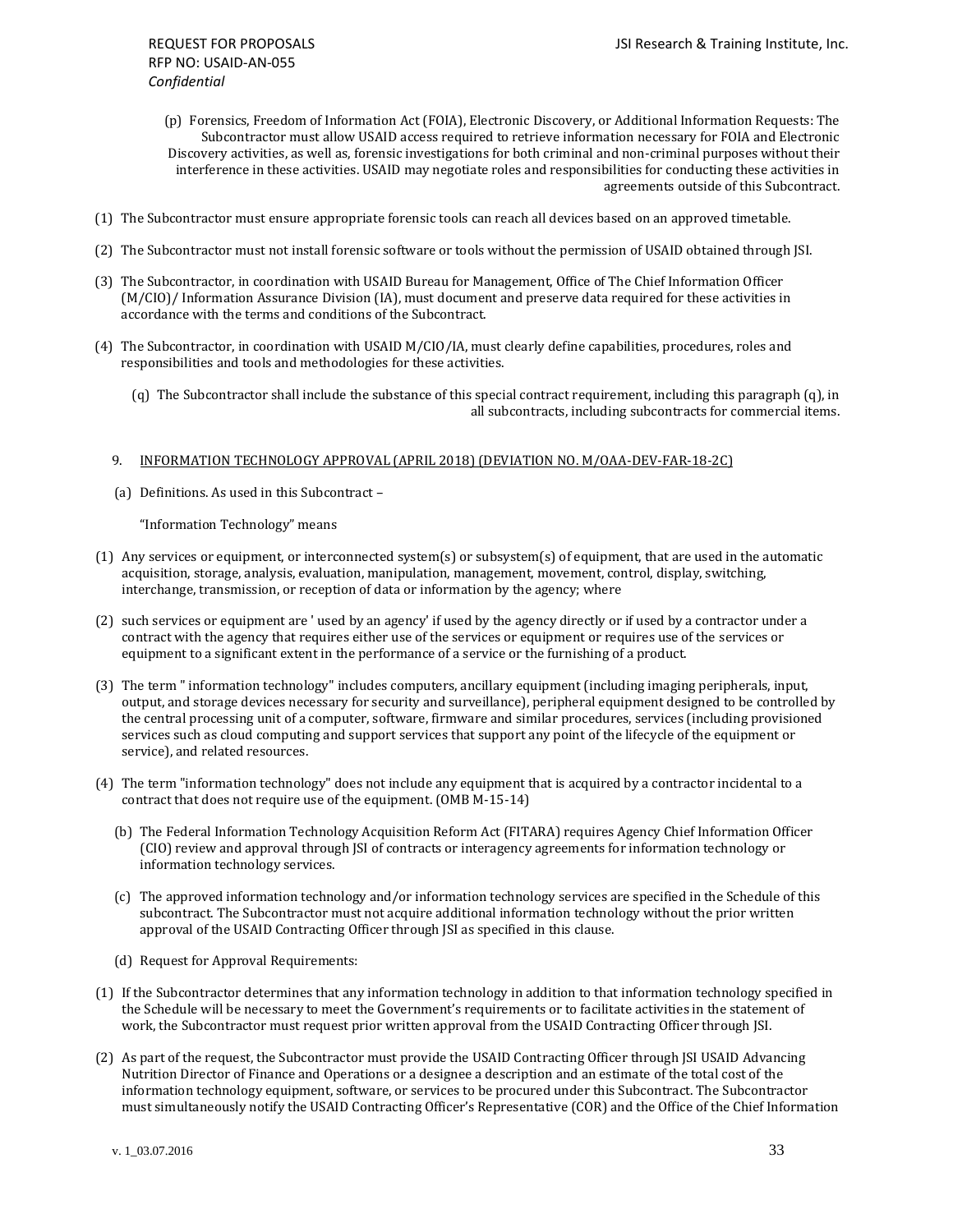Office through JSI.

- (e) The USAID Contracting Officer through JSI USAID Advancing Nutrition Director of Finance and Operations or a designee will provide written approval to the Subcontractor expressly specifying the information technology equipment, software, or services approved for purchase by the USAID COR and the Agency CIO through JSI. Additional clauses or special contract requirements may be applicable and will be incorporated by the USAID Contracting Officer through JSI USAID Advancing Nutrition Director of Finance and Operations or a designee through a modification to the subcontract.
- (f) Except as specified in the USAID Contracting Officer's written approval provided through JSI USAID Advancing Nutrition Director of Finance and Operations or a designee, the Government or JSI are not obligated to reimburse the Subcontractor for costs incurred in excess of the information technology equipment, software or services specified in the Schedule.
- (g) The Subcontractor shall insert the substance of this special contract requirement, including this paragraph (g), in all subcontracts.

### 10. PRIVACY AND SECURITY INFORMATION TECHNOLOGY SYSTEMS INCIDENT REPORTING (APRIL 2018)

(a) Definitions. As used in this special contract requirement-

"Information" means any communication or representation of knowledge such as facts, data, or opinions in any medium or form, including textual, numerical, graphic, cartographic, narrative, or audiovisual.

"Sensitive Information" or "Sensitive But Unclassified" Sensitive But Unclassified (SBU) describes information which warrants a degree of protection and administrative control and meets the criteria for exemption from public disclosure set forth under Sections 552 and 552a of Title 5, United States Code: the Freedom of Information Act and the Privacy Act, 12 FAM 540 Sensitive but Unclassified Information (TL;DS-61;10-01-199), and 12 FAM 541 Scope (TL;DS- 46;05-26-1995). SBU information includes, but is not limited to: 1) Medical, personnel, financial, investigatory, visa, law enforcement, or other information which, if released, could result in harm or unfair treatment to an individual or group, or could have a negative impact upon foreign policy or relations; and 2) Information offered under conditions of confidentiality, arising in the course of a deliberative process (or a civil discovery process), including attorney-client privilege or work product, and information arising from the advice and counsel of subordinates to policy makers,

"Personally Identifiable Information (PU)", means information that can be used to distinguish or trace an individual's identity, such as their name, Social Security Number (SSN), biometric records, etc., alone, or when combined with other personal or identifying information which is linked or linkable to a specific individual, such as date and place of birth, mother's maiden name, etc. The definition of PU is not anchored to any single category of information or technology. Rather, it requires a case-by-case assessment of the specific risk that an individual can be identified. In performing this assessment, it is important to recognize that non-PU can become PU whenever additional information is made publicly available - in any medium and from any source - that, when combined with other available information, could be used to identify an individual. PU examples include name, address, SSN, or other identifying number or code, telephone number, and e-mail address. PU can also consist of a combination of indirect data elements such as gender, race, birth date, geographic indicator (e.g., zip code), and other descriptors used to identify specific individuals. When defining **PU** for USAID purposes, the term "individual" refers to a citizen of the United States or an alien lawfully admitted for permanent residence.

"National Security Information" means information that has been determined pursuant to Executive Order 13526 or any predecessor order to require protection against unauthorized disclosure andismarkedtoindicate its classified status when in documentary form. Classified or national security information is specifically authorized to be protected from unauthorized disclosure inthe interest ofnational defense orforeign policy under anExecutive Order orActof Congress.

"Information Security Incident" means an occurrence that (1) actually or imminently jeopardizes, without lawful authority, the integrity, confidentiality, or availability of information or an information system; or (2) constitutes a violation or imminent threat of violation of law, security policies, security procedures, or acceptable use policies.

"Spillage" means asecurityincident that results inthe transfer of classified orother sensitive or sensitive but unclassified information to an information system that is not accredited, (i.e., authorized) for the applicable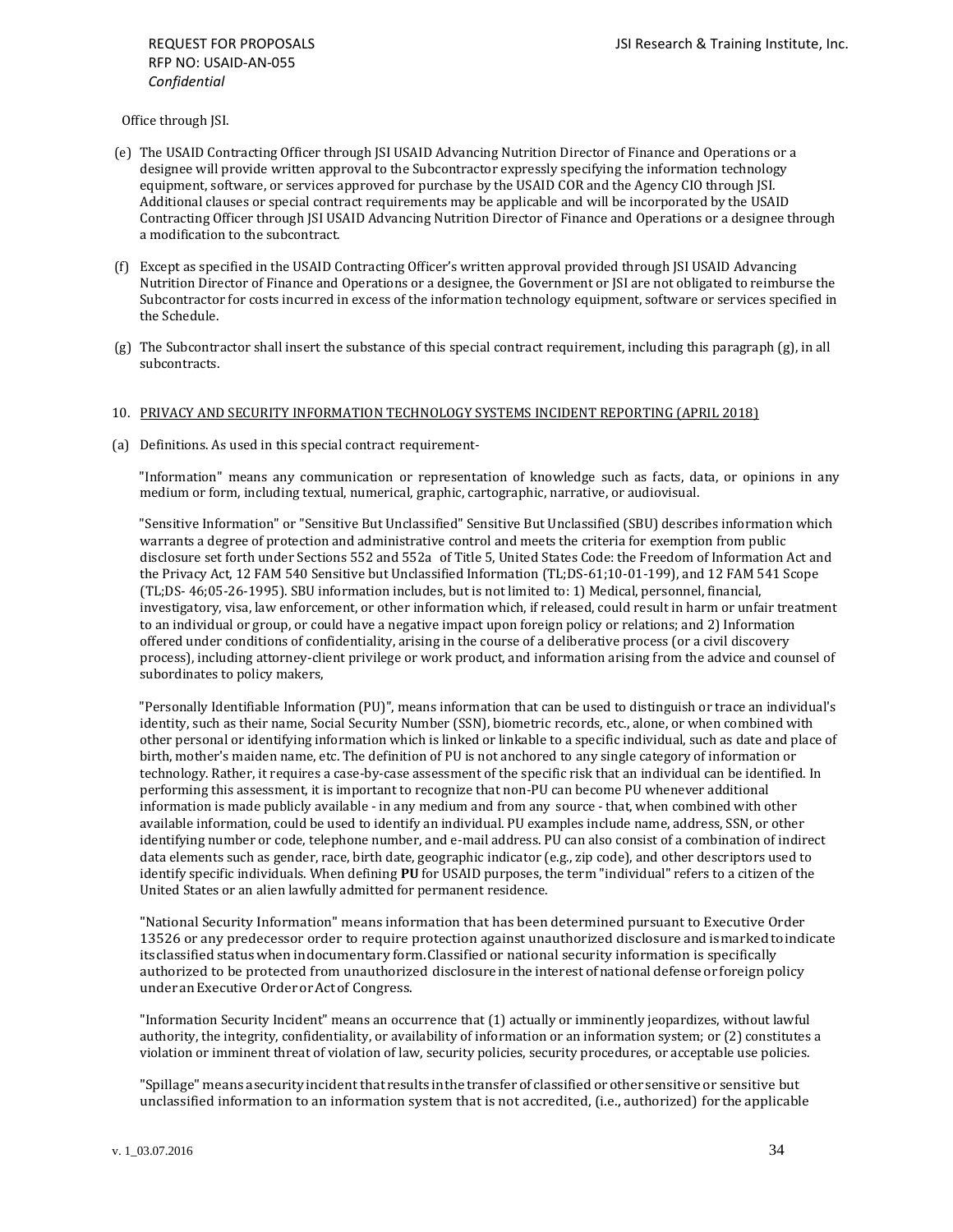security level of the data or information.

"Privacy Incident" means a violation or imminent threat of violation of security policies, acceptable use policies, or standard security practices, involving the breach of Personally Identifiable Information (PU), whether in electronic or paper format.

- (b) This special contract requirement applies to the Subcontractor and all personnel providing support under this subcontract (hereafter referred to collectively as "Subcontractor") and addresses specific USAID requirements in additiontothose included in the Federal Acquisition Regulation (FAR), Privacy Actof 1974 (5U.S.C. 552a - the Act), E-Government Act of 2002 - Section 208 and Title III, Federal Information Security Management Act (FISMA), the Health Insurance Portability and Accountability Act of 1996 (HIPAA, Pub. L. 104-191, 110 Stat. 1936), the Sarbanes-Oxley Act of 2002 (SOX, Pub. L. 107-204, 116 Stat 745), National Institute of Standards and Technology (NIST), Federal Information Processing Standards (PIPS) and the 800-SeriesSpecialPublications (SP),OfficeofManagementand Budget(OMB)memorandums, andother laws, mandates, orexecutive orderspertaining tothedevelopment and operations of information systems and the protection of sensitive information anddata.
- (c) Privacy Act Compliance

Subcontractors must comply with the Privacy Act of 1974 requirements in the design, development, or operation of any system of records on individuals (as defined in FAR) containing PII developed or operated for USAID or to accomplish a USAID function for a System of Records (SOR).

- (d) IT Security and Privacy Training
	- (1) All Subcontractor personnel must complete USAID-provided mandatory security and privacy training prior to gaining access to USAID information systems and annually thereafter.
		- (2) The USAID Rules of Behavior and all subsequent updates apply to and must be signed by each user prior to gaining access to USAID facilities and information systems, periodically at the request of USAID. USAID will provide access to the rules of behavior and provide notification as required.
		- (3) Security and privacy refresher training must be completed on an annual basis by all Subcontractor and its lower tier subcontractor personnel providing support under this subcontract. USAID will provide notification and instructions on completing this training.
		- (4) Subcontractor employees filling roles identified by USAID as having significant security responsibilities must complete role-based training upon assignment of duties and thereafter at a minimum of every three years.
		- (5) Within fifteen (15) calendar days of completing the initial IT security training, the Subcontractor through JSI must notify the USAID COR in writing that its employees, in performance of the subcontract, have completed the training. The COR will inform the Subcontractor through JSI of any other training requirements.
- (e) Information Security and Privacy Incidents
	- (1) Information Security Incident Reporting Requirements: All Information Security Incidents involving USAID data or systems must be reported in accordance with the requirements below, even if it is believed that the incident may be limited, small, or insignificant. USAID will determine the magnitude and resulting actions.

(i) Subcontractor employees must report by e-mail all Information Security Incidents to the USAID Service Desk immediately, but not later than 30 minutes, after becoming aware of the Incident, at: [CIOHELPDESK@usaid.gov, r](mailto:CIOHELPDESK@usaid.gov,)egardless of day or time, as well as the USAID Contracting Officer and Contracting Officer's Representative and the Contractor Facilities Security Officer. Spillage and Information Security Incidents: Upon written notification by the Government of a spillage or information security incident involving classified information, or the Subcontractor's discovery of a spillage or security incident involving classified information, the Subcontractor must immediately (within 30 minutes) notif[y CIO-HELPDESK@usaid.gov a](mailto:CIO-HELPDESK@usaid.gov)nd the Office of Security at [SECinformationsecurity@usaid.gov](mailto:SECinformationsecurity@usaid.gov) to correct the spillage or security incident in compliance with agency-specific instructions. The Subcontractor will abide by USAID instructions on correcting such a spill or security incident.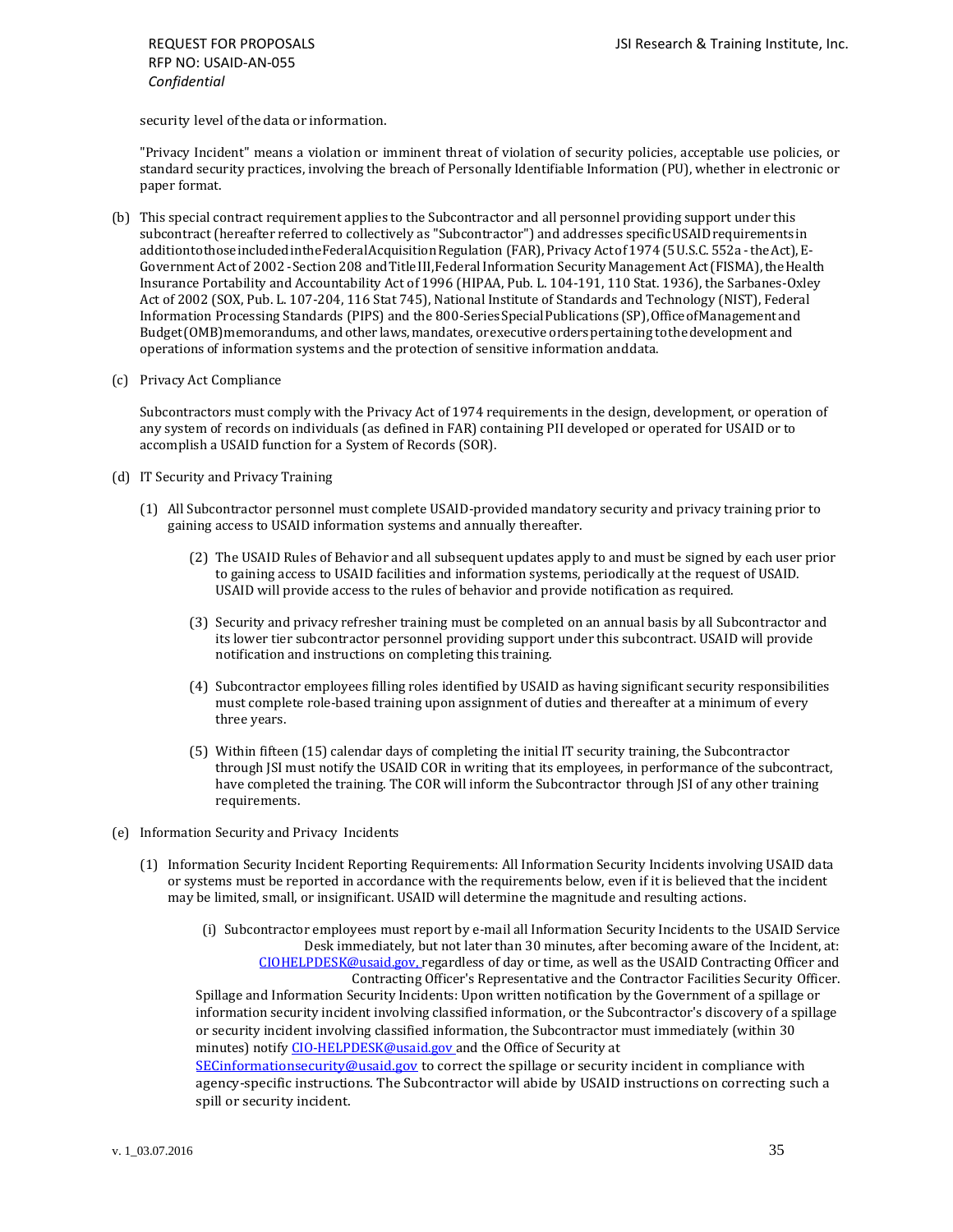Subcontractor employees are strictly prohibited from including any Sensitive Information in the subject or body of any e-mail concerning information security incident reports. To transmit Sensitive Information, Subcontractor employees must use FIPS 140-2 compliant encryption methods to protect Sensitive Information in attachments to email. Passwords must not be communicated in the same email as the attachment.

(ii) The Subcontractor must provide any supplementary information or reports related to a previously reported incident directly to [CIO-HELPDESK@usaid.gov, u](mailto:CIO-HELPDESK@usaid.gov,)pon request. Correspondence must include related ticket number(s) as provided by the USAID Service Desk with the subject line "Action Required: Potential Security Incident".

- (2) Privacy Incidents Reporting Requirements: Privacy Incidents may result in the unauthorized use, disclosure, or loss of personally identifiable information (PII), and can result in the loss of the public's trust and confidence in the Agency's ability to safeguard personally identifiable information. PII breaches may impact individuals whose PII is compromised, including potential identity theft resulting in financial loss and/or personal hardship experienced by the individual. Subcontractor employees must report (by e-mail) all Privacy Incidents to the USAID Service Desk immediately, but not later than 30 minutes, after becoming aware of the incident, at: CIO-HELPDESK@usaid.gov, regardless of day or time, as well as the USAID Contracting Officer or Contracting Officer's Representative and the Contractor Facilities Security Officer. If known, the report must include information on the format of the PII (oral, paper, or electronic). The subject line shall read "Action Required: Potential Privacy Incident".
- (3) Information Security Incident Response Requirements
	- (i) All determinations related to Information Security and Privacy Incidents, associated with Information Systems or Information maintained by the Subcontractor in support of the activities authorized under this subcontract, including response activities, notifications to affected individuals and/or Federal agencies, and related services (e.g., credit monitoring) will be made by USAID officials (except reporting criminal activity to law enforcement). The Subcontractor must not conduct any internal information security incident-related review or response activities that could modify or eliminate any existing technical configuration or information or forensic technical evidence existing at the time of the information security incident without approval from the Agency CIO communicated through the CO orCOR.
	- (ii) The Subcontractor and Subcontractor employees must provide full and immediate access and cooperation for all activities USAID requests to facilitate Incident Response, including providing all requested images, log files, and event information to address and resolve Information Security Incidents.
	- (iii) Incident Response activities that USAID requires may include but are not limited to, inspections; investigations; forensic reviews; data analyses and processing.
	- (iv) At its discretion, USAID may obtain the assistance of Federal agencies and/or third party firms to aid in Incident Response activities.
		- (v) All determinations related to an Information Security Incident associated with Information Systems or Information maintained by the Subcontractor in support of the activities authorized by this subcontract will be made only by the USAID CIO through the CO or COR.

(vi) The Subcontractor must report criminal activity to law enforcement organizations upon becoming aware of such activity.

(f) The Subcontractor shall immediately notify the Contracting Officer in writing through JSI whenever it has reason to believe that the terms and conditions of the subcontract may be affected as a result of the reported incident.

The Subcontractor is required to include the substance of this provision in all subcontracts. In altering this special contract requirement, require subcontractors to report (by e-mail) information security and privacy incidents directly to the USAID Service Desk a[t CIO-HELPDESK@usaid.gov.](mailto:CIO-HELPDESK@usaid.gov) A copy of the correspondence shall be sent to the prime Contractor (or higher tier subcontractor) and the Contracting Officer referencing the ticket number provided by the CIO-HELPDESK.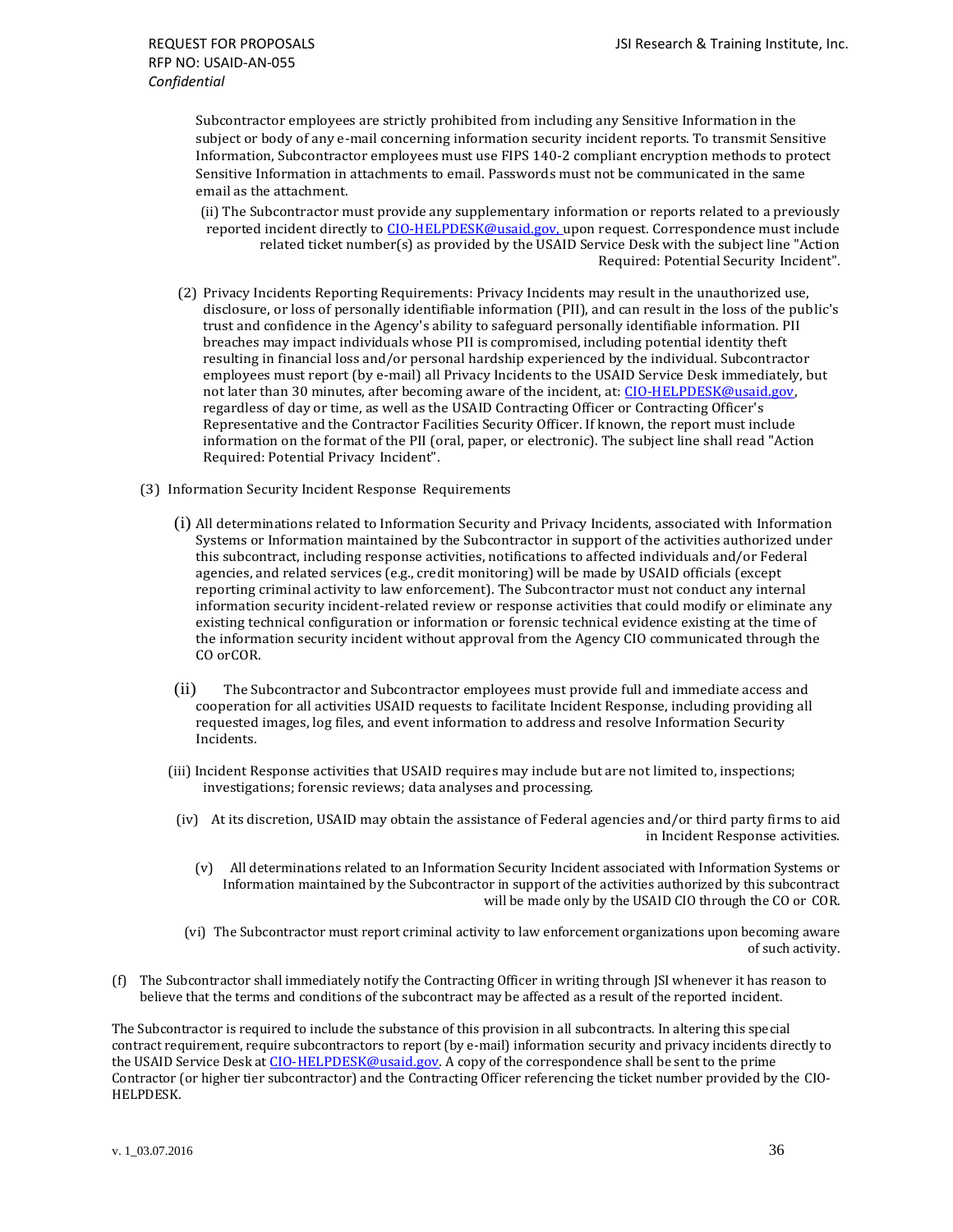### 11. SECURITY REQUIREMENTS FOR UNCLASSIFIED INFORMATION TECHNOLOGY RESOURCES (APRIL 2018)

(a) Definitions. As used in this special contract requirement-

"Audit Review" means the audit and assessment of an information system to evaluate the adequacy of implemented security controls, assure that they are functioning properly, identify vulnerabilities and methods for mitigating them and assist in implementation of new security controls where required. These reviews are conducted periodically but at least annually, and may be performed by USAID Bureau for Management, Office of the Chief lnformation Officer (M/CIO) or designated independent assessors/auditors, USAID Office of lnspector General (OIG) as well as external governing bodies such as the Government Accountability Office (GAO).

"AuthorizingOfficial"means aseniorgovernmentofficialorexecutive with the authority to formally assume responsibility for operating an information system at an acceptable levelof risktoorganizationaloperations and assets,individuals, otherorganizations, and/or the Nation.

"Information" means any communication or representation of knowledge such as facts, data, or opinions in any medium or form, including textual, numerical, graphic, cartographic, narrative, or audiovisual.

"SensitiveInformation" or"SensitiveButUnclassified (SBU)"-SensitiveButUnclassified(SBU) describes information which warrants a degree of protection and administrative control and meets thecriteria for exemption from public disclosure set forth under Sections 552 and 552a of Title 5, United States Code: the Freedom of Information Act and the Privacy Act, 12 FAM 540 Sensitive but Unclassified Information (TL;DS-61;I0-01-199),and12FAM541Scope(TL;DS- 46;05-26-1995). SBU information includes, but is not limited to: 1) Medical, personnel, financial, investigatory, visa, law enforcement, or other information which, if released, could resultinharmorunfair treatment toanindividual orgroup,orcouldhaveanegative impactupon foreign policy or relations; and 2) Information offered under conditions of confidentiality, arising· in the course of a deliberative process (or a civil discovery process), including attorney-client privilege or work product, and information arising from the advice and counsel of subordinates to policy makers. "National Security Information" means information that has been determined pursuant to Executive Order 13526 or any predecessor order to require protection against unauthorized disclosure and is marked to indicate its classified status when in documentary form. Classified or national security information is specifically authorized to be protected from unauthorized disclosure in the interest of national defense or foreign policy under an Executive Order or Act of Congress.

"Information Technology Resources" means agency budgetary resources, personnel, equipment, facilities, or services that are primarily used in the management, operation, acquisition, disposition, and transformation, or other activity related to the lifecycle of information technology; acquisitions or interagency agreements that include information technology and the services or equipment provided by such acquisitions or interagency agreements; but does not include grants to third parties which establish or support information technology not operated directly by the Federal Government. (0MB M-15-14)

(b) Applicability: This special contract requirement applies to the Subcontractor, its subcontractors, and all personnel providing support under this subcontract (hereafter referred to collectively as "Subcontractor") and addresses specific USAID requirements in addition to those included in the Federal Acquisition Regulation (FAR), Privacy Act of 1974 (5 U.S.C. 552a - the Act), E- Government Act of 2002 - Section 208 and Title III, Federal Information Security Management Act (FISMA), the Health Insurance Portability and Accountability Act of 1996 (HIPAA, Pub. L. 104-191, 110 Stat. 1936), the Sarbanes Oxley Act of2002 (SOX, Pub. L. 107-204, 116 Stat 745), National Institute of Standards and Technology (NIST), Federal Information Processing Standards (FIPS) and the 800-Series Special Publications (SP), Office of Management and Budget (0MB) memorandums, and other laws, mandates, or executive orders pertaining to the development and operations of information systems and the protection of sensitive information and data.

(c) Compliance with IT Security and Privacy Policies: The Subcontractor shall be responsible for implementing information security for all information systems procured, developed, deployed, and/or operated on behalf of the US Government. All Subcontractor personnel performing under this subcontract and Subcontractor equipment used to process or store USAID data, or to connect to USAID networks, must comply with Agency information security requirements as well as current Federal regulations and guidance found in the Federal Information Security Modernization Act (FISMA), Privacy Act of 1974, E-Government Act of 2002, Section 208, and National Institute of Standards and Technology (NIST), Federal Information Processing Standards (FIPS) and the 800-Series Special Publications (SP), Office of Management and Budget (0MB) memorandums, and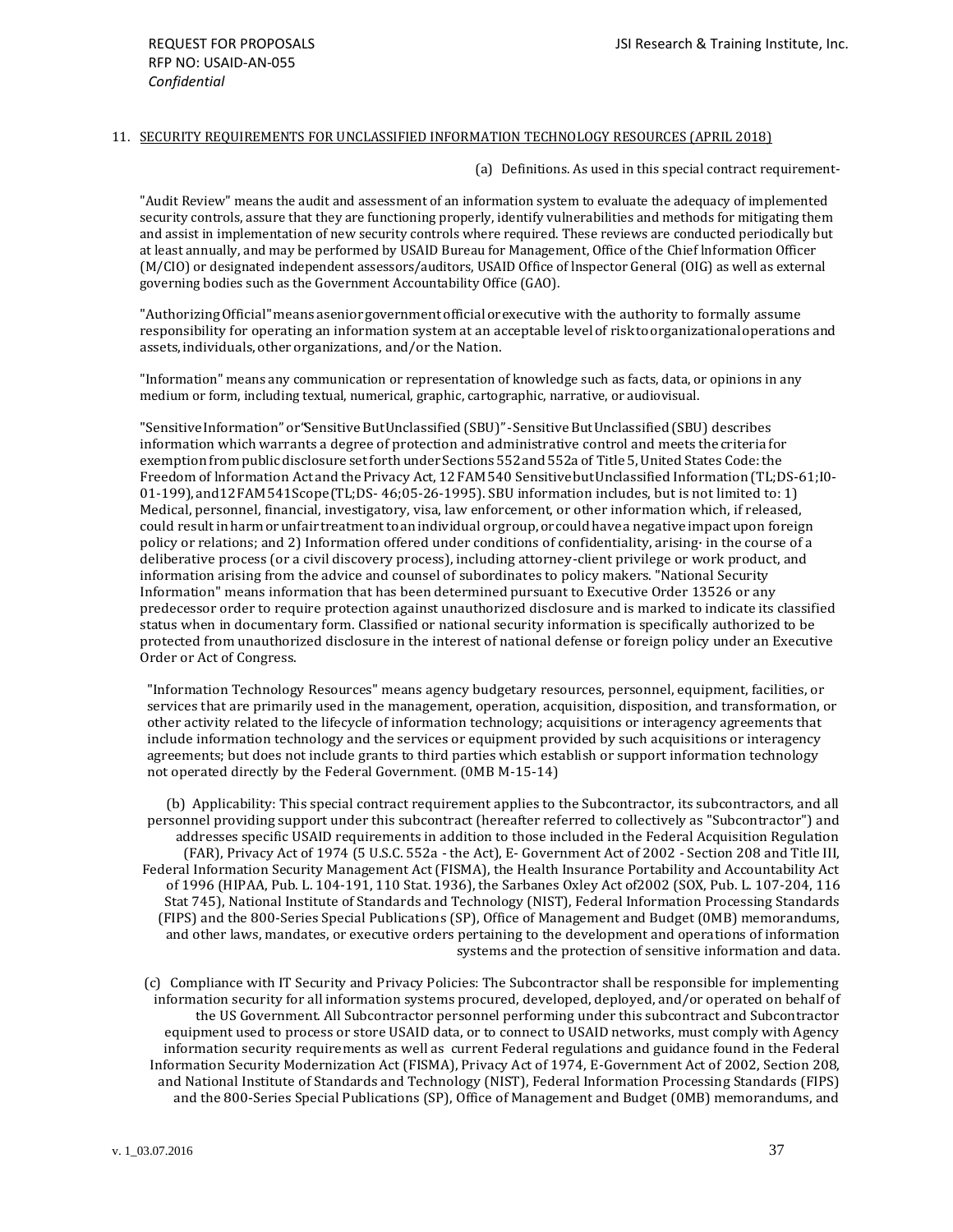other relevant Federal laws and regulations that are applicable to USAID. The Subcontractor must comply with the following:

(1) HSPD-12 Compliance

- (i) Procurements for services and products involving facility or system access control must be in accordance with HSPD-12 policy and the Federal Acquisition Regulation.
- (ii) All development for USAID systems must include requirements to enable the use Personal Identity Verification (PIV) credentials, in accordance with NIST PIPS 201, PIV of Federal Employees and Contractors, prior to being operational or updated.

(2) Internet Protocol Version 6 (IPv6) or current version: This acquisition requires all functionality, capabilities and features to be supported and operational in both a dual-stack IPv4/IPv6 environment and an IPv6 only environment. Furthermore, all management, user interfaces, configuration options,reportsandotheradministrativecapabilitiesthatsupportIPv4 functionality will support comparable IPv6 functionality. The Subcontractor is required to certify that its products have beentested tomeetthe requirements forbotha dual-stack IPv4/IPv6 and IPv6-only environment. USAID reserves the right to require the Subcontractor's products to be tested within a USAID or third party test facility to show compliance with this requirement.

(3) Secure Configurations

- (i) The Subcontractor's applications must meet all functional requirements and operate correctly as intended on systems using the United States Government Configuration Baseline (USGCB) or the current configuration baseline.
- (ii) The standardinstallation,operation,maintenance,updates,and/orpatchingofsoftwaremust not alter the configuration settings from the approved USGCB configuration. The information technology, when applicable, must also use the Windows Installer Service for installation to the default "program files" directory and must be able to silently install and uninstall.
- (iii) Applications designed fornormal endusersmustruninthestandardusercontextwithout elevated system administration privileges.
- (iv) The Subcontractor must apply due diligence at all times to ensure that the required level of security is always in place to protect USAID systems and information, such as using Defense Information Systems Agency Security Technical Implementation Guides (STIGs), common security configurations available from the National Institute of Standards and Technology's website at <https://nvd.nist.gov/ncp/repository> or USAID established configuration settings.

(4) PIPS 140 Encryption Requirements: Cryptographic modules used to protect USAID information must be compliant with the current PIPS 140 version and validated by the Cryptographic Module Validation Program (CMVP). The Subcontractor must provide the validation certificate number to USAID for verification. The Subcontractor is required to follow government-wide (PIPS 140) encryption standards.

(5) Security Monitoring, Auditing and Alerting Requirements: All Subcontractor-owned and operated systems that use or store USAID information must meet or exceed standards documented in this subcontract and in Service Level Agreements and Memorandums of Understanding/Agreementspertainingtosecurity monitoringandalerting.Theserequirements include but are not limitedto:

System and Network Visibility and Policy Enforcement at the following levels:

- Edge
- Server/Host
- Workstation / Laptop / Client
- Network
- Application
- Database
- Storage
- User
- Alerting and Monitoring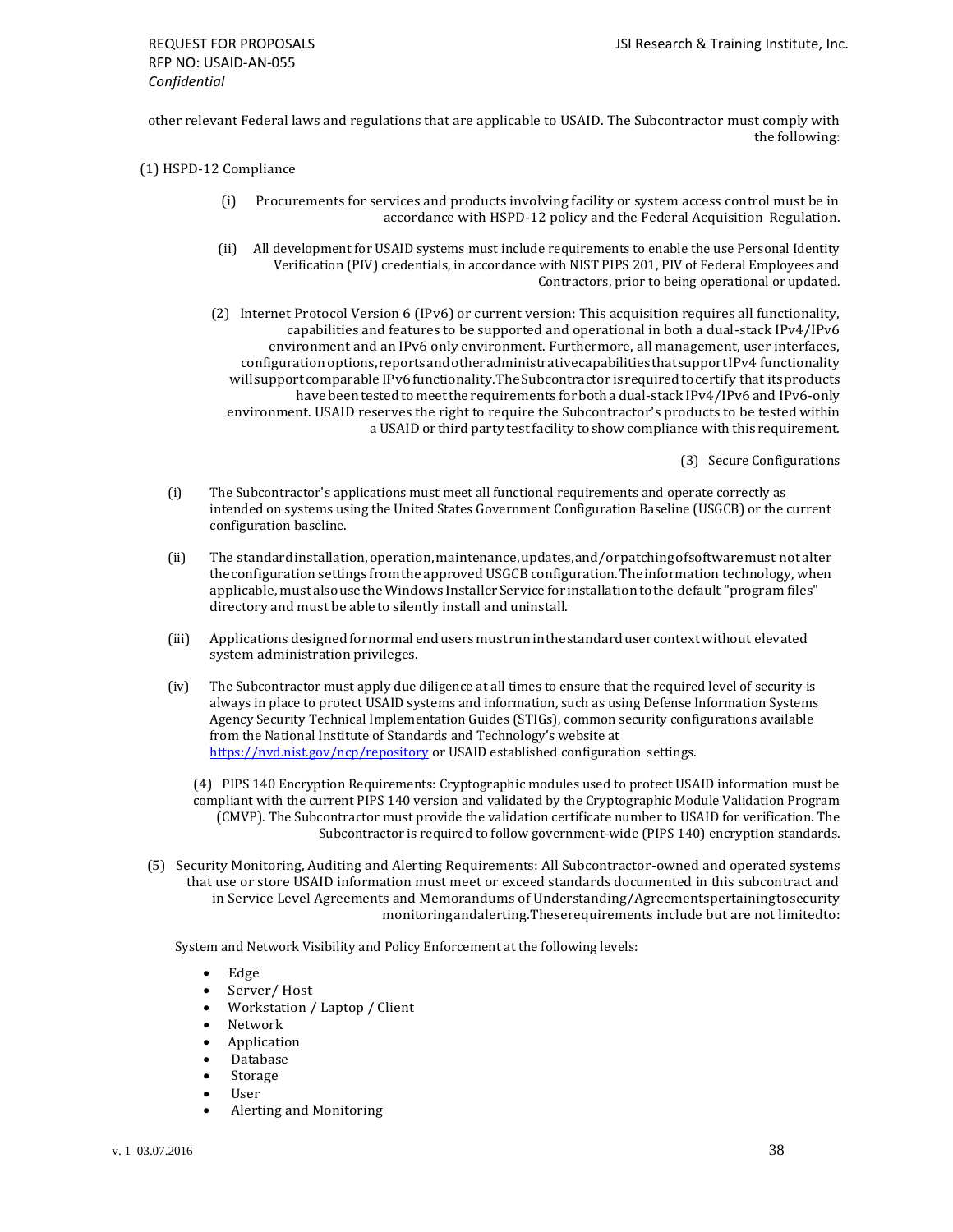• System, User, and Data Segmentation

(6) Subcontractor System Oversight/Compliance

- (i) The federal government has the authority to conduct site reviews for compliance validation. Full cooperation by the Subcontractor is required for audits and forensic analysis.
- (ii) The Subcontractors must afford USAID the level of physical or logical access to the Subcontractor's facilities, installations, technical capabilities, operations, documentation, records, and databases to the extent required to support its security and privacy programs. This includes monitoring, inspection, investigation and audits to safeguard against threats and hazards to the integrity, availability and confidentiality of USAID data or information systems operated on behalf of USAID; and to preserve or retrieve evidence in the case of computer crimes.
- (iii) All Subcontractor systems must comply with Information Security Continuous Monitoring (ISCM) and Reporting as defined in a continuous monitoring plan, to include, but not limited to, both automated authenticated and unauthenticated scans of networks, operating systems, applications, and databases. The Subcontractor must provide a continuous monitoring plan in accordance with NIST standards, as well as scan results upon request or at a minimum monthly to the Contracting Officer Representative (COR) and Contracting Officer, in addition to the CIO at [ITAuthorization@usaid.gov,](mailto:ITAuthorization@usaid.gov) copying the USAID Advancing Nutrition Project Director. Alternatively, the Subcontractor may allow USAID information security staff to run scans directly.
- (iv) The Subcontractors must comply with systems development and lifecycle management best practices andprocesses asdefined byBureau forManagement, Office ofTheChief lnformation Officer (M/CIO) USAID IT Project Governance standards and processes for approval of IT projects, for the acceptance of IT project deliverables, and for the project's progression through its life cycle.

(7) Security Assessment and Authorization (SA&A)

(i) For all information systems procured, developed, deployed, and/or operated on behalf of the US Government information by the provision of this subcontract, the Subcontractor must provide a system security assessment and authorization work plan, including project management information, to demonstrate that it complies or will comply with the FISMA and NIST requirements. The work plan must be approved by the COR through JSI, in consultation with the USAID M/CIO Information Assurance Division.

(ii) Prior to deployment of all information systems that transmit, store or process Government information, the Subcontractor must obtain through JSI an Authority to Operate (ATO) signed by a USAID Authorizing Official from the Contracting Officer or COR. The Subcontractor must adhere to current NIST guidance for SA&A activities and continuous monitoring activities thereafter.

(iii) Prior to the SA&A, a Privacy Threshold Analysis (PTA) must be completed using the USAID Privacy Threshold Analysis Template. The completed PTA must be provided through JSI to the USAID Privacy Officer or designate to determine if a Privacy Impact Analysis (PIA) is required. If a determination is made that a PIA is required, it must be completed in accordance with the USAID PIA Template, which USAID will provide to the Subcontractor through JSI as necessary. All privacy requirements must be completed in coordination with the COR or other designated Government staff.

(iv) Prior to the Agency security assessment, authorization and approval, the Subcontractor must coordinate with the COR and other Government personnel as required to complete the FIPS 199 Security categorization and to document the systems security control baseline.

- (v) All documentation must be prepared, stored, and managed in accordance with standards, templates and guidelines established by USAID M/CIO. The USAID M/CIO or designee must approve all SA&A requirements.
- (vi) Ininformation systems owned oroperated byaSubcontractor on behalf of anagency, orfor information collected or maintained by or on behalf of the agency, an SA&A must be done independent of USAID, to include the selection of a Federal Risk and Authorization Management Program (FEDRAMP)